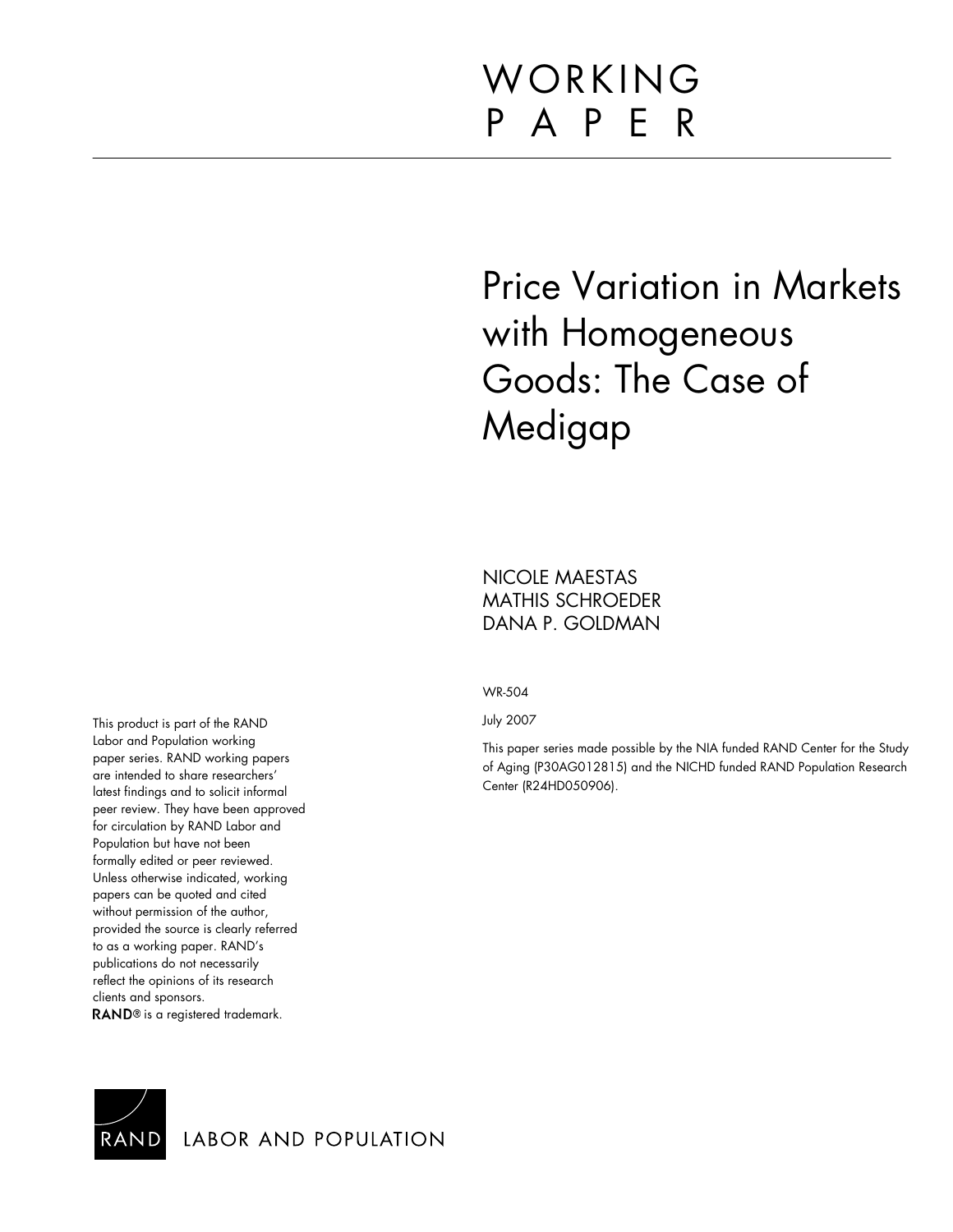# **Price Variation in Markets with Homogeneous Goods: The Case of Medigap\***

Nicole Maestas, RAND Mathis Schroeder, Cornell University Dana Goldman, RAND and NBER

July 2006

#### **Abstract**

About one-third of elderly Americans age 65 and older supplements their Medicare health insurance in a private insurance market known as the "Medigap" market. Prices for Medigap policies vary widely, despite the fact that regulations enacted in 1992 standardized all Medigap policies, thereby creating a market with homogenous insurance products. Economic theory suggests that consumer search costs can lead to a nondegenerate price distribution within a market for otherwise homogenous goods. Using a structural model of equilibrium search costs first posed by Carlson and McAfee (1983), we find that nearly all consumers face search costs high enough to prevent them from searching until they find the lowest priced Medigap policy. We estimate average search costs to be \$249, substantially higher than has been found in other markets, but plausible given the complex nature of the Medigap market and its elderly consumer population. The implied aggregate welfare loss is approximately \$798 million or \$484 per policyholder.

<sup>\*</sup> We thank Moshe Buchinsky, Tom Rice and John Romley for helpful comments and suggestions. We are especially grateful to Weiss Ratings, Inc. for generously providing us with Medigap price data. Maestas gratefully acknowledges funding from the Roybal Center for Health Policy Simulation at RAND and the Bing Center at RAND.

Corresponding authors: Mathis Schroeder, [jms257@cornell.edu](mailto:jms257@cornell.edu), and Nicole Maestas, Nicole Maestas@rand.org.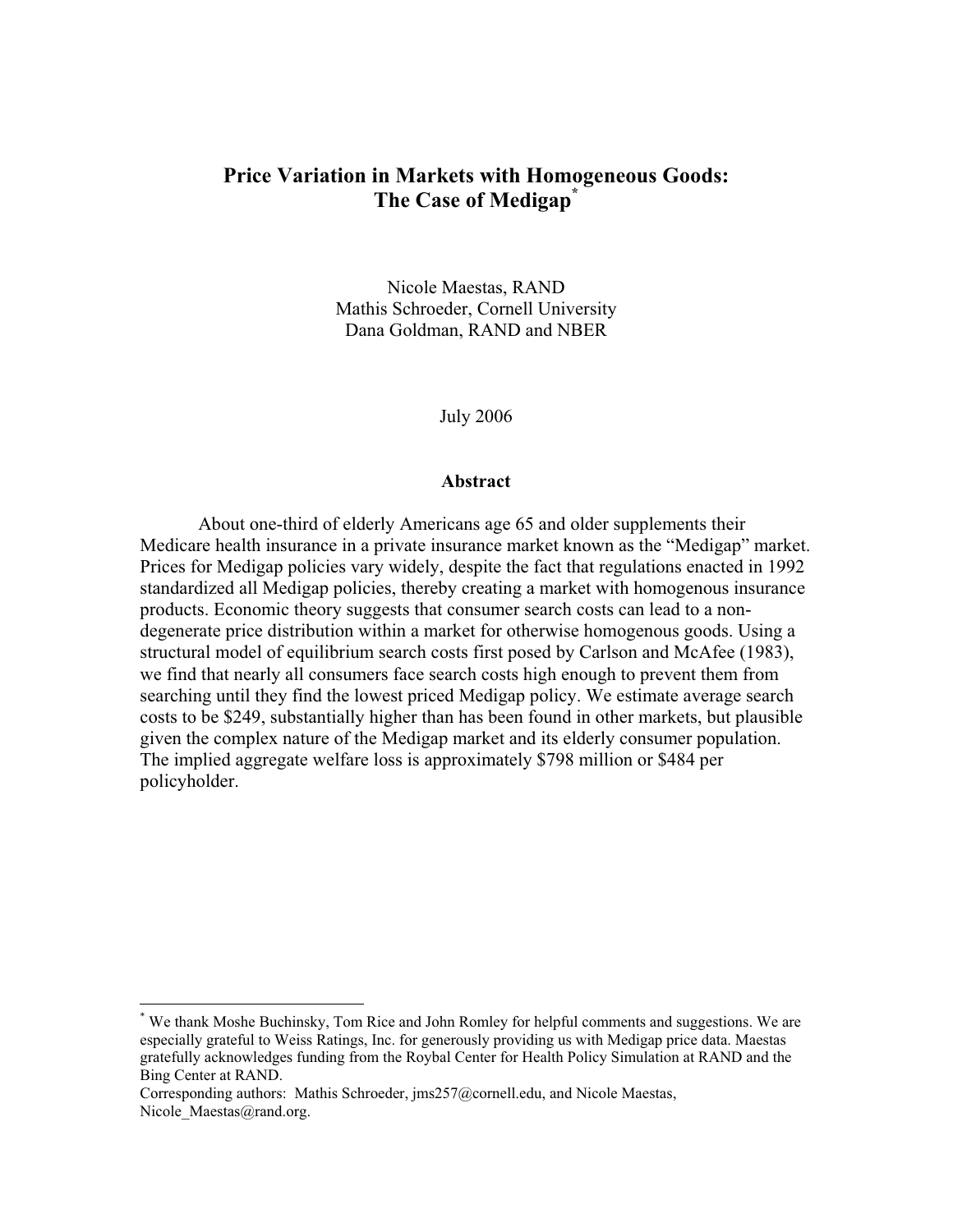## **1. Introduction**

Nearly all Americans age 65 and older obtain basic health insurance coverage through the Medicare program. Although the introduction of Medicare led to a substantial reduction in out-of-pocket expenditure risk (Finkelstein and McKnight, 2005), the elderly still face significant risk on account of Medicare's large co-insurance rates, copayments, and caps (Goldman and Maestas, 2005). To help individuals insure against these "gaps" in Medicare coverage, a private individual insurance market for supplemental coverage evolved, known as the Medigap market. Currently, about 30 percent of Medicare beneficiaries purchase supplemental insurance policies (MedPac, 2004). The Medigap market is likely to grow in the future due to recent declines in the availability and generosity of employer-provided supplemental coverage, the main alternative form of private supplemental insurance (MedPac, 2004).

Prior to July 1992, the Medigap market was only minimally regulated. Insurance companies were free to offer consumer-specific contracts, varying the extent of coverage from contract to contract and underwriting on the basis of health status as long as minimum benefit standards were met. In 1991, thirteen percent of Medicare beneficiaries held two or more supplemental insurance plans (US General Accounting Office, 1994), which in many cases provided redundant coverage (Short and Vistnes, 1992). Furthermore, consumers were reportedly confused about their coverage options and at times taken advantage of by insurance companies (US Department of Health and Human Services, 1995).

The Omnibus Budget Reconciliation Act (OBRA) of 1990 introduced regulations intended to strengthen consumer rights in the Medigap market: ten standardized plans labeled A through J were established, the purchase and sale of multiple plans was prohibited, and medical underwriting was greatly restricted. Despite these regulations, one characteristic of the market did not change: prices continue to vary substantially between companies offering the same Medigap plans, even though coverage packages are now identical (Weiss Ratings Inc., 1997-2005). For example, 35 insurance companies in Illinois offered an attained age, standardized Plan F to 65-year-old women in 1998. Annual premiums ranged from \$774 to \$1603, with an average of \$1069, a standard deviation of \$162, and an implied coefficient of variation of 0.15. Illinois is not unique in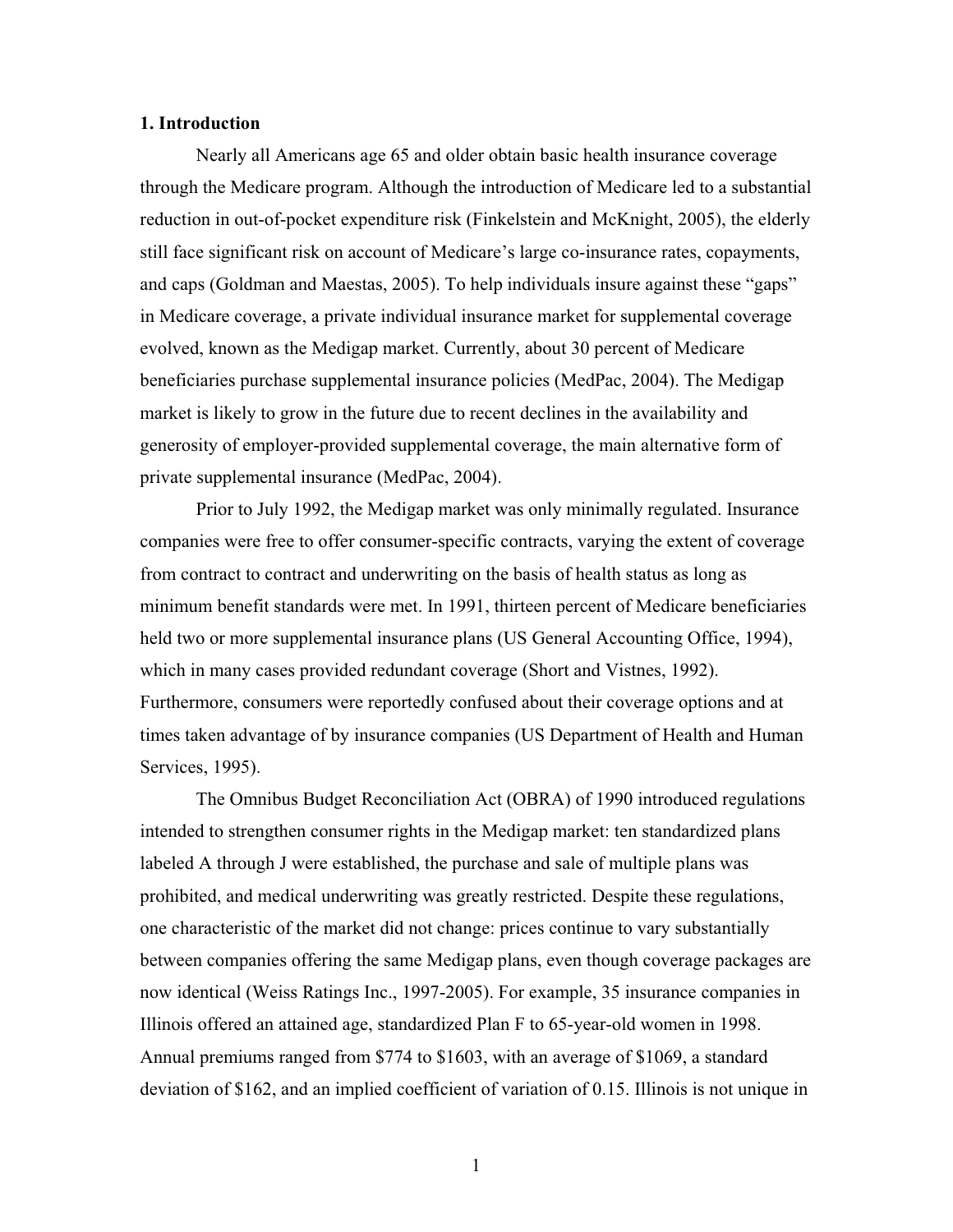the extent of price variation present in the Medigap market, nor is Plan F. In 31 states, the coefficient of variation of premium offers for Plan F reaches or exceeds 0.15, and this general pattern is present for the other standardized plan letters.

In this paper we investigate why price variation is sustained in the Medigap market. Because of the standardization imposed by OBRA 1990, the Medigap market is in essence a market with homogeneous goods. The existence of price variation in a market with homogeneous goods is an indicator of imperfect information in the market (e.g., see Stiglitz, 1989), and suggests that when consumers buy high-priced Medigap policies instead of identical lower-priced ones, welfare losses occur. To guide our analysis, we apply a theoretical model by Carlson and McAfee (1983) that explains the existence of a discrete price distribution in a market for homogenous goods with differences in cost structures among firms and search costs to consumers. The Carlson-McAfee model has been used to study price variation in a variety of settings. For example, Dahlby and West (1986) found support for the model's main predictions in the market for auto insurance. In a study of local pharmacy markets in upstate New York, Sorensen (2000) found more variation in prices for acute-care medications than for medications used to treat long-term chronic conditions, where the expected gains from searching were larger. Horteçsu and Syverson (2004) applied the Carlson-McAfee model to the market for S&P 500 index funds, finding that increased market participation by novice investors moved the search cost distribution rightward, supporting the existence of more expensive funds.

Applying the Carlson-McAfee model to the Medigap market, we estimate a maximum search cost of \$498, and an average search cost of \$249. By way of comparison, average search costs ranged from \$28 to \$125 in the market for auto insurance (Dahlby and West, 1986), and between \$5 and \$30 for every \$10,000 of assets invested in the mutual fund market (Horteçsu and Syverson, 2004). Our findings suggest that many elderly consumers do not know where to find the lowest price in the market, and face costs of search that are high enough to prevent most of them from searching until they find the lowest price. In 80 percent of all markets nationwide, no more than 15 percent find the lowest priced policy. Relative to the case of perfect information, we estimate a total welfare loss of about \$798 million or \$484 per policyholder.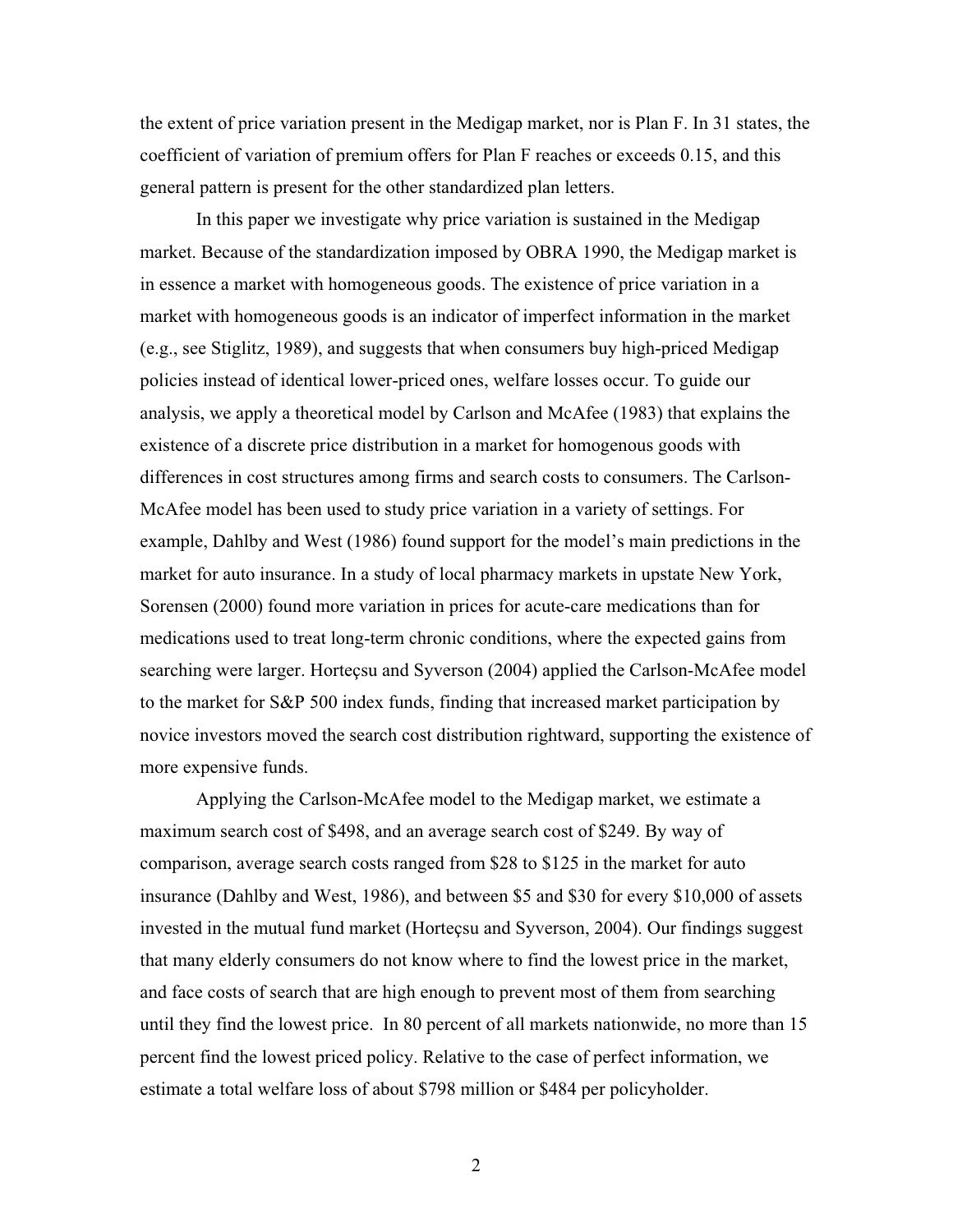We begin with a brief description of the Medigap market and the OBRA 1990 reforms. Next, we explain our market and product definitions, and show evidence of price variation in markets around the U.S. (section 3). In section 4, we discuss theories of price variation and present an augmented version of the Carlson-McAfee search cost model. We describe our data in section 5, and estimate the search cost model's main equations in section 6. We conclude with a brief discussion of welfare implications.

#### **2. Institutional Background**

Medicare, enacted in 1965, provides health insurance coverage for people 65 and older and for certain disabled individuals. However, coverage is far from complete – Medicare only covers basic needs and even then, substantial co-insurance and copayments are required. Medicare coverage has two components: Part A "hospital insurance" for inpatient and limited nursing home care, and Part B "medical insurance" for physician services and outpatient procedures. For those who have worked for at least 10 years (or whose spouses have), Part A has no premium and coverage starts automatically at age 65. Part B coverage requires a monthly premium and active enrollment.

Since the introduction of Medicare, there has been demand for insurance against its out-of-pocket costs. About 30 percent of Medicare beneficiaries obtain supplemental insurance through the private Medigap market, another 30 percent obtain supplemental coverage through their former employer, about 15 percent eliminate the coverage gaps by enrolling in Medicare managed care, 15 percent are eligible for and receive supplemental coverage through the Medicaid program, and about 10 percent have no supplemental coverage (MedPac, 2003). As the Medicare managed care market has contracted since its peak 1998 and employers continue to reduce coverage for new retirees (Kaiser Family Foundation, 2005), the Medigap market may become an even more important source of supplemental insurance in the future.

Since its inception, the Medigap market has attracted the concern of policymakers. Allegations of insurer fraud and concerns that the elderly were both uniformed about their coverage needs and unable to navigate the complexities of supplemental coverage offers led states to adopt minimum benefits standards in the late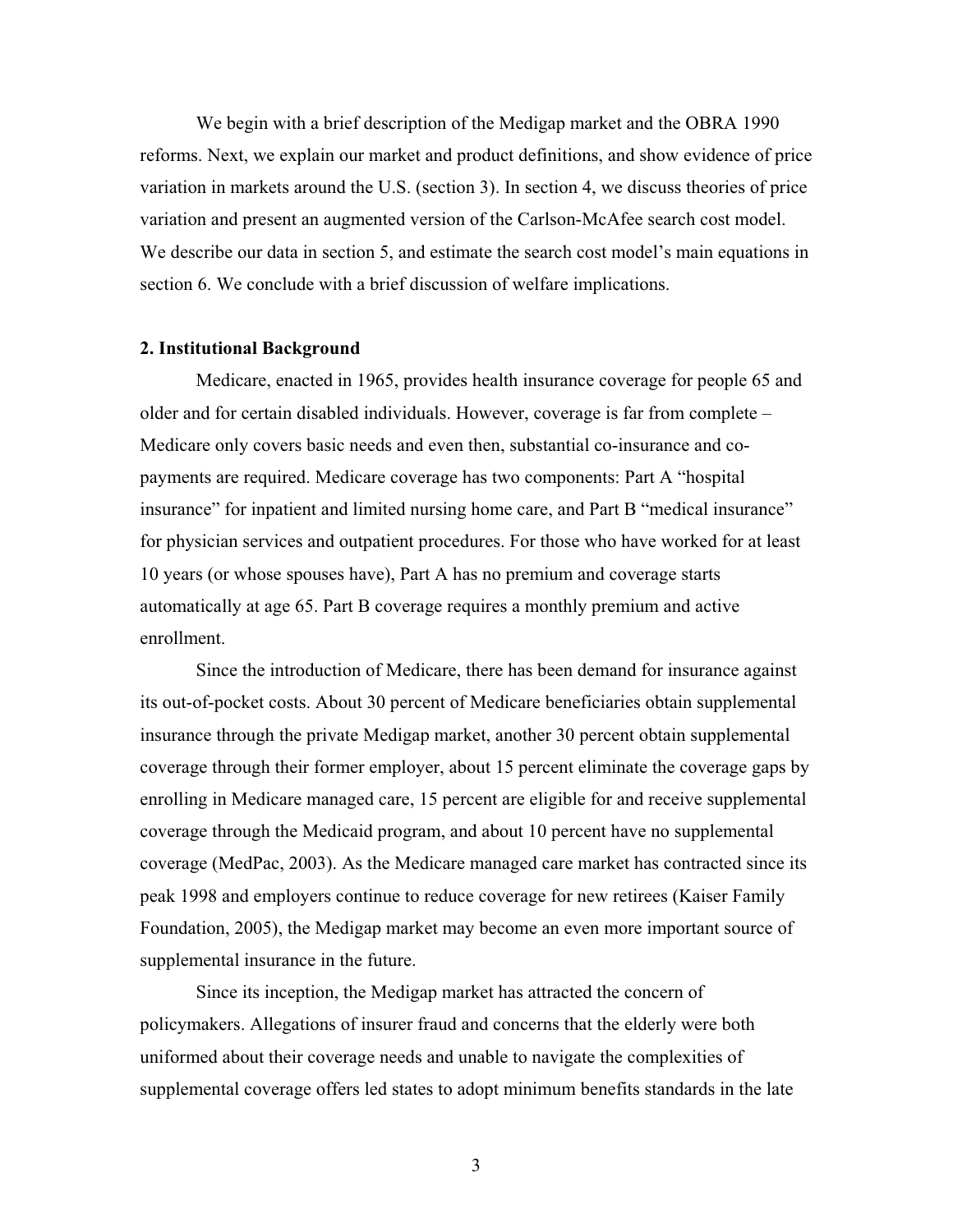70s and early 80s (Finkelstein, 2004).<sup>1</sup> Nevertheless, concerns about insurer malpractice grew, as consumer protection agencies accused insurers of extracting large rents by intentionally misleading people into purchasing multiple plans with duplicate coverage (Select Committee on Aging, 1990). This led to drastic reforms of the Medigap market with the passage of the Omnibus Budget Reconciliation Act (OBRA) in 1990. The most important reform was the requirement that insurers conform their plan offerings to a set of ten standardized plans, labeled A-J. Table 1 shows the coverage offerings of each of the ten plans. The plans range from coverage of only coinsurance (Plan A) to coverage of coinsurance, deductibles, excess charges, foreign travel emergency, at-home recovery, prescription drugs,<sup>2</sup> and certain preventive care services (Plan J).<sup>3</sup> Standardization was intended to increase the comparability of plan offers across insurance companies, which would hopefully enhance competition, lead to price reductions, and generate welfare gains for consumers.

A second important reform was the establishment of an open enrollment period during which medical underwriting is prohibited. The open enrollment period runs for six months, beginning when consumers turn 65 *and* enroll in Medicare Part B.<sup>4</sup> During open enrollment, an insurance company must accept a consumer's application regardless of medical condition, and can vary premiums only on the basis of age, gender, and smoking status. After the open enrollment period ends, insurers are free to engage in medical underwriting. Other regulations included guaranteed renewability of insurance policies, higher loss ratio requirements<sup>5</sup>, and the prohibition of selling plans with duplicate coverage. These federal regulations came into effect in 1992 in all states but

<sup>&</sup>lt;sup>1</sup> The regulations also limited exclusions for pre-existing conditions, required insurers to offer "free look" periods, and set loss ratio requirements (Finkelstein, 2004). 2

<sup>&</sup>lt;sup>2</sup> Since January 1, 2006, new issuances of Medigap plans H, I, and J no longer include prescription drug coverage. Those who held a Medigap policy with prescription drug coverage have the option of maintaining drug coverage through their Medigap policy or switching to a new Medicare prescription drug plan by May 15, 2006. Those who switched during this window of time also had the right to switch to a different Medigap plan letter offered by their insurer. These changes affect a very small segment of the Medigap market; only 9 percent of Medigap plan enrollees were enrolled in plans H, I, and J in 2001(Kaiser Family Foundation, 2005). 3

 $3$  In 2005, two new lower-cost standardized plans were introduced (Plans K and L), which offer fewer benefits and higher out-of-pocket costs subject to annual limits. We do not include the new plans in our analyses because our data pre-date their introduction.

 $4$  For example, for a consumer who turned 65 on the 1st of January in 1998, but enrolled in Medicare part B on April  $1<sup>st</sup>$ , the open enrollment period begins on April  $1<sup>st</sup>$  and ends on September 30<sup>th</sup>.

<sup>&</sup>lt;sup>5</sup> The loss ratio is defined as the ratio of claims over premiums, reflecting the share of premiums collected from policyholders that is used to cover incurred medical costs.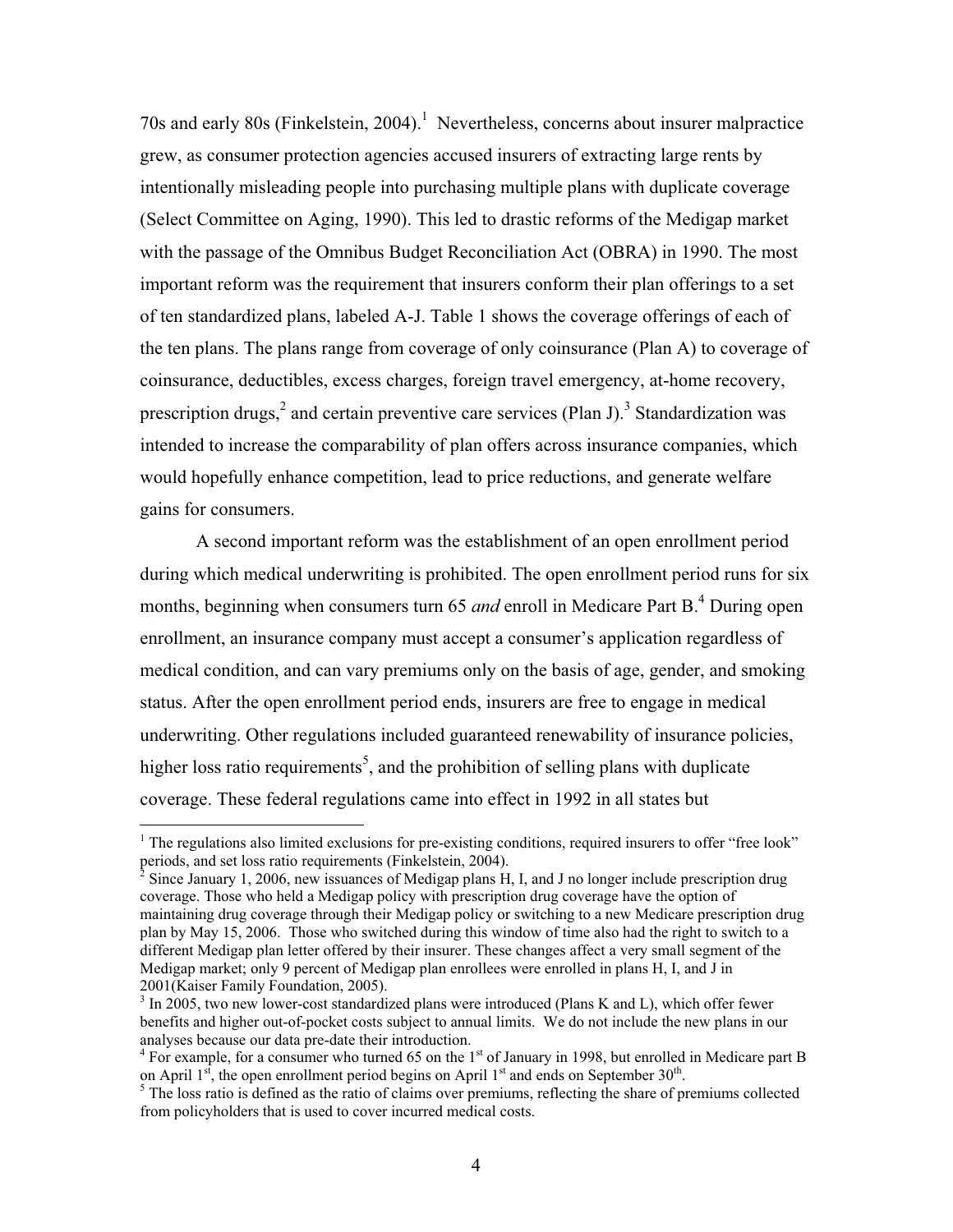Massachusetts, Minnesota, and Wisconsin, where similar regulatory measures had previously been introduced.

With underwriting limited to age, gender, and smoking status, insurance companies were left with few ways of varying premiums to match their risk exposure. In addition to varying premiums by gender and smoking status, they adopted three different methods of varying premiums by age: attained age rating, community rating, and issued age rating. Each method represents a different kind of risk pooling within an insurance plan. Attained age plans vary premiums according to the consumer's current age, whereas community rated plans pool all risks and charge the same premium to all policyholders regardless of age (although some differentiate by gender). Issued age premiums are based on the consumer's buy-in age, not on her actual age, and therefore the same premium is charged to all individuals who bought at the same age, regardless of the year in which they first bought their policy. If an insurance company wishes to raise premiums, it must do so for all policyholders within the same rating class. For example, it is not possible for an insurer to increase the premium separately for the oldest people in a community rated or issued age plan – this would only be allowed in an attained age plan. Each rating method implies a different age profile in premiums. Attained age plans feature a relatively low premium at age 65 but a steeply rising premium profile with age, whereas issued age plans have higher age 65 premiums and less steeply rising premium profiles with age.<sup>6</sup> For community rated plans, the age profile is flat. (For a detailed discussion, see Schroeder, Maestas, Goldman, 2005.)

It is important to note that because medical underwriting is permitted after the open enrollment period, individuals who wish to switch Medigap plans could face potentially large premium increases. Hence, the regulations largely deter individuals from voluntarily changing plans, and generally limit market-destabilizing gaming strategies such as buying an attained age plan when young (and premiums are relatively low) and switching to a cheaper community rated plan when older (and attained age premiums are relatively high). $<sup>7</sup>$ </sup>

<sup>&</sup>lt;sup>6</sup> For Plan A, the average annual increase in premiums is about 3 percent for attained age rating in the first ten years, compared to 2.2 percent for issued age plans.

<sup>&</sup>lt;sup>7</sup>The federal regulations offer protection against medical underwriting after the open enrollment period in special situations such as when an individual loses coverage because their Medigap insurer goes bankrupt;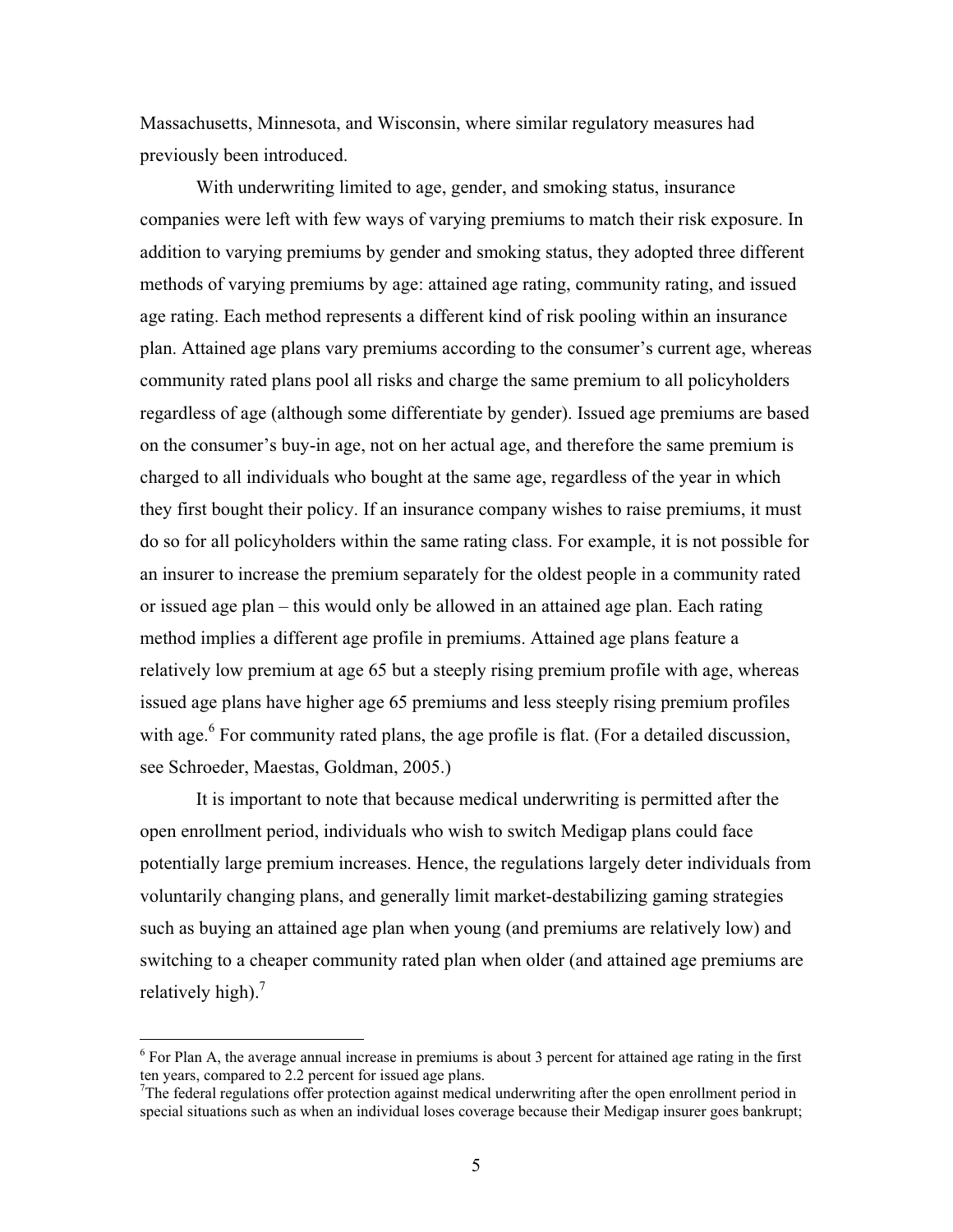## **3. Price Variation**

#### *3.1. Product and Market Definitions*

As we showed in Table 1, the ten standard Medigap plans provide different degrees of coverage. These coverage differences will lead to cost differences, which in turn will lead to premium differences; thus, we expect premiums to vary *across* plan letters. We also expect them to vary *within* plan letter on those dimensions permitted by law: gender, smoking status, and age. For example, a smoker will pay more for Plan F than a non-smoker, and men will sometimes pay a different premium than women.<sup>8</sup> Attained age premiums will generally be lower than issued age and community rated premiums at younger ages, but will be higher at older ages. Finally, the local market in which a plan is sold is an important factor distinguishing two otherwise identical policies – a policy sold in Washington DC will be priced differently than one sold in Los Angeles, on account of differences in population health, state regulations, and local market conditions. Although insurers are free to vary prices by zip code or county, data from Weiss Ratings, Inc. (described in section 5) show that most premium variation occurs *across* rather than within states. For example, of the 47 firms offering plan F to 65 yearold women in Illinois, 29 (62 percent) charge the same premium in every zip code.<sup>9</sup> The remaining 18 firms have a mean within-firm coefficient of variation of 0.061, leading to an average within-firm coefficient of variation of 0.023 in Illinois. In most other states we find similar patterns (see Appendix Table 4). It is not altogether surprising that firms do not vary premiums much within states. Insurance companies are subject to regulations and reporting requirements that vary by state (e.g., open enrollment or loss ratio

an individual voluntarily leaves a Medicare HMO within one year of first enrolling; an individual's Medicare HMO withdraws from their service area or otherwise terminates their coverage; an individual moves out of their Medicare HMO's service area; or a former employer terminates retiree health benefits (Centers for Medicare and Medicaid Services, 2006). In addition, states have the option of going beyond the federal regulations. Currently, Connecticut and New York have "continuous" open enrollment (i.e. no medical underwriting ever permitted), while California, Maine, and Massachusetts have an annual open enrollment period of one month around a person's birthday (The Lewin Group, 2001).

<sup>&</sup>lt;sup>8</sup> In practice, insurance companies do not charge very different premiums to men and women: state average premiums for men and women remain within 5 percent of one another for any given plan, age, and rating method, with men sometimes but not always being charged a higher premium. 9

<sup>&</sup>lt;sup>9</sup> Note that we consider all rating types together here. Since we omit those firms that operate within more than one rating method in any market (<2 percent of the entire sample), the variation in premiums within a firm is not caused by the rating method.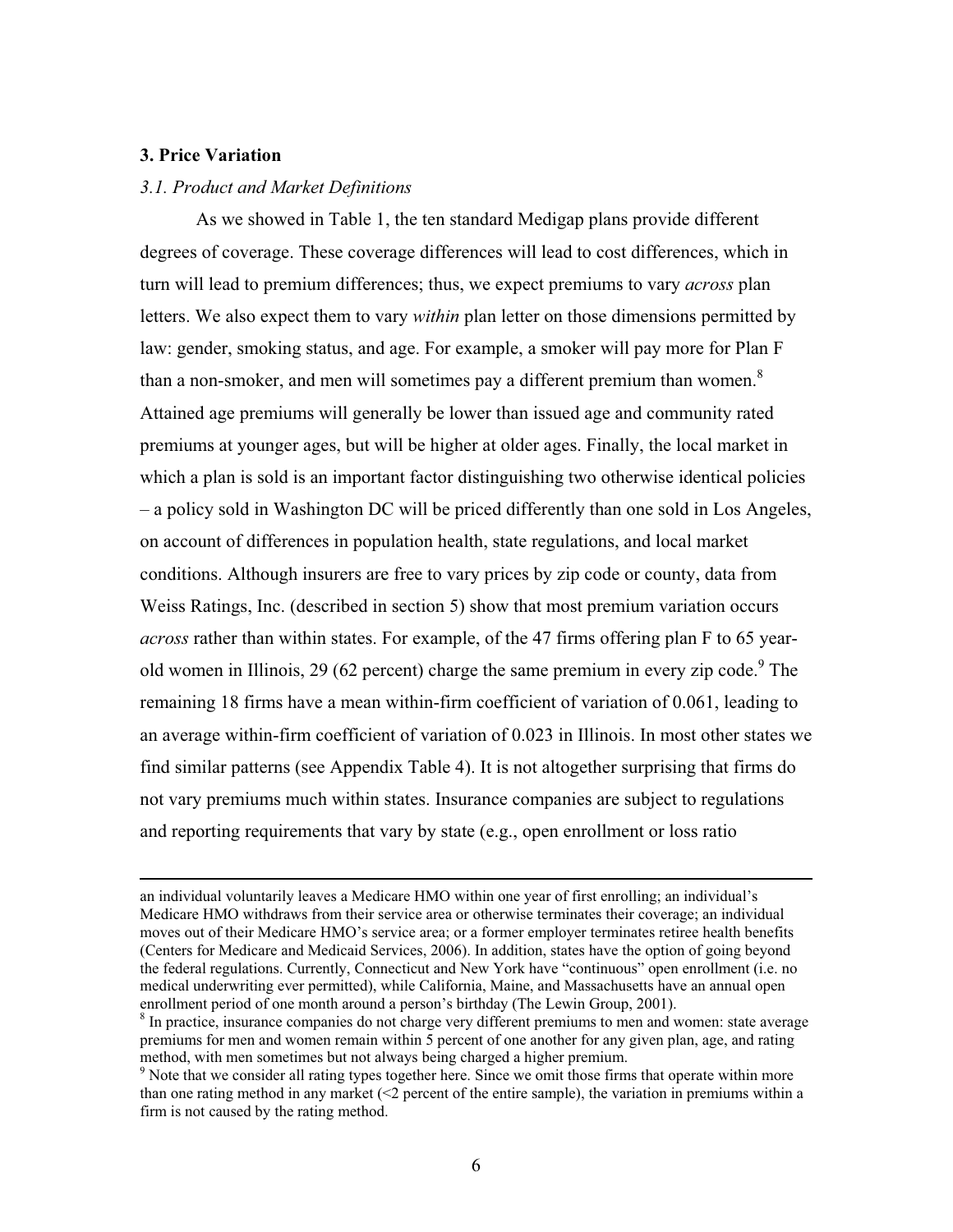requirements), not county or zip code. In addition, data on covered lives from the National Association of Insurance Commissioners (described in section 5) suggest that for most firms the number of policyholders per zip code or county is too small for risk pooling in small geographic areas to be advantageous. In sum, the Weiss data suggest that states are the relevant "local" markets in most cases. This is particularly useful since the NAIC data on covered lives and claims are reported by state, not zip code or county.

In the analyses that follow, we assume that policies of the same plan letter, gender, smoking status, rating method, and age, which are offered in the same state, are perfect substitutes for one another.<sup>10</sup> To reduce the dimensionality of our analysis, we mostly focus on policies offered to female nonsmokers at age 65 (the most common buyin age, and when most people are in their open enrollment period), although our results hold for male nonsmokers at age 65 as well. We analyze within-state variation in the price of these homogeneous policies, generally treating each rating method separately.

### *3.2 Evidence of Price Variation*

Table 2 presents the variation in premiums for Medigap policies sold to 65 yearold non-smokers. In panel a) we show premium statistics for Plan F policies offered throughout the U.S, by rating method and by sex. The variation in premiums for Plan F policies nationwide is substantial, with coefficients of variation (CV) for female premiums ranging from 0.17 to 0.19. The extent of variation is similar for all rating methods. The distribution of prices hardly varies by sex. For each rating method, the average prices charged to men and women are within a few dollars of one another, the CV in premiums for men and women is virtually the same, and firms always offer policies to both sexes. Attained age rating is the dominant rating method nationwide: 55 percent of Plan F offers are attained age rated, 35 percent are issued age rated, and just 10 percent are community rated. Prices vary as expected across the rating methods, with attained age plans being least expensive for 65-year-olds and community rated plans being most expensive.

<sup>&</sup>lt;sup>10</sup> Some firms also offer "Select" versions of some plan letters, which restrict provider choice to specific networks, much like managed care organizations. We do not include these plans in our analyses.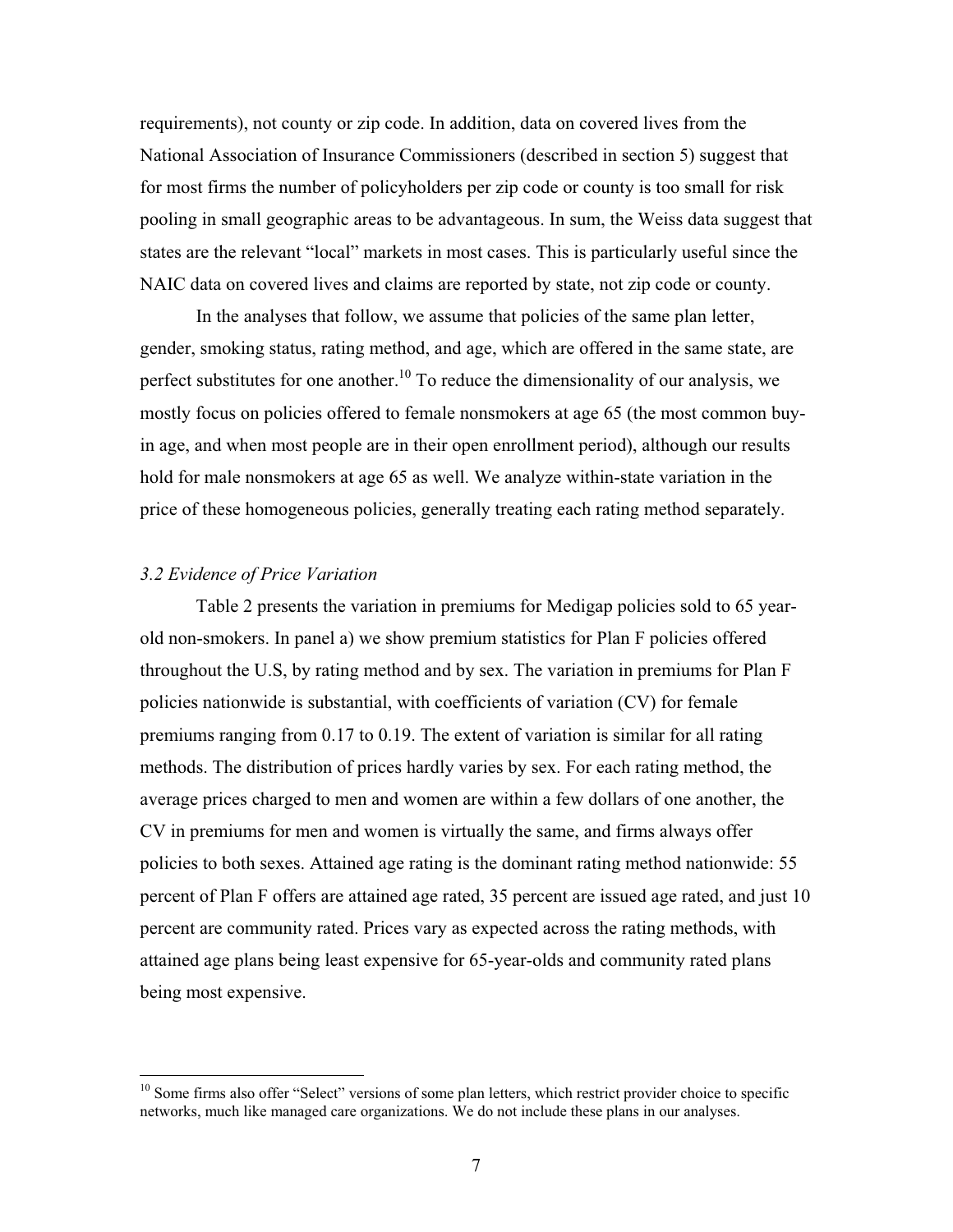While there is substantial variation nationwide, some of this variation is expected on account of differences in the costs of operating in different states. Panel b) shows how prices for Plan F vary *within* states, focusing on attained age plans in an arbitrary group of ten states. Almost all of the within-state CV's are above 0.10, with two out of the ten at or near 0.20 (California and Wyoming), suggesting considerable within-state variation in premiums.<sup>11</sup> In some states, the range of premiums is quite large. For example, premiums for identical Plan F policies in California range from a low of \$929 to a high of \$1911. This spread is not merely due to outliers, as the ratio of the  $90<sup>th</sup>$  over  $10<sup>th</sup>$ percentiles is 1.8. The average premium differs substantially across states, indicating the presence of state-specific cost differences. Although the coefficient of variation appears to be unrelated to the number of plan offers in a state, this is an artifact of the nonrepresentative sample of states we present in the table. Similar to Carlson and MacAfee (1983), we find that price dispersion is positively related to the number of firms in a market.<sup>12</sup> Appendix Table 1 displays the complete listing of coefficients of variation and offers for all states and plan letters, confirming that significant price variation persists in all states and for all policies.

In panel c) we consider just the state of Illinois, where we note that the same magnitude of price variation is present for the other plan letters, and climbs as high as 0.39 for the plan with the most comprehensive coverage, Plan J. The most offers are for plans A, C, and F, which is true for all states in general (see Appendix Table 1). As expected, the average premium increases with the amount of coverage, especially so for the plan letters that covered prescription drugs (H, I, J) in 1998.

Although the Medigap plan letters refer to a standardized set of insurance benefits, the firm's cost of delivering that set of benefits will depend on several factors, including the local supply of medical services and the efficiency with which it administers the insurance benefit. Supply factors can explain, for example, why Plan F is

<sup>&</sup>lt;sup>11</sup> The coefficients of variation reported here for the Medigap market are comparable to those noted in other studies of price dispersion in markets for homogeneous goods. For example, Sorensen (2000) reports an average CV of 0.22 in retail prescription drug markets (page 838), and Dahlby and West (1986) report examples of 0.0739 and 0.1796 (bottom of page 424) for the automobile insurance industry.

 $^{12}$  We assess this by regressing the CV on number of offers by plan letter and state in a model that includes plan letter dummies and clustering of standard errors by plan letter. The data used in this regression are shown in Appendix Table 1.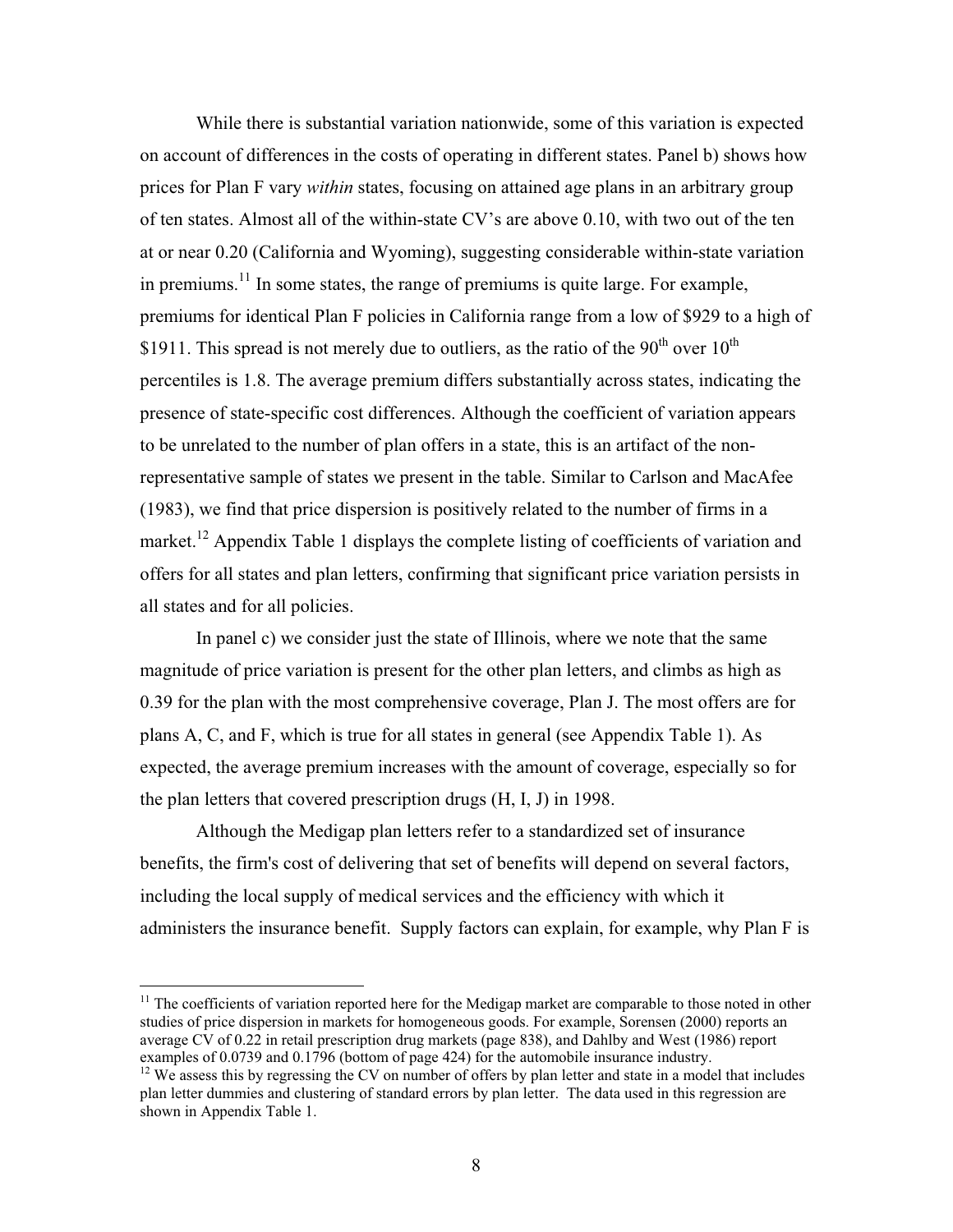more expensive in California than Tennessee, but it does not explain why there is variation within a health care market.

#### **4. Theoretical Framework**

#### *4.1. An Overview of Theories of Price Variation*

In general, there are three potential explanations for sustained price dispersion in a homogenous goods market. The first is cross subsidization within a firm. In this scenario, a firm sells products in more than one market, allows for losses in one (or more) of them, and subsidizes the losses with profits made in other markets. In the Medigap context, firms could offer Plan A very cheaply (i.e. below costs) in order to attract people to the company. Then the firm could present the other plans it offers, which (by definition) are better plans in terms of coverage and thus are more expensive. The premiums for these plans would be above costs, and thus the firm could offset losses on Plan A (and perhaps make profits) if enough consumers decide to buy the more expensive plan. If only some firms engaged in this kind of pricing, or if all did but to different extents, prices could vary. It is unlikely that firms engage in this kind of crosssubsidization, however, because federal Medigap regulations require insurers to maintain loss ratios (the ratio of claims to premiums) of at least 65 percent for individual plans, and 75 percent for group plans. If that ratio is not met, the insurer has to pay transfers to his policyholders. If, as is usually assumed, the administrative costs for Medigap policies are about 10-15 percent of total costs (CMS, 2006b), there remains a maximum profit margin of 25 percent for collected premiums.

Firms could also cross subsidize *across* insurance markets by operating in the Medigap market with losses, but subsidizing these losses with profits from an entirely different insurance market, say long term care or life insurance. In other words, Medigap policies could be thought of as "loss leaders." Only about 11 percent of Medigap plans in the NAIC data operate with losses, however, indicating that this type of cross subsidization, if it even exists, is relatively uncommon.

Price variation could also persist if ostensibly homogeneous products are in fact differentiated on some dimension that is observable to consumers, but not to the researcher. Examples of product differentiation might include special discounts for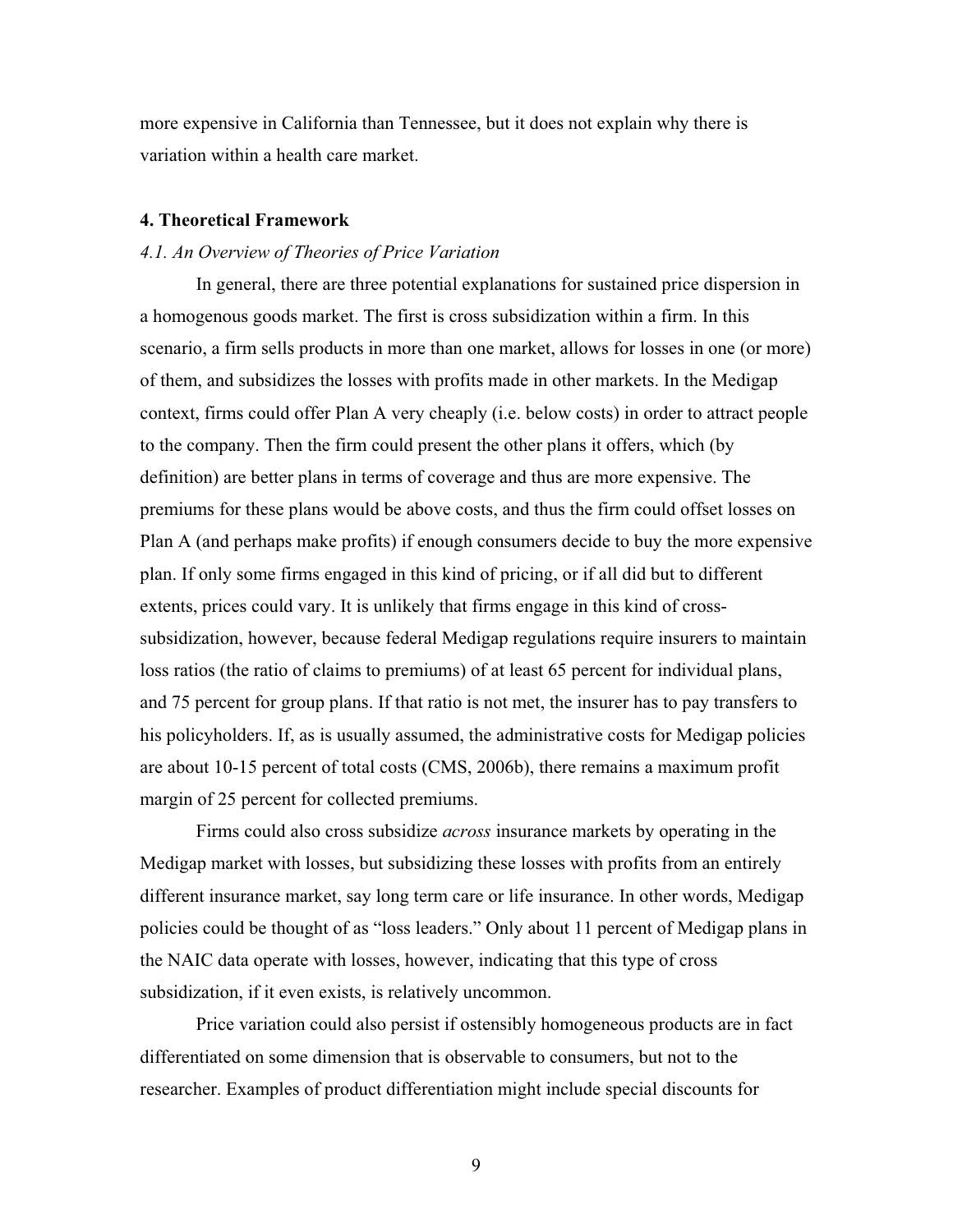spouses, financial stability of the insurance firm, or a reputation for efficient claims processing. Furthermore, advertising is a form of product differentiation, which in general does not alter the product, but increases knowledge and name recognition. While it is likely that some unobserved product differentiation exists in the Medigap market, it cannot plausibly explain price ranges where the maximum price is more than double the minimum price in some states and for some plan letters (see Table 2b and 2c).

A third reason for equilibrium price dispersion is that firms differ in their costs of production, and these differences are sustained by the existence of consumer search costs. Several theoretical papers have investigated the implications of incompletely informed consumers who have to gather information before they buy a product. Even with a large number of consumers and sellers, and no heterogeneity in production costs, Diamond (1971) concludes that the monopoly price prevails if there are search costs. Stiglitz (1989) shows how price dispersion arises through cost differentials in the presence of search costs, assuming that consumers are either fully informed or not at all informed (i.e., no learning about the market through sequential search) and a continuous distribution of prices. Carlson and McAfee (1983) relax these particular assumptions. They allow consumers to learn about the market through sequential search, and they assume a discrete price distribution, the latter feature being particularly relevant in the Medigap setting where there are relatively few firms operating in a given market. Perhaps most importantly, their model yields testable predictions. We explain their model and our augmentations in detail in the next section.

## *4.2. A Model of Search Costs and Price Dispersion*

Carlson and McAfee (1983) explain sustained price variation in a homogeneous goods market with consumer search costs and variation in production costs. The intuition behind their model is to assume incomplete information in the sense that consumers are not fully informed: while they know the price distribution they do not know which firm offers which price.13 However, consumers can obtain information about firm-price pairs at a certain cost that is specific to the consumer. Heterogeneity in search costs leads to

<sup>&</sup>lt;sup>13</sup> Virtually all papers in the search cost literature assume a commonly known price distribution. This is necessary to evaluate any consumer's expected (monetary) gain from searching. Otherwise it is not possible for a consumer to assess when to stop searching (in dynamic programming models).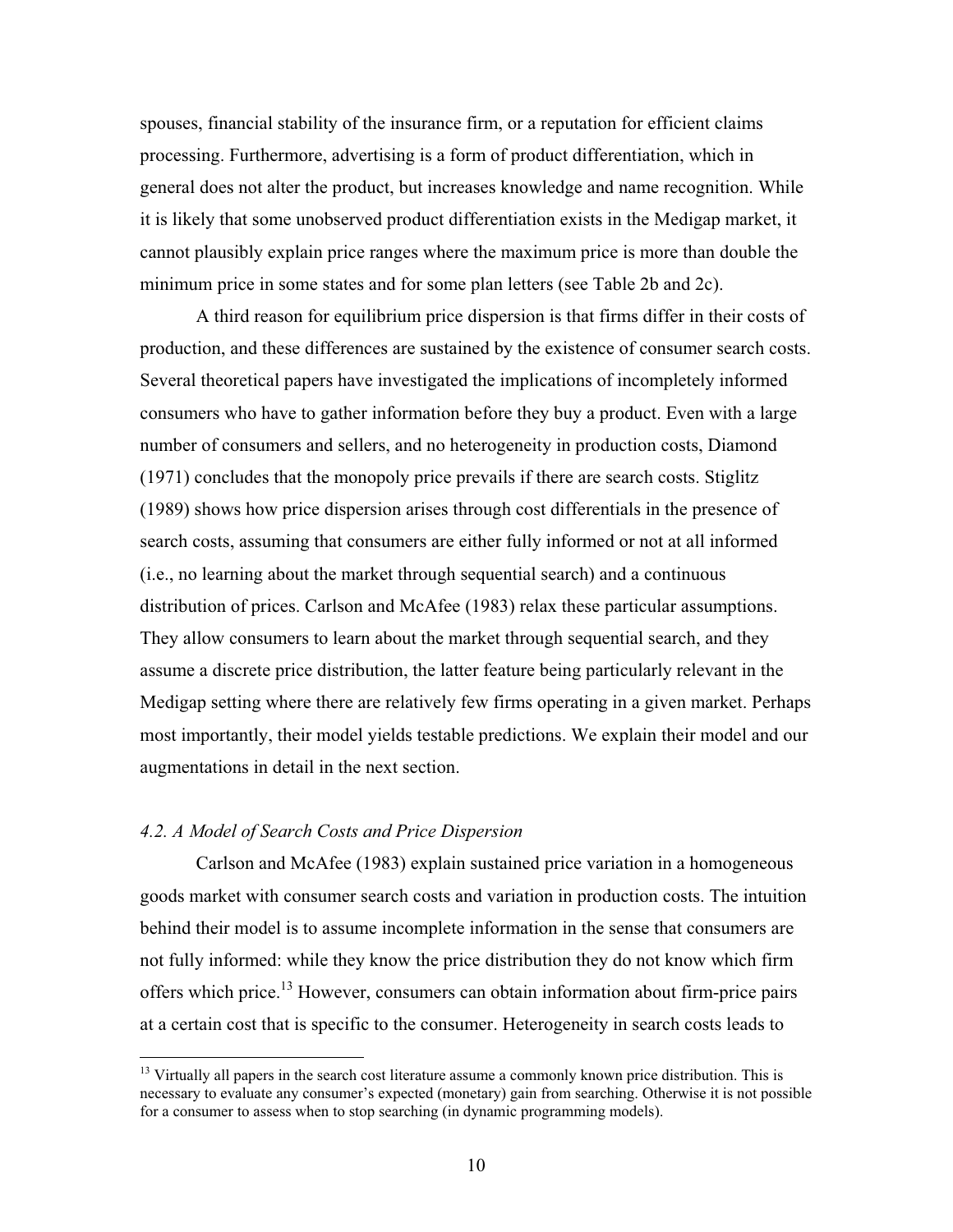differences in the amount of information obtained, which allows for a non-degenerate price distribution to exist in the market.

Suppose all consumers gain utility *uj* if they buy a Medigap policy from firm *j*:

$$
(1) \qquad u_j = \lambda X_j - p_j \ ,
$$

 $\overline{a}$ 

where  $X_i$  is a vector of firm *j*'s characteristics other than price,  $p_i$ . Utility is linear, and it is normalized in terms of prices (i.e. there is no coefficient on  $p<sub>i</sub>$ ). Although the consumer does not know which firms yield which level of utility, she can rank all possible utilities from highest to lowest,  $u_1 \ge u_2 \ge ... \ge u_N$ . If only prices mattered ( $\lambda = 0$ ) this would correspond to an ordering from lowest to highest price as in Carlson and MacAfee (1983). Here we augment their model to allow factors other than price to affect a firm's ranking. Upon entering the market, the consumer searches once, drawing an offer from firm *k*, which she learns yields utility  $u_k$ . Because she knows the ranking of all  $u_i$ , the consumer can calculate the expected gain,  $w_k$ , from searching again. The expected gain also depends on the probability of a firm being found, where we assume here that all firms *N* in a market are found with equal probability *1/N*. Then, for any utility *uk*, the expected gain is:

(2) 
$$
w_k = \sum_{i=1}^{k-1} \frac{1}{N} (u_i - u_k) = \frac{1}{N} \sum_{i=1}^{k-1} u_i - \frac{k-1}{N} u_k
$$

The consumer then compares the expected gain to her search cost to determine whether to buy this policy or to search for another one.14 Each consumer has a search cost draw *s* from a cumulative distribution function  $G(s)$ , where  $g(s) = G'(s)$ . The problem of search then becomes an optimal stopping problem: as long as *s* is lower than (or equal to) the expected gain,  $w_k$ , the individual will continue to search and stop if and only if  $w_k \leq s \leq$  $w_{k+1}$ . Since the distribution of expected gains is the same for all consumers, the search cost distribution, *G(s)*, maps the searching individuals into groups of people that are associated with each firm's utility rank.

<sup>&</sup>lt;sup>14</sup> Search in Carlson and McAfee's model occurs with replacement, i.e. the utility distribution does not change with the number of searches conducted. While this may seem unrealistic, note that consumers are not limited in the number of times they search, but only by their cost of searching again as it compares to their expected gain. They can discard any draw from the utility distribution with lower utility than a previous draw at no cost.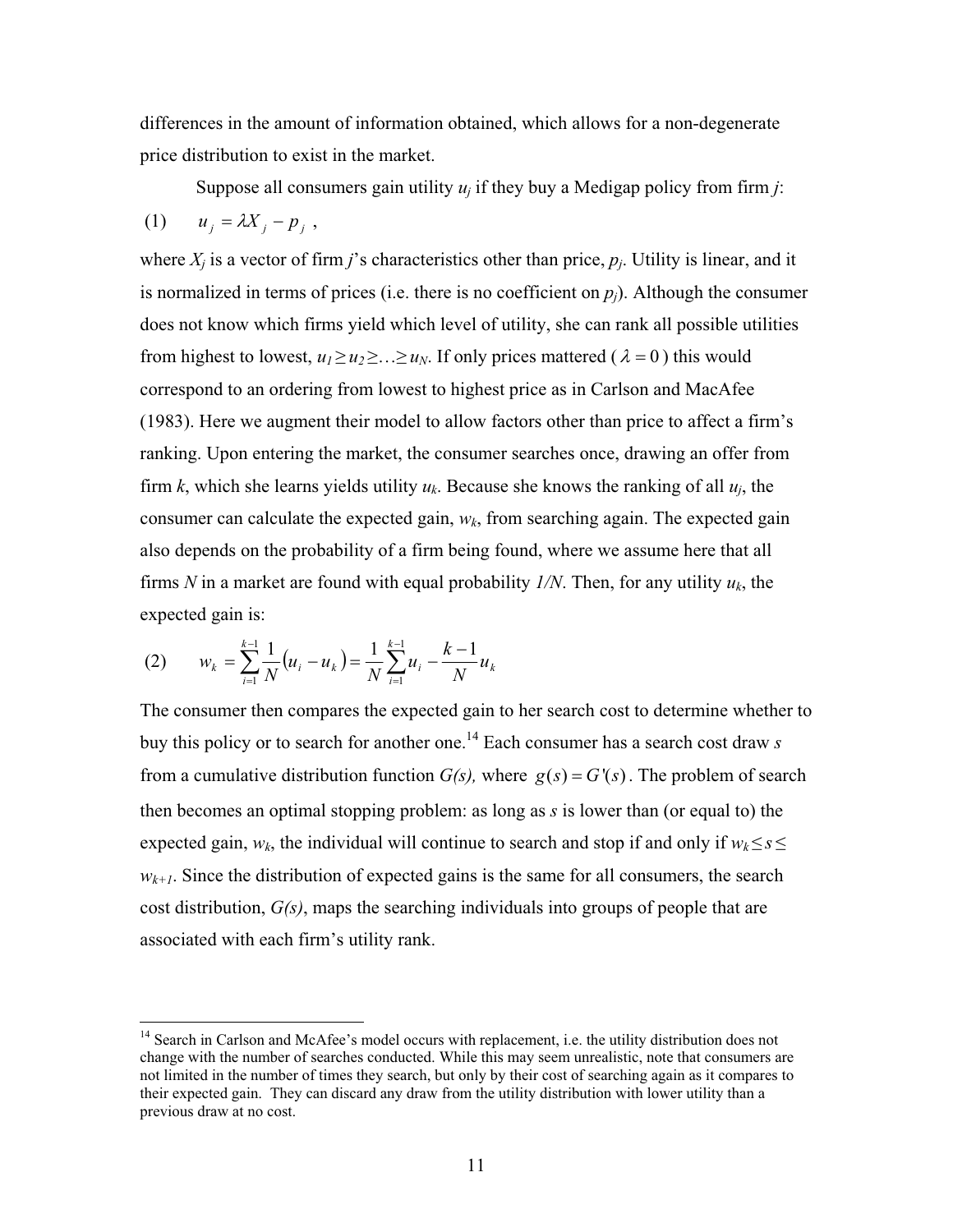Figure 1 (slightly altered from Carlson-McAfee) depicts how the expected gains are distributed in an arbitrary example with five firms and gains from searching  $w_1 < w_2 <$  $w_3 < w_4 < w_5$ , where  $w_1 = 0$ . Search costs are distributed uniformly on [0,S], and in this example, the maximum search cost is larger than the maximum possible gain,  $w_5$ .  $W_5$  (or  $[S-w<sub>5</sub>]/S$  then depicts the fraction of people in the market that buys the first plan they find. (This does not have to be the plan with the lowest utility, but recall that only people with a search cost draw of  $s > w_5$  will end up buying this plan.)  $W_5$  is also equivalent to the fraction of people that remains uninformed about all other firm-price combinations in the market, except for the one they acquire initially. Similar considerations apply to the other parts of the market, where  $W_l$  depicts the fraction of people who will always buy at the lowest price, since their search costs are lower than the smallest gain,  $w_2$ .

To determine the relative demand for each firm's plan in the case of a general price distribution, we start by considering  $q_N$ , the number of individuals that buys at the firm giving the lowest utility,  $u_N$ . These are all people with search cost  $s \geq w_N$ , who are unlucky enough to draw this firm when entering the market:

$$
(3_N) \t q_N = \frac{1}{N} G(s \ge w_N) = \frac{1}{N} [G(\infty) - G(w_N)],
$$

where  $G(\infty)$  represents the total number of individuals in the market, Q. Similarly, we can find the number of individuals that buys at the firm yielding the second lowest utility, firm *N-1*:

$$
(3_{N-1}) \quad q_{N-1} = \frac{1}{N} G(s \ge w_N) + \frac{1}{N-1} G(w_N \ge s \ge w_{N-1})
$$
\n
$$
= \frac{1}{N} [G(\infty) - G(w_N)] + \frac{1}{N-1} [G(w_N) - G(w_{N-1})]
$$

Intuitively, firm *N-1* attracts *1/N* of the consumers with the highest search costs and *1/(N-1)* of those with the second highest search costs. In general, we can obtain each firm *j*'s demand as:

(3) 
$$
q_j = \sum_{k=j}^{N} \frac{1}{k} \left[ G(w_{k+1}) - G(w_k) \right] = \frac{Q}{N} - \frac{G(w_j)}{j} + \sum_{k=j+1}^{N} \frac{G(w_k)}{k(k-1)},
$$

with  $G(w_{N+1})=Q$ . Equations (2) and (3) can then be used to calculate the number of all consumers in any firm  $j$  based on the expected utility gain  $w_j$  of further search associated with the firm, where we assume in line with Carlson-McAfee that the search cost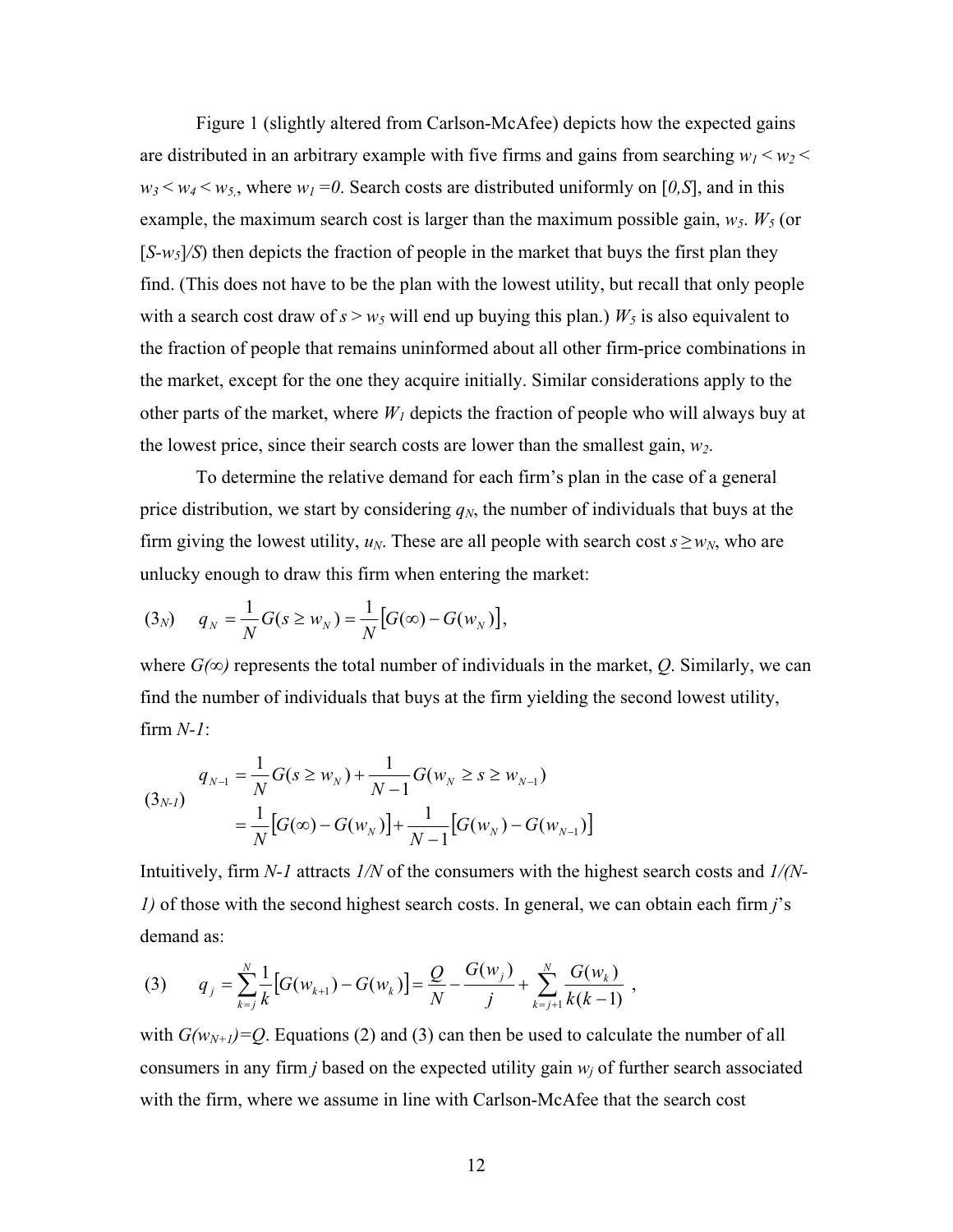distribution is uniform on an interval [*0,S*]. This leads to

(3') 
$$
q_{j} = \frac{Q}{N} - \frac{Q}{j} \frac{w_{j}}{S} + \sum_{k=j+1}^{N} \left[ \frac{Q}{k(k-1)} \frac{w_{k}}{S} \right].
$$

Substituting equation  $(2)$  into  $(3')$  yields a demand equation in terms of the utilities associated with each firm *j* (see Appendix A.1.a. for derivation):

$$
(4) \qquad q_j = \frac{Q}{N} \bigg[ 1 - \frac{1}{S} \big( \overline{u} - u_j \big) \bigg],
$$

where, as before,  $q_i$  depicts the number of consumers in firm *j*. The demand thus depends on the difference in utility derived from firm *j*'s offer and the market average utility derived from this plan. When the utility gained from firm *j*'s plan offer increases, firm *j*'s market demand rises, as

$$
(5) \qquad \frac{\partial q_j}{\partial u_j} = \frac{Q}{N} \frac{1}{S}.
$$

Similarly, firm *j*'s demand also depends on the maximum search cost:

(6) 
$$
\frac{\partial q_j}{\partial S} = \frac{Q}{N} \frac{1}{S^2} (\overline{u} - u_j).
$$

Thus an increase in search cost leads to a loss in demand for firms with above average plan utility, and demand gains for firms with below average utility. Hence an upward shift in search costs will lead to a reduction in the variance in market demands, and as *S* approaches infinity each firm's market demand approaches the average demand, *Q/N*. (In a situation where the maximum search cost approaches zero, the search cost distribution is degenerate and every consumer will buy at the firm(s) providing the largest utility, leading to the full information market outcome.) Note also that a reduction in firm *j*'s demand can be brought about by an increase in the number of firms (*N*) as well as by an increase in the utility provided by any other firm, as this increases the average market utility.

We next turn to firm price setting decisions. Carlson and McAfee assume firms are heterogeneous in terms of their (quadratic) cost functions:

$$
(7) \t c_j(q_j) = \alpha_j q_j + \beta q_j^2 = \alpha_j \left\{ \frac{Q}{N} \left[ 1 - \frac{1}{S} (\overline{u} - u_j) \right] \right\} + \beta \left\{ \frac{Q}{N} \left[ 1 - \frac{1}{S} (\overline{u} - u_j) \right] \right\}^2,
$$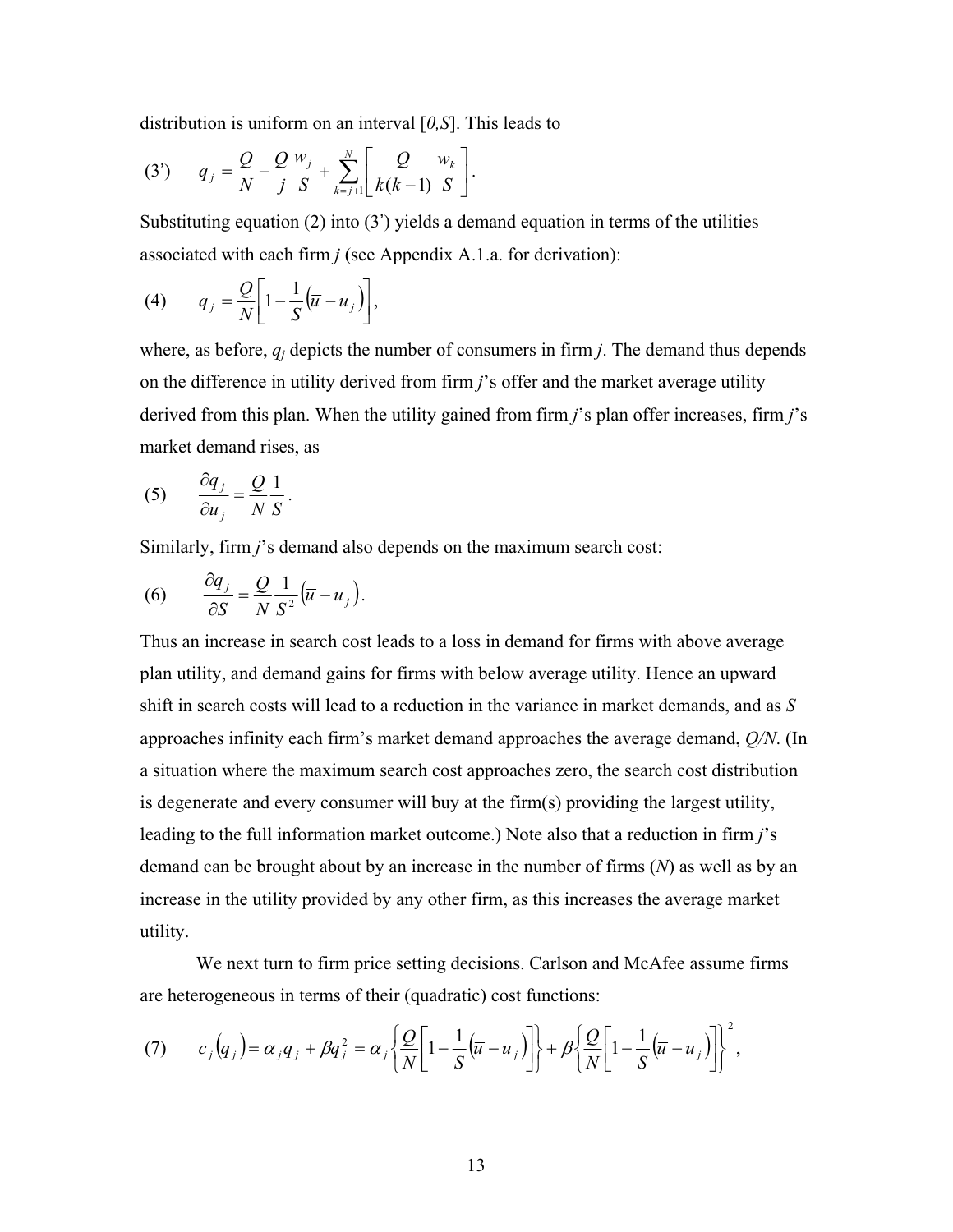where  $a_i > 0$  and  $\beta \ge 0$ , both of which are testable hypotheses. Satisfaction of the condition on  $\beta$  guarantees profit maximization.<sup>15</sup> The profit function is

$$
(8) \qquad \Pi_j = p_j q_j - c_j (q_j)
$$

and maximizing it with respect to price yields a system of *N* equations in *N* unknowns, which can be solved for each price  $p_i$  (see Appendix A.1.b. for the derivation):

(9) 
$$
p_j = \alpha_j + \frac{(1+\gamma)N}{N-1}S + \frac{(1+\gamma)N}{2N-1+\gamma N}(\overline{\alpha} - \alpha_j) - \frac{(1+\gamma)N}{2N-1+\gamma N}\lambda(\overline{X} - X_j),
$$

where

$$
\gamma = \frac{2\beta Q(N-1)}{SN^2}.
$$

Since only  $a_i$ , and  $X_i$  vary across firms, variation in  $p_i$  is determined by firm-specific costs and other characteristics of the firm from which consumers derive utility.

## **5. Data**

We draw on two sources of data in our empirical analyses. Our first dataset, from Weiss Ratings, Inc., is a snapshot of Medigap premiums in effect on January 1, 1998. The Weiss data capture about 91 percent of all firms operating nationwide, and are voluntarily provided by insurance companies. Firms report their premiums for the Medigap plan letters they offer by gender, age, smoking status, rating method, and zip code. The data also include the Weiss financial safety rating for each insurance firm, where "A" is "excellent", "B" is "good", "C" is "fair", "D" is "weak", and "E" and "F" are "very weak" and "failed", respectively.

Our second dataset, from the National Association of Insurance Commissioners (NAIC), has total premiums, claims, and covered lives for each plan letter offered by an insurance company in every state. In each year of NAIC data, the data are aggregated across policies issued during the previous three years. For example, the data for 1998 contain covered lives for policies issued by a particular firm in a given state in 1996, 1997 and 1998 combined. In order to match the NAIC data to the Weiss price data for 1998, we simply divide the three-year totals by three to obtain an estimate of the figures

<sup>&</sup>lt;sup>15</sup> Note that the derivation in appendix A.1.c. shows that  $\beta$  is bounded from below by a values that could be less than zero. However, if  $\beta$  is estimated to be positive, firms will meet the profit maximization condition.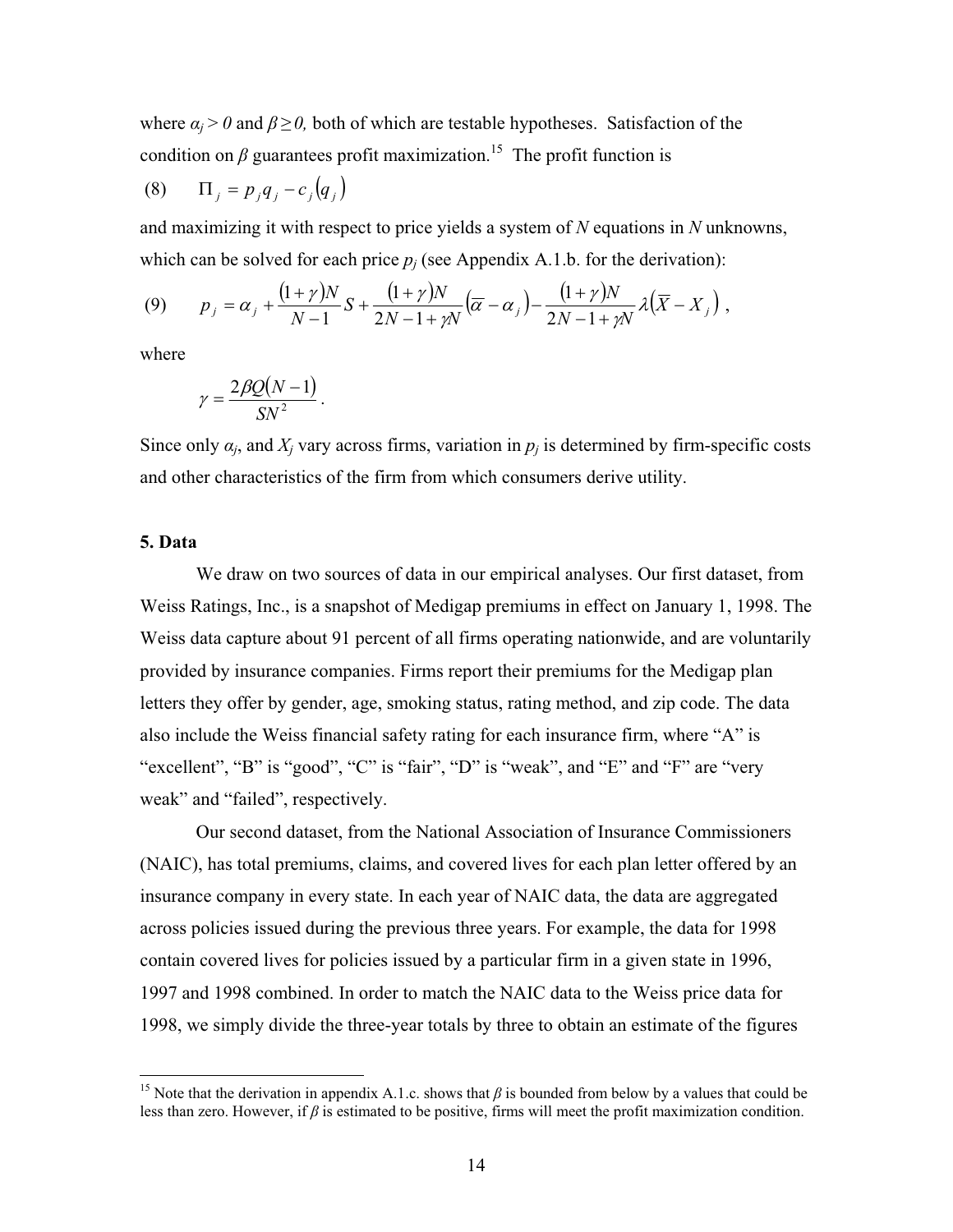for 1998. This implicitly assumes that plans had the same influx of new policyholders in each of the three years.

We merge the NAIC and Weiss data with the goal of creating a dataset that contains price, quantity sold (covered lives), and production costs (claims) for each Medigap plan offered by a firm in every market. However, the two datasets are not strictly comparable and three issues arise when attempting to merge them. We give an overview of the major issues here, while Appendix 2 describes our merge procedures step by step. First, as the NAIC data are available at the state level, we must aggregate up the Weiss data. As discussed earlier, we do not lose much information since insurers predominantly vary premiums across states, rather than within states.

Second, while the Weiss data list premiums by age, the NAIC data report covered lives for all ages combined. Because health status varies with age, we wish to avoid attributing prices offered to a relatively healthy group to the quantity purchased by a less healthy group (or vice versa). This concern is mitigated by the fact that most people who buy Medigap policies buy them when they turn 65 years old. Since those who bought policies at age 65 dominate total covered lives, age 65 premiums should be well matched to the market share averaged over all ages. One way of testing this assertion is to assess whether a firm's market share is likely to vary substantially by the policyholder's age. In our model, a firm's market share is uniquely determined by the utility it offers relative to the average utility offered by other firms in the market. If the relative utility offered does not vary with age, then the firm's market share for each age will equal its average market share over all ages. We can readily test whether this is the case when  $\lambda = 0$  by computing relative premiums by policyholder age for each firm (using the Weiss data) in every market, and then computing a measure of the age-related variation in relative premiums for each firm (in every market). We find that relative premiums do not vary much by age: the average within-firm standard deviation of relative premiums as a percent of the market average premium is just 3.3 percent; in 75 percent of state-firm-plan letter-rating method observations the standard deviation over age groups is 4.6 percent or less, and in 90 percent the standard deviation over age groups is 7.1 percent or less. We conclude that since relative premiums do not vary much by age within firms, market shares are unlikely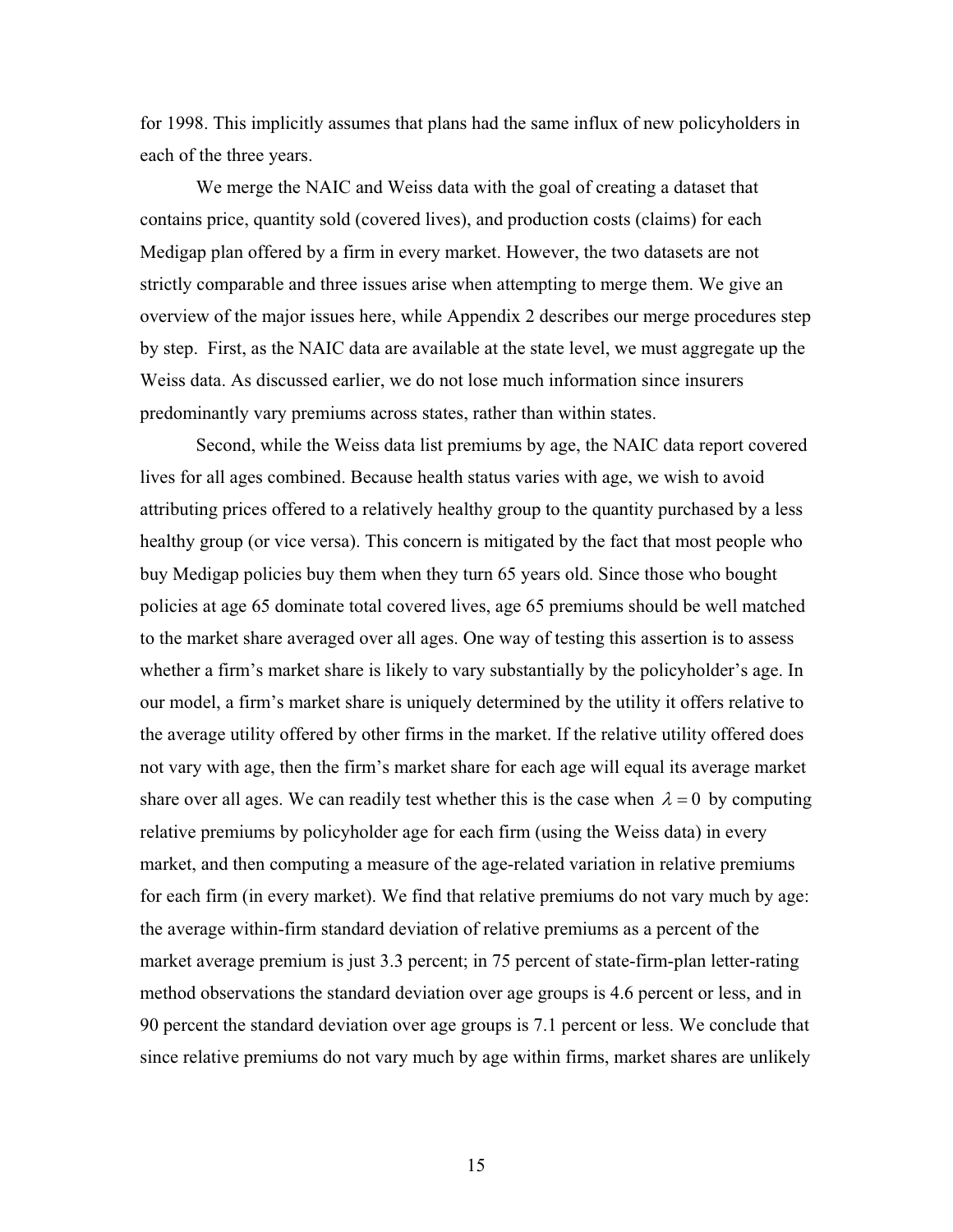to vary much by age, and thus age 65 premiums are well matched to market shares that are averaged over all ages.

Finally, the NAIC data are comprehensive whereas the Weiss data are not. In merging the Weiss and NAIC data, we retain 91 percent of total covered lives represented in the NAIC data, consistent with the market coverage rate reported by Weiss for that time period. Table 3 compares firms in our merged subsample with the NAIC "universe." We retain 133 out of 186 firms found in the NAIC file (72 percent). The excluded firms are disproportionately inactive participants in the market or sell very few policies (and hence do not appear in the Weiss data). For example, the median firm in our subsample issued 3,934 new policies between 1996 and 1998, compared to 1,435 new policies in the NAIC file. The median firm in our subsample earned more than twice the premiums of the median firm in the NAIC file between 1996 and 1998 (\$3.7 versus \$1.8 million), and incurred more than twice the claims (\$2.6 versus \$1.2 million).

The Medigap market is populated by a few large firms that operate in most every state, and a large number of small firms that operate in select states. For example, just three percent of firms operate in more than 44 states, but this three percent accounts for one third of all covered lives nationwide. Another one-third of covered lives are accounted for by the 24 percent of firms who operate in 19 to 44 states, and the last onethird of covered lives is accounted for by the 73 percent of firms that operate in fewer than 19 states. These distributions are similar in the NAIC file and our merged sample, although our merged sample does contain significantly fewer of the largest firms operating in more than 44 states (3 percent v. 8.6 percent). The data reveal substantial heterogeneity in the financial stability of firms selling Medigap policies. Only 12 percent of firms enjoy a Weiss financial safety rating of A- or better, about 44 percent receive a B+, B or B-, and 32 percent receive a C+ or lower. About 12 percent of firms in our sample are not rated by Weiss.

Turning to characteristics of the policies themselves, about 62 percent of all Medigap policies are agent solicited in our merged sample, which compares to about 61 percent in the NAIC file. About one-third are sold directly by the insurance company in both our merged sample and the NAIC file. The average policy has been on the market for about 67 months in both files. The distribution of policyholders over plan letters is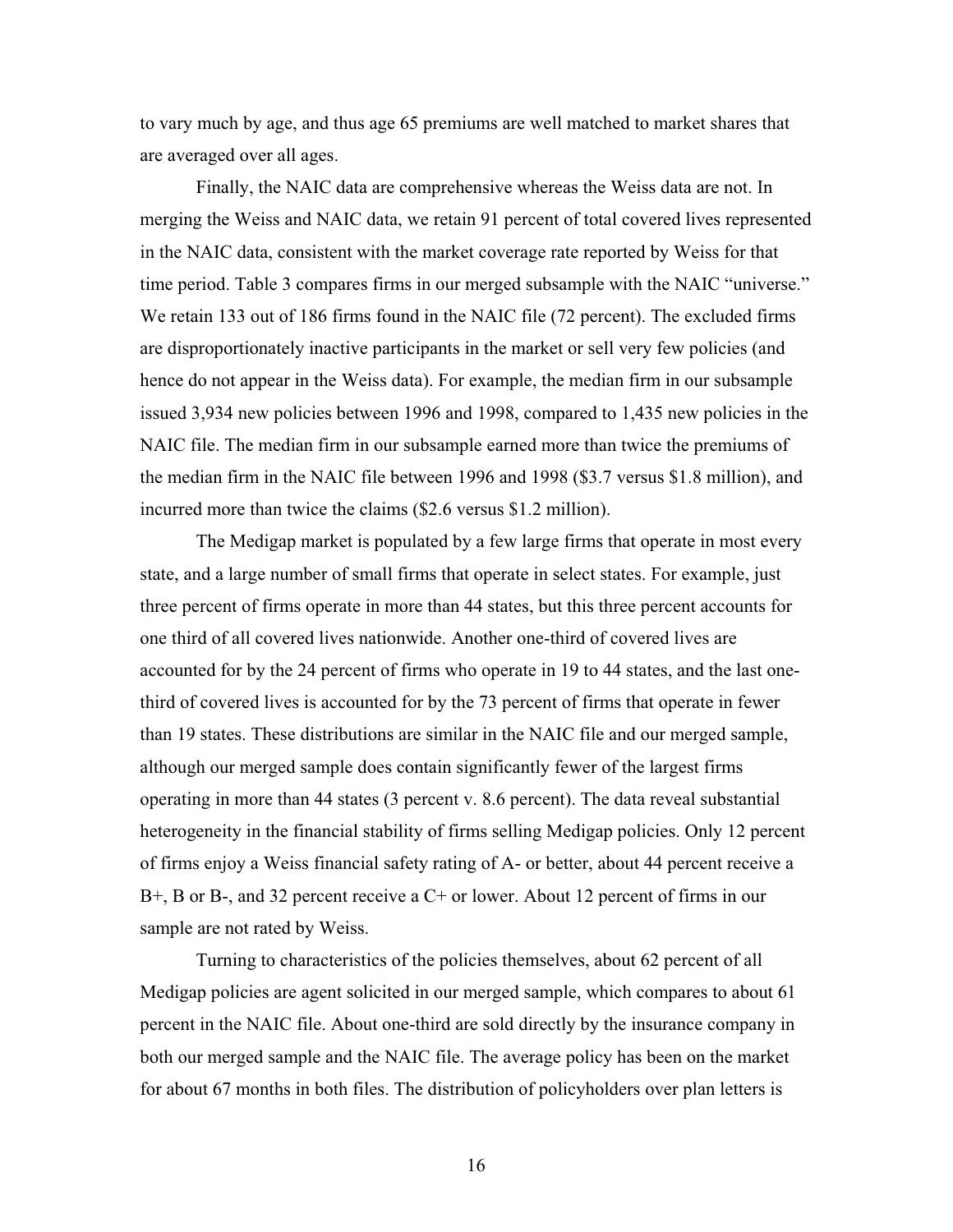similar in both our merged sample and the NAIC file, with the average firm enrolling approximately five percent of policyholders in Plan A, about 25 percent in Plan C, and 42 percent in Plan F. The remaining seven standardized plan letters enroll just 27 percent of policyholders. About 44 percent of policyholders are in attained age plans, 30 percent are in issued age plans, and 26 percent are in community rated plans.

Finally, our merged sample contains 1,216 markets nationwide, where markets are defined by state-plan letter-rating method combinations. The average number of firms per market is 5.5 and the largest market has 31 firms. In 38.5 percent of markets only one firm operates; these tend to be community rated markets for less popular plan letters.

## **6. Empirical Analyses**

#### *6.1 Analysis of Firm Costs*

Before attempting to directly estimate search costs in the Medigap market, we begin by assessing whether our data support the main empirical predictions of the Carlson-MacAfee model. In this section, we estimate the cost equation presented in (7), and test whether the profit-maximizing conditions,  $a_i > 0$  and  $\beta \ge 0$ , hold. Our measure of firm costs is the dollar amount of claims incurred by the insurance firm. While claims are just one component of costs, they are the major variable cost that firms face, and they vary across markets. We exclude from our estimation sample firms with fewer than 30 policyholders in any market because these firms are subject to extreme values in their claims that average out as the number of covered lives increases. We use covered lives as our measure of quantity.

Ideally, we would like to estimate the cost equation separately for each market, but this is not possible given the relatively small number of firms operating in each of our markets. Instead, we estimate the cost equation using 2,357 firm-state-plan-rating observations, where we control for market characteristics by including state-plan letterrating method effects:

(7')  $c_{jspr} = \alpha_j q_{jspr} + \beta q_{jspr}^2 + \sigma_{spr} + v_{jspr}$ ,

where the *jspr* subscript refers to firm *j* in state *s* selling plan letter *p* under rating method *r*. Identification of the firm-specific first order effects  $(a<sub>i</sub>)$  comes from variation within a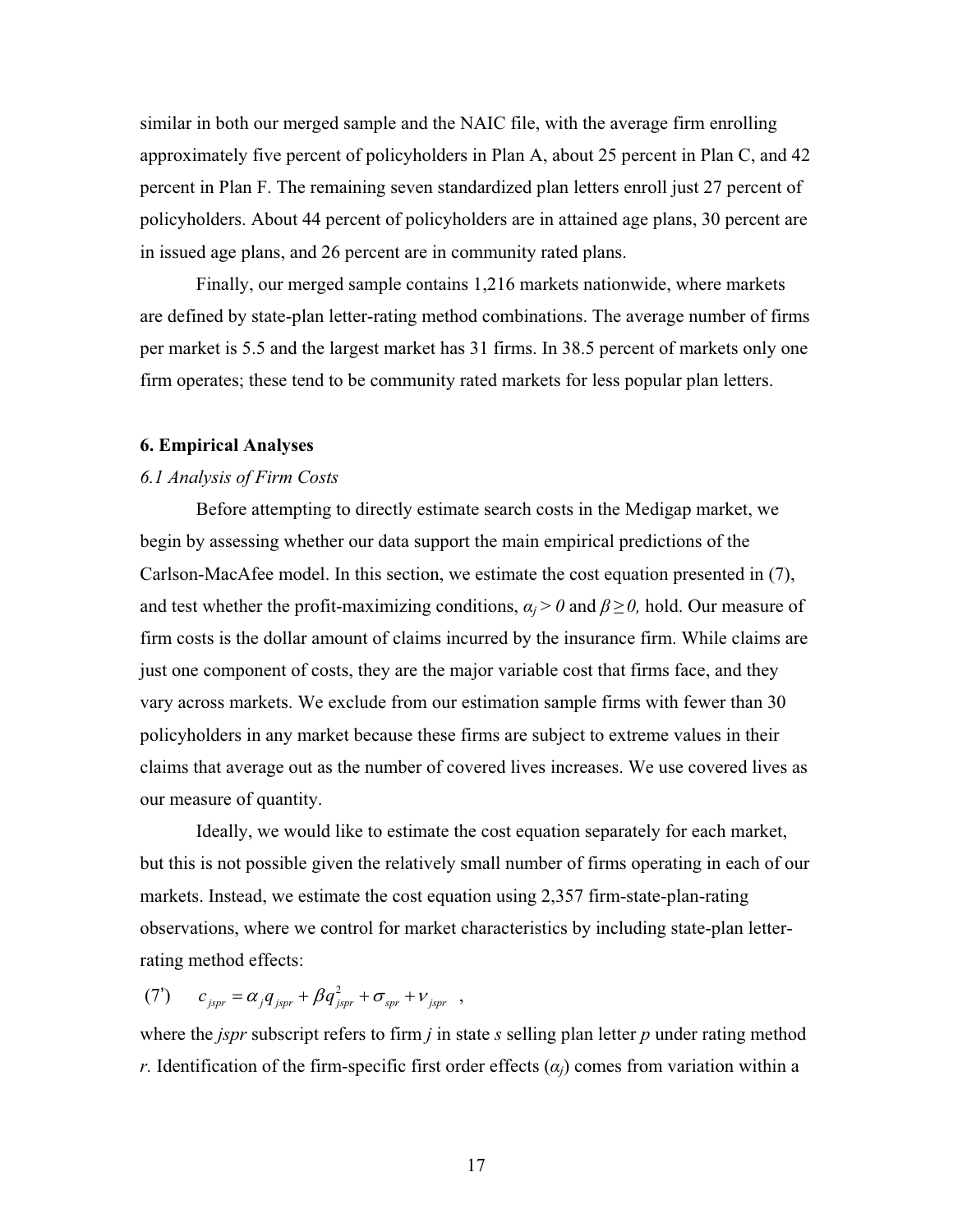firm over the different *spr* markets it operates in. We allow the stochastic error term,  $v_{ispr}$ , to be clustered by firm.

Table 4 shows our estimation results for two specifications, the first without market fixed effects (column 1) and the second with market fixed effects (column 2). The first row of Table 4 gives the average of the 114 estimated firm-specific first order effects  $(\alpha_j)$ , which is \$712 in the model without market fixed effects, and \$663 in the model with market effects. There is substantial variation in the estimated firm effects; for example, the implied coefficient of variation in column 2 is 0.63. Consistent with our theoretical model, virtually all of the  $\alpha_i$ 's are positive, and for each with a point estimate less than zero, the hypothesis that  $a_i$ > 0 cannot be rejected. In both specifications, the second order effect  $\beta$  is not statistically different from zero, which implies constant returns to scale. Under constant returns to scale, our estimates of  $a_i$  can be interpreted as marginal costs (and average costs); thus each new policyholder costs the average firm an additional \$663 per year in claims. Not surprisingly, the model explains almost all the variation in claims within markets. Consistent with the Carlson-McAfee model, the firms in our data appear to be profit maximizers.

#### *6.2 Analysis of Firm Price-Setting Behavior*

Having established that that there is significant variation in marginal costs across firms, we next turn to the second key prediction of the Carlson-McAfee model: that variation in firm marginal costs,  $a_j$ , leads to variation in prices,  $p_j$ , as described in equation (9). We implement equation (9) as follows:

$$
(9') \t p_{jspr} = b + \kappa \left(\frac{c}{q}\right)_{jspr} + \phi \left(\frac{\overline{c}}{q}\right)_{spr} + \varphi \left(X_{jspr} - \overline{X}_{spr}\right) + \mu_{jspr}.
$$

The first difference between our implementation and the original equation (9) is that we use firm  $j$ 's average claims *jspr c*  $\left(\frac{q}{q}\right)$  $\left(\frac{c}{a}\right)$  as a proxy for  $a_j$ . In the previous section, we obtained estimates of  $a_i$ , but because these parameters were identified using within-firm variation over markets, they do not themselves vary across markets. Since firms price differently in different markets, the best measure of firm *j*'s marginal costs should also vary across markets. Moreover, we found in the previous section that average costs are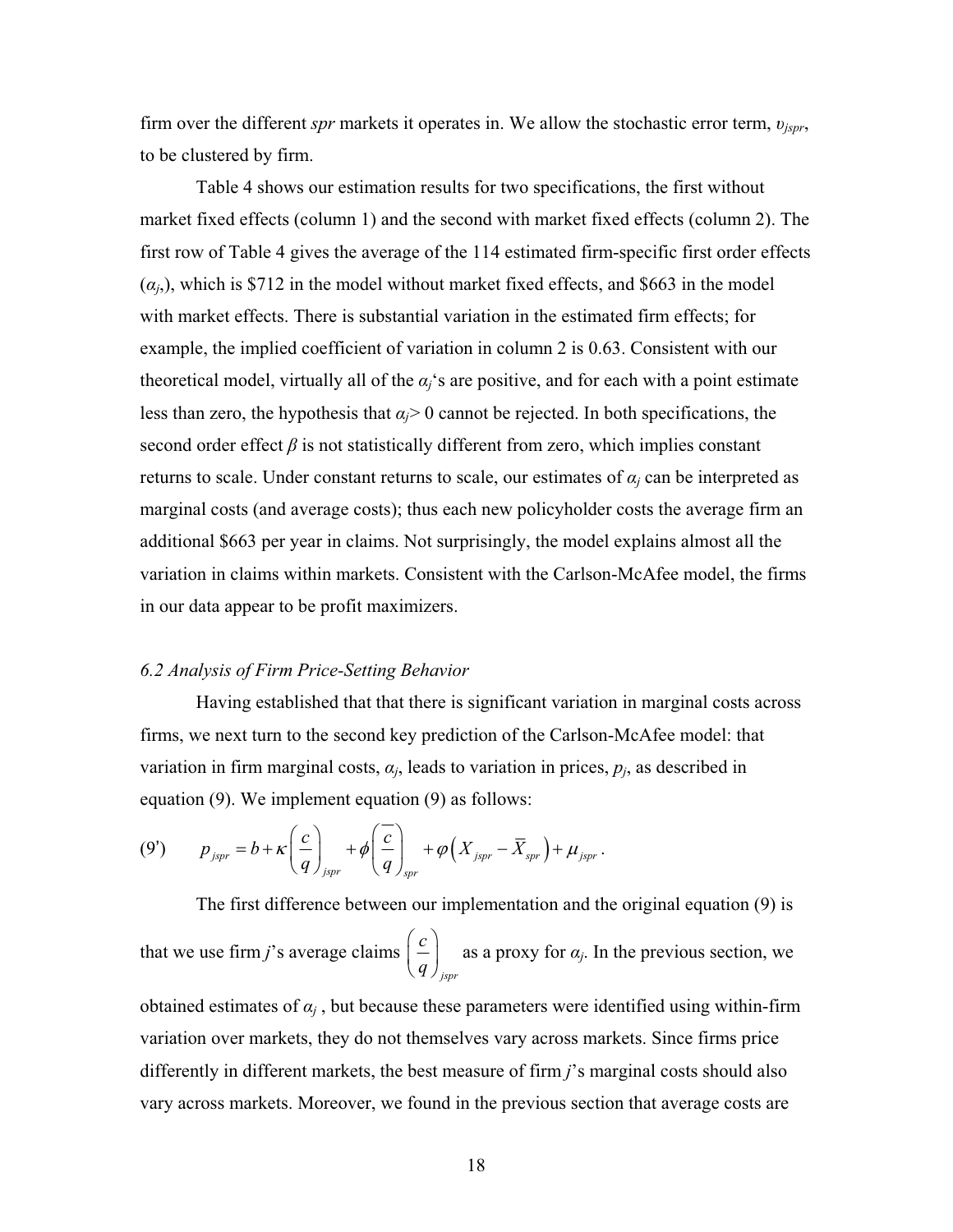approximately equal to marginal costs since  $\beta \approx 0$ . In equation (9), firm marginal costs enter twice; once in levels and again in deviations from the market mean. In (9'), we combine the two terms in levels, which from equation (9) implies that  $\kappa = 1 - \phi$ , where  $f(x)$  and  $\phi > 0$ . We do not impose this restriction, but test whether it holds.

Equation (9) also lets other firm characteristics  $(X_{\text{ISpr}} - \overline{X}_{\text{Spr}})$  affect prices in mean-deviated form—characteristics that may in fact differentiate seemingly homogeneous products. In (9'), we let  $X_{jspr}$  be a vector containing the following variables: a set of indicator variables measuring firm *j*'s Weiss financial safety rating, (a measure of financial stability); indicators for whether firm *j* sells Medigap policies in fewer than 19 or more than 44 states, respectively (to capture name recognition and national presence); the total number of plan letters firm *j* offers in the market (a measure of both market presence and the availability of close substitutes); an indicator for whether the firm has a loss ratio greater than one for plan letter *p* (to control for loss leader pricing); indicators for whether plan letter *p* is sold by insurance agents or directly by the insurance company (a measure of firm advertising methods); and the number of months the policy has been on the market (a measure of market exposure).

 $(1+\gamma)$ 1 *N N*  $+ \gamma$  $\overline{\phantom{0}}$ Finally, equation (9') includes a constant term, *b*, such that  $b = \frac{(1 + f)T}{v} S$  in

 $\beta \approx 0$ , which implies  $\gamma \approx 0$ , and thus that  $b \approx \frac{N}{N-1}$ equation (9), where  $\gamma = \frac{2\beta Q(N-1)}{N^2}$ 2  $2\beta Q(N-1)$ *SN*  $\gamma = \frac{2\beta Q(N-1)}{N^2}$ . From our estimation of the cost equation, we found 1  $b \approx \frac{1}{2} S$ ; in other words, our estimate of *b* should be 1 *N*  $(N-1)$  $\left(\frac{N}{N-1}\right)$  times greater than the maximum search cost estimated over all markets nationwide. Based on the average number of firms per market reported in Table  $3, |\frac{1}{2} \cdot \frac{1}{2} \cdot \cdot | = 1.22$  $\bigg\}$  $\left(\frac{N}{N-1}\right)$  = 1.22. The last term,  $\mu_{\text{pspr}}$ , is a stochastic error term, which is clustered by

firm.

Table 5 presents estimation results for equation (9'). In the first column, we show results for our base specification, which includes just the cost terms and omits the product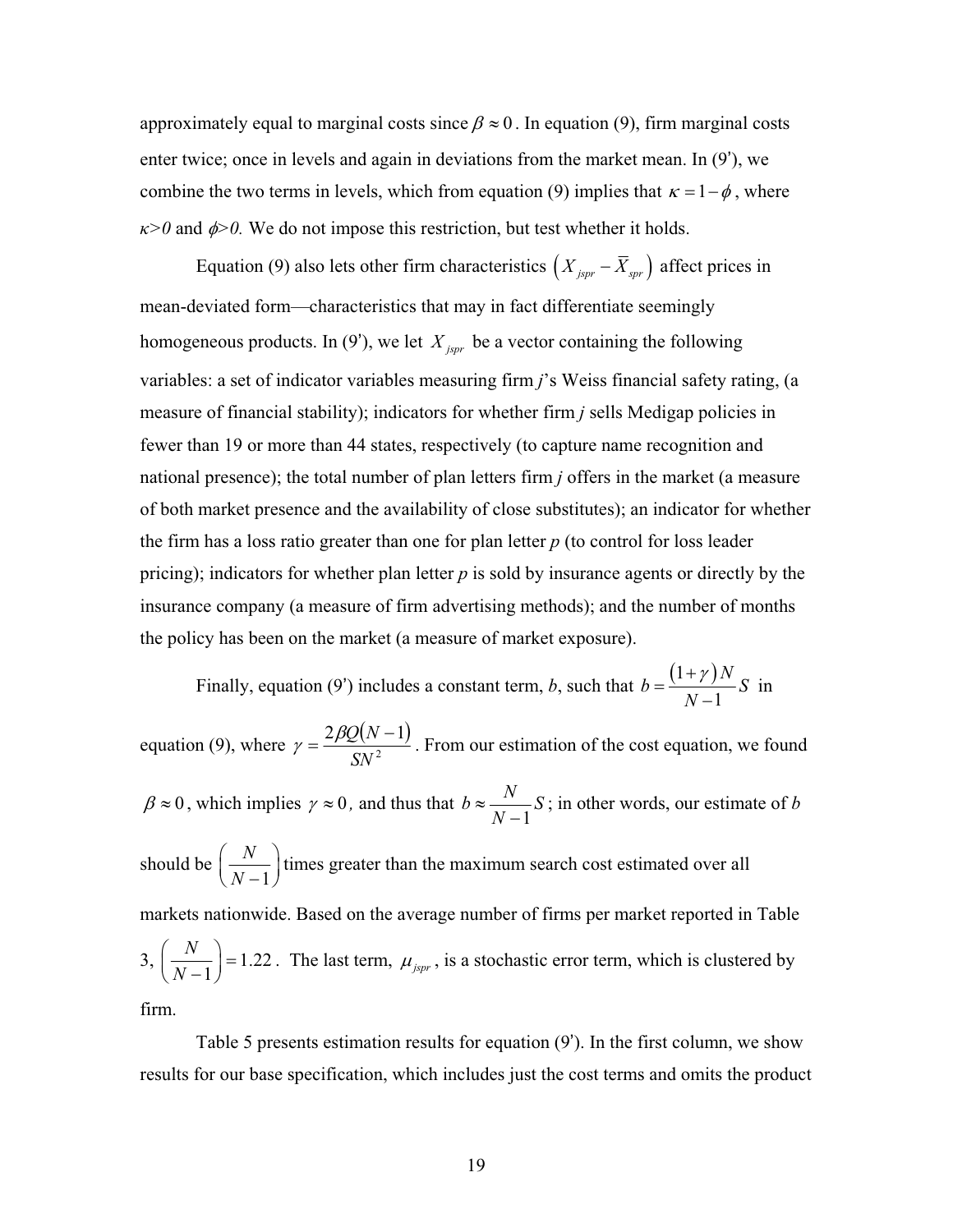differentiation terms  $(X_{jspr} - X_{spr})$ . We estimate  $\kappa = 0.139$  and  $\phi = 0.484$ , both of which are statistically significant. Our estimate of  $\phi$  implies that prices are higher in markets with higher average costs—for each dollar increase in market average costs, premiums rise by 48 cents. Holding constant market average costs, our estimate of  $\kappa$  suggests that firm premiums rise by about 14 cents for every one-dollar increase in firm costs that is above the market average. Although these results are generally consistent with the Carlson-McAfee model, our data reject the specific hypothesis that  $\kappa = 1 - \phi$ . The constant in our model gives an estimate of *b*=\$588, which is 1.18 times greater than our estimate of *S*=\$498*,* the maximum search cost, shown in Table 6 and discussed in the next section. This is remarkably close to our expected ratio of 1.22 based on the average number of firms per market.

Column 2 adds the mean-deviated product differentiation terms to our base specification. Our estimates of  $\kappa$ ,  $\phi$ , and *b* are largely unchanged. None of the product differentiation terms are estimated precisely enough as to be statistically significant, and judging by the very small increase in the R-squared, they contribute little additional explanatory power.

In column 3, we estimate a slightly different version of  $(9')$  where we fully mean the dependent variable as well as the independent variables. Although it can be shown that this equation is theoretically equivalent to  $(9')$ , it confers an econometric advantage of controlling for market fixed effects. A disadvantage is that we cannot recover estimates of  $\phi$  and *b*. Our estimate of  $\kappa$  is unchanged in this fully mean-deviated specification. The point estimates on the product differentiation terms do not change much, but they are now much more precisely estimated. Firms with A, B, or C financial safety ratings charge \$20-30 more than firms rated D or F, and unrated firms charge about \$58 less than these firms. Prices are also higher at firms with greater national presence and name recognition. For example, firms operating in more than 44 states charge \$79 more than firms operating in 19 to 44 states and about \$110 more than firms operating in fewer than 19 states. The number of plan letters sold by a given firm does not affect prices. Firms operating in a given market with losses charge about \$61 less. Although this does not confirm the existence of loss leader pricing, it is consistent with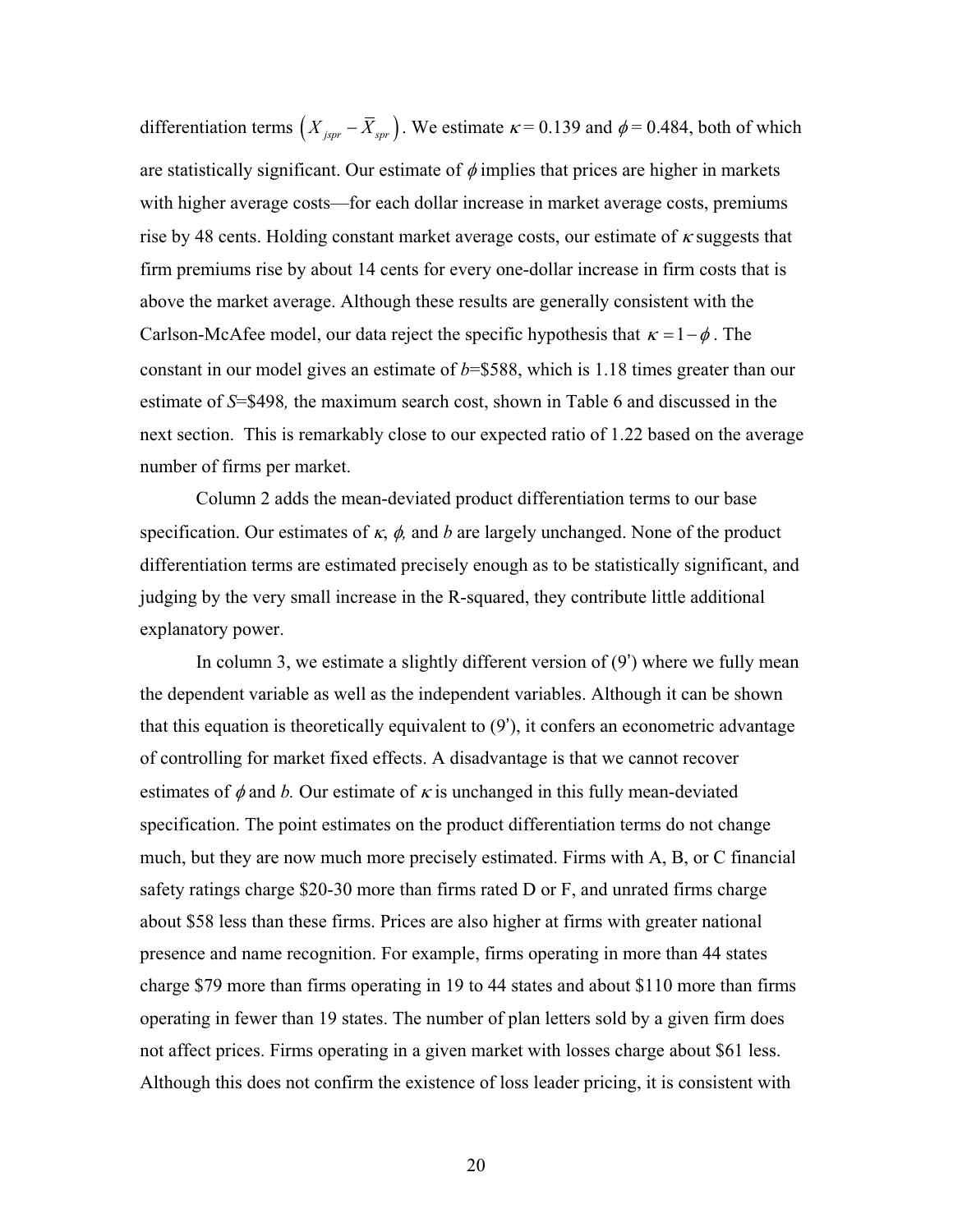its use by some firms. Solicitation method, whether by agents or direct from the firm, is largely unrelated to price, and policies that have been on the market longer are more expensive. Overall, the product differentiation terms contribute as much explanatory power in the fully mean deviated model as do marginal costs themselves, underscoring the importance of controlling for product differentiation when estimating search costs based on observed price variation.

In sum, our analyses of the cost and price-setting equations establish that the firms in the Medigap market largely behave as predicted by our augmented Carlson-McAfee model. Insurance firms are profit maximizers with varying marginal costs, which contribute to variation in prices. We next turn to the question of why price variation is sustained in the market.

### *6.3. Analysis of Demand*

The starting point for our demand analysis is equation (4). Dividing both sides of (4) by  $\frac{Q_{spr}}{N_{spr}}$  and adding a stochastic error term  $\mu_{jspr}$ , yields our empirical specification of the demand equation:

$$
(4') \qquad \frac{q_{\text{pspr}}}{\frac{Q_{\text{spr}}}{N_{\text{spr}}}} = 1 - \frac{1}{S}\Big(p_{\text{pspr}} - \overline{p}_{\text{spr}}\Big) + \frac{\lambda}{S}\Big(X_{\text{pspr}} - \overline{X}_{\text{spr}}\Big) + \mu_{\text{pspr}}
$$

Once again, *Xjspr* is a vector containing our measures of product differentiation. We estimate (4') using a tobit model, since approximately 23 percent of firms in our data report zero covered lives. We exclude markets in which only one firm operates (since there is no price variation). Note that because the mean of our dependent variable is 1, this specification is equivalent to a fully mean-deviated model.

Our theoretical model suggests that price is an endogenous variable, itself both determined by and a determinant of demand. Since all variables are expressed as deviations from the market mean, unobserved market factors are not a concern; however, our analysis of firm costs in section *6.1* suggests that unobserved firm factors could matter. Although we control for a number of important firm characteristics (e.g., financial stability, market presence, market tenure, loss-leader pricing), we have no data measuring firm-specific factors like advertising expenditures. All else equal, a firm that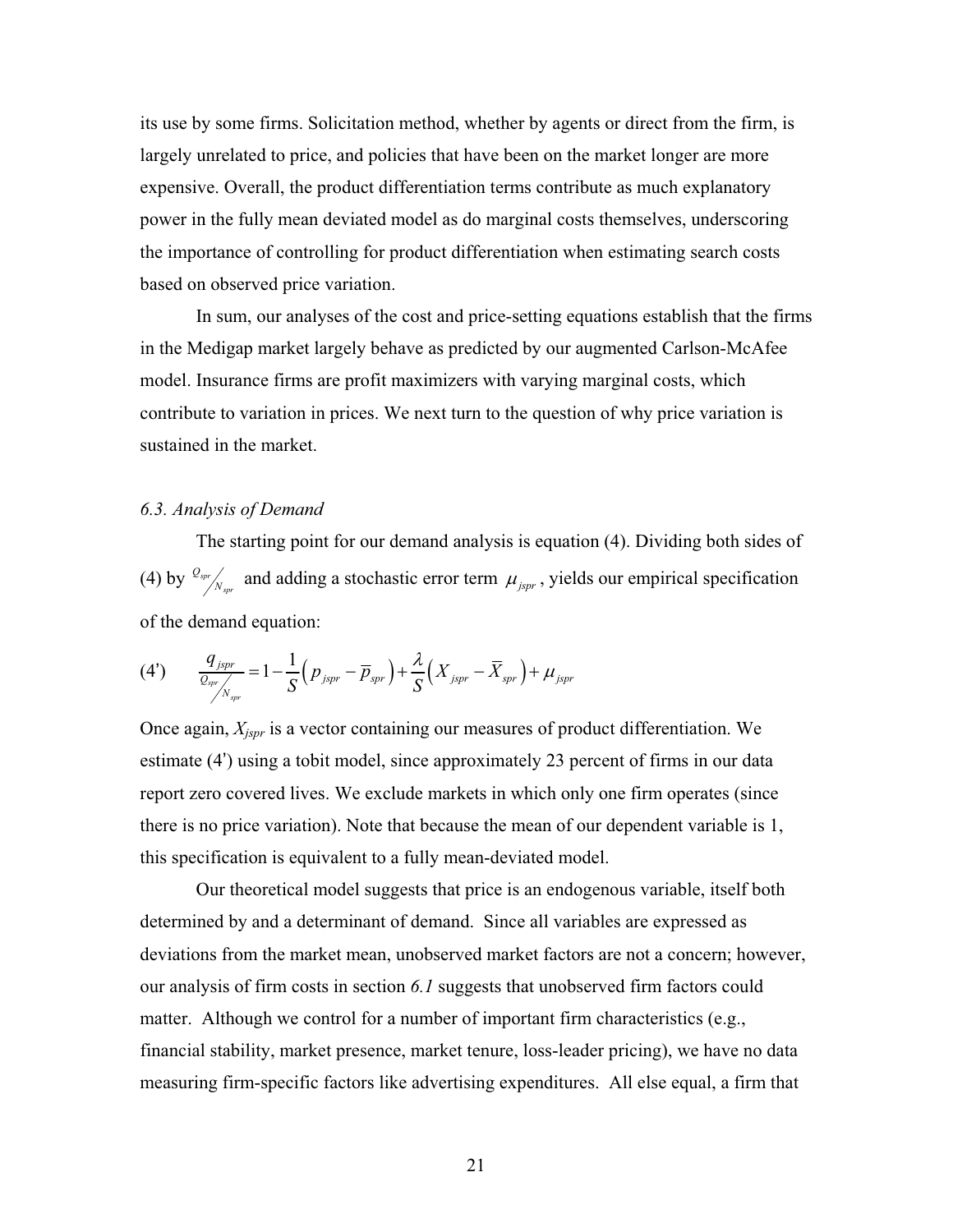spends more on advertising could have higher demand, as well as higher costs. In section *6.2,* we showed that higher costs are correlated with higher prices in this market. In this example, our estimated price coefficient would be biased upward. Since the maximum search cost is just the inverse of the price coefficient, our search cost estimate would be biased downward. Therefore, in order to account for unobserved firm heterogeneity within markets, we also estimate a random effects tobit model.

Table 6 presents our estimation results. Column 1 gives the estimated coefficients from our base tobit specification, column 2 presents coefficients from our random effects tobit specification, and column 3 shows the implied structural estimates of the maximum search cost *S* (row 1) and the  $\lambda$  vector (all other rows). A likelihood ratio test comparing the two models indicates that the random effects model is superior, with a relatively high proportion of the residual variance being due to unobserved firm heterogeneity ( $\rho$ =0.60). The price coefficient declines slightly once we add the random firm effects, but the difference is not statistically significant. This pattern is consistent with the presence of unobservable factors that are positively correlated with both price and demand, but their effect is quite small. The point estimate in column 2 of  $-0.002$  implies that for every \$100 increase in price above the average price, a firm's demand decreases by 20 percent of average demand.

Unlike the price coefficients, the coefficients on many of the product differentiation terms change once we add the random firm effects. Focusing on column 2, firms with a financial safety rating of A experience notably higher demand, but, surprisingly, so do unrated firms. Demand is highest at firms with the most national presence, (those operating in more than 44 states), and at firms offering a larger menu of plan letters. Firms selling plans with a loss ratio>1 (i.e., claims in excess of premiums) experience notably higher demand, even controlling for relative price. Demand is higher under both agent and direct solicitation, and for policies with longer market tenure.

Column 3 shows the implied structural estimates of the parameters  $S$  and  $\lambda$ . The first row depicts the estimated maximum search cost, *S*, which is the inverse of the coefficient in column 1 multiplied by (-1). The implied maximum search cost in the Medigap market is substantial, estimated to be \$498. Under the assumption that search costs are uniformly distributed, dividing by 2 yields an average search cost of \$249. The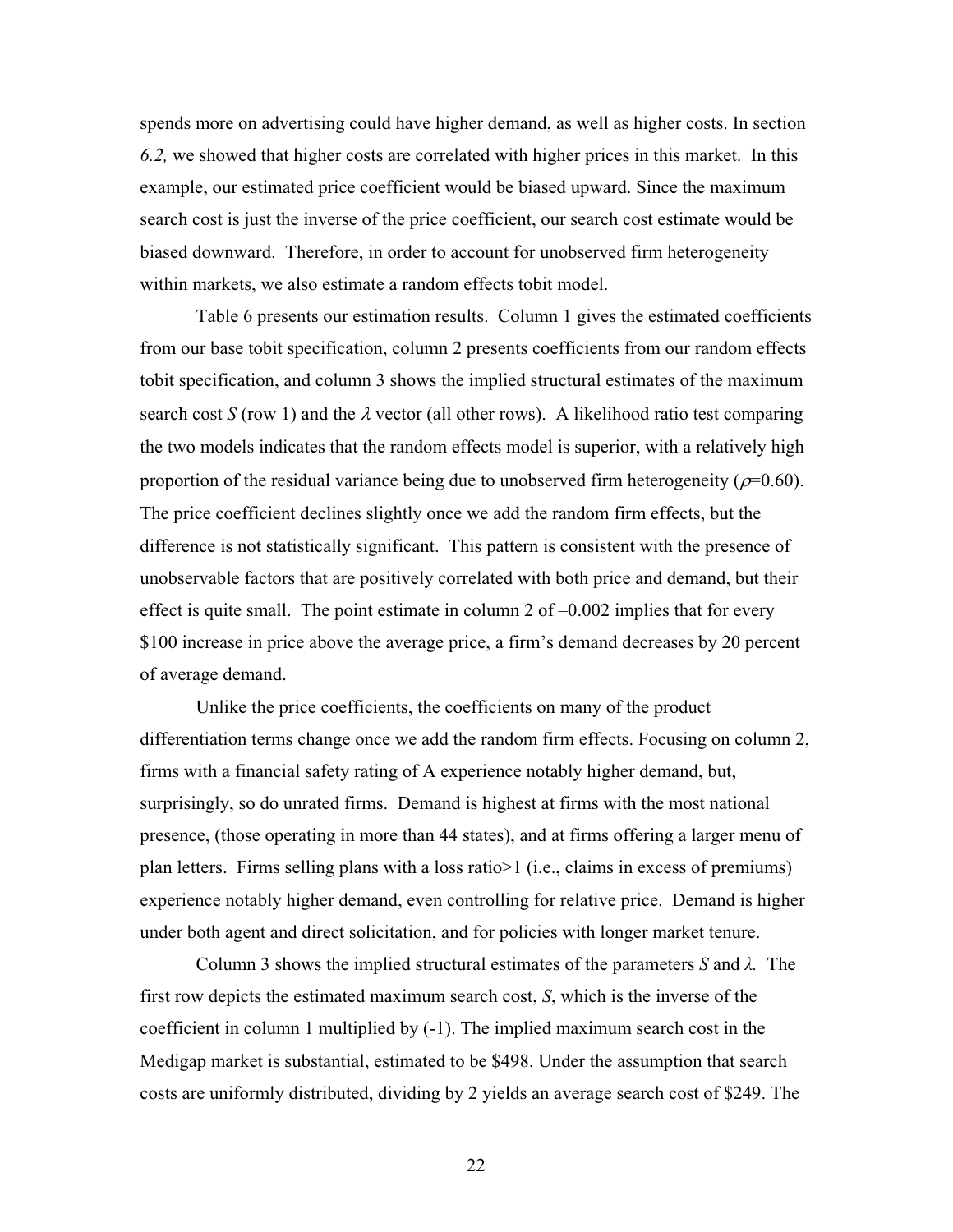remaining quantities in column 2 represent the  $\lambda$ -coefficients from the original utility specification in equation (1). They may be interpreted as the marginal utility (in monetary terms) of other firm and policy characteristics. For example, the estimates imply that an "A" financial safety rating is worth \$1080 to consumers relative to a D or F rating, that consumers value agent and direct solicitation policies equally (and more so than policies sold through membership organizations), and that consumers value each additional plan letter offered by a firm at \$30. Consumers also value plans with loss ratios exceeding one; since relative price and financial stability are held constant, this must proxy for some other plan characteristic, perhaps some kind of special discount on other products or services.

Using the specification in Table 6, we next estimate equation (4') separately by plan letter and by rating method to investigate how search costs might vary across different segments of the market. Shown in Table 7 are the estimated price coefficients (column 1) and the implied maximum search costs (column 2) from separate random effects tobit models estimated for each indicated plan letter and rating scheme. There are significant differences in search costs across the plan letters. Search costs tend to be higher for the most popular plans  $(C, F)$ , and for the plans that offer prescription drug coverage (H, I, J). The estimated maximum search cost for the most popular plan, F, is \$714, which is substantially higher than the maximum search cost of \$498 estimated over all markets. The maximum search cost also varies across the three rating methods with the highest estimated maximum search costs (\$1124) arising in the market for community rated policies. In sum, search costs are substantial in virtually all parts of the market.

## *6.4. Welfare Implications*

To further judge the plausibility of our estimates, we use our model to quantify the fraction of consumers in the market who do not search and the fraction who search until they find the lowest price. Using the estimated parameters of equation (4'), we can estimate the set of expected utility gains from searching in each market (the  $w_i$ 's in equation (2)), and then quantify the fractions of insured individuals that are associated with each expected utility gain. In other words, we can calculate the  $W_i$ 's represented in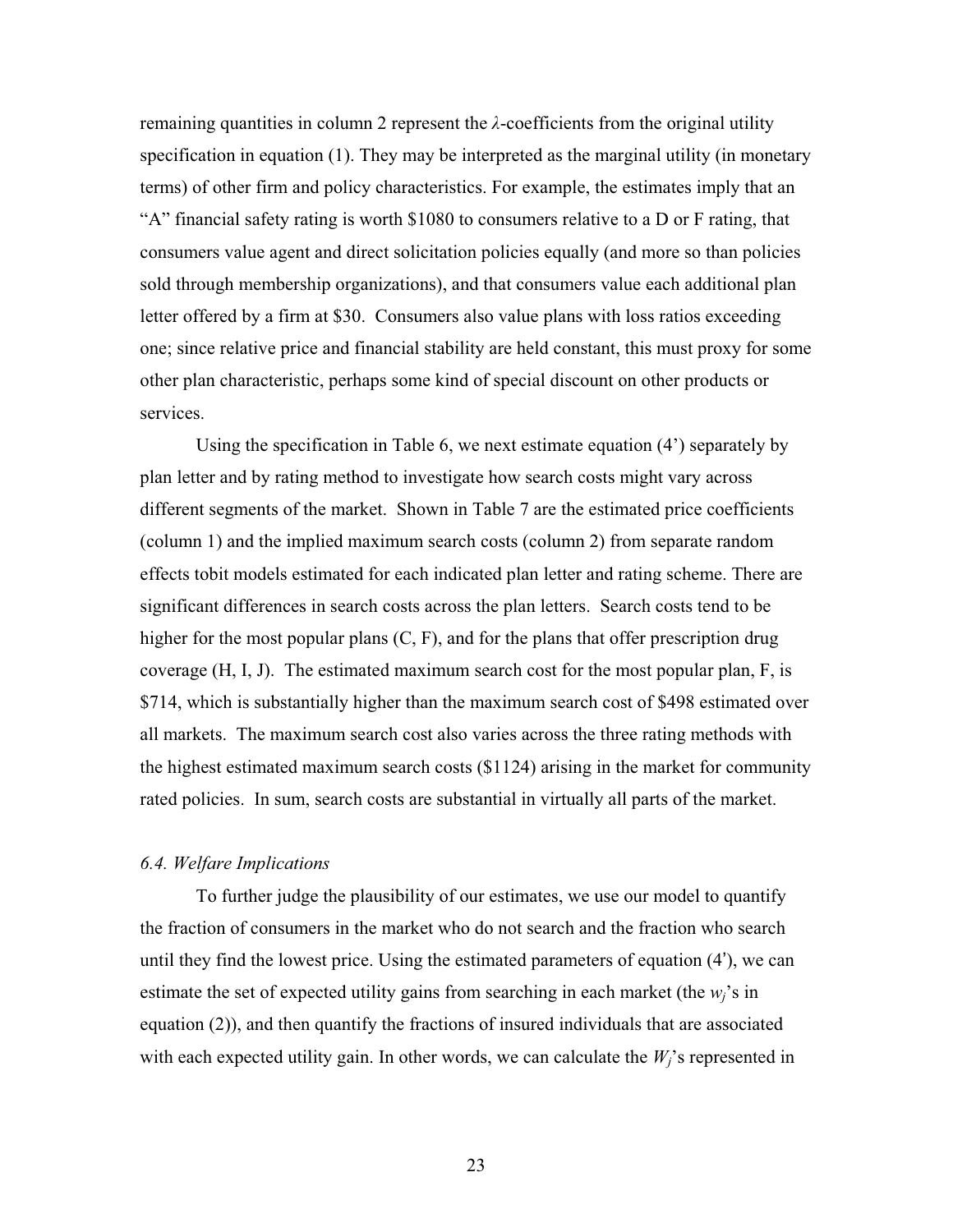Figure 1 for each market in our sample and consider their distribution over all markets (taking into account covariates).

Figure 2 graphs the cumulative density for  $W<sub>1</sub>$ , the fraction in each market buying the policy yielding the highest utility, and Figure 3 graphs the cumulative density for  $W_N$ , the fraction who do not search (and thus buy the first policy they find). In each figure, the x-axis gives the fraction buying the best policy (Fig 2) or the fraction not searching (Fig 3), and the y-axis gives the cumulative density of these fractions over all markets we observe, weighted by the number of covered lives in each market. The cumulative distribution function for  $W_N$  indicates that there are very few markets in which no one searches: in about 85 percent of all markets, the fraction who do not search at all  $(W_N)$  is equal to zero. However, as the distribution for  $W<sub>1</sub>$  shows, this does not lead to a majority of individuals searching until they find the best plan: in 80 percent of all markets, the fraction of individuals that buys the plan with the highest utility is just 15 percent or less.

In Table 8, we examine how the fractions buying the best and worst plans vary by rating method and plan letter. In the first column, each cell entry shows the fraction buying the highest-utility plan averaged over all markets for the indicated rating method and plan letter. The second column shows the average fractions not searching. In markets for attained age plans, most people fall somewhere in the middle—relatively few search until they find the best plan, and equally few buy the first plan they find. Exceptions are plan letters H, I, and J, which all offer prescription drug coverage. In these markets, a much larger fraction of individuals finds the plans at the extremes of the planutility distribution. One explanation for this pattern is market size. In markets with a small number of firms (as is the case for the prescription drug plans), market shares will tend to be bigger than in markets with a large number of firms.<sup>16</sup> In the markets for issued age and community rated plans, larger fractions tend to find the best plans, but larger fractions also buy the first plan they find. Overall, the data generally reinforce the conclusion drawn from Figures 2 and 3: while most individuals search a bit, very few search until they find the lowest price in the market; in other words, large parts of the

 $16$  Carlson and McAfee (1983) point out that with an infinite number of firms in a market, the market share of the lowest-price firm approaches zero.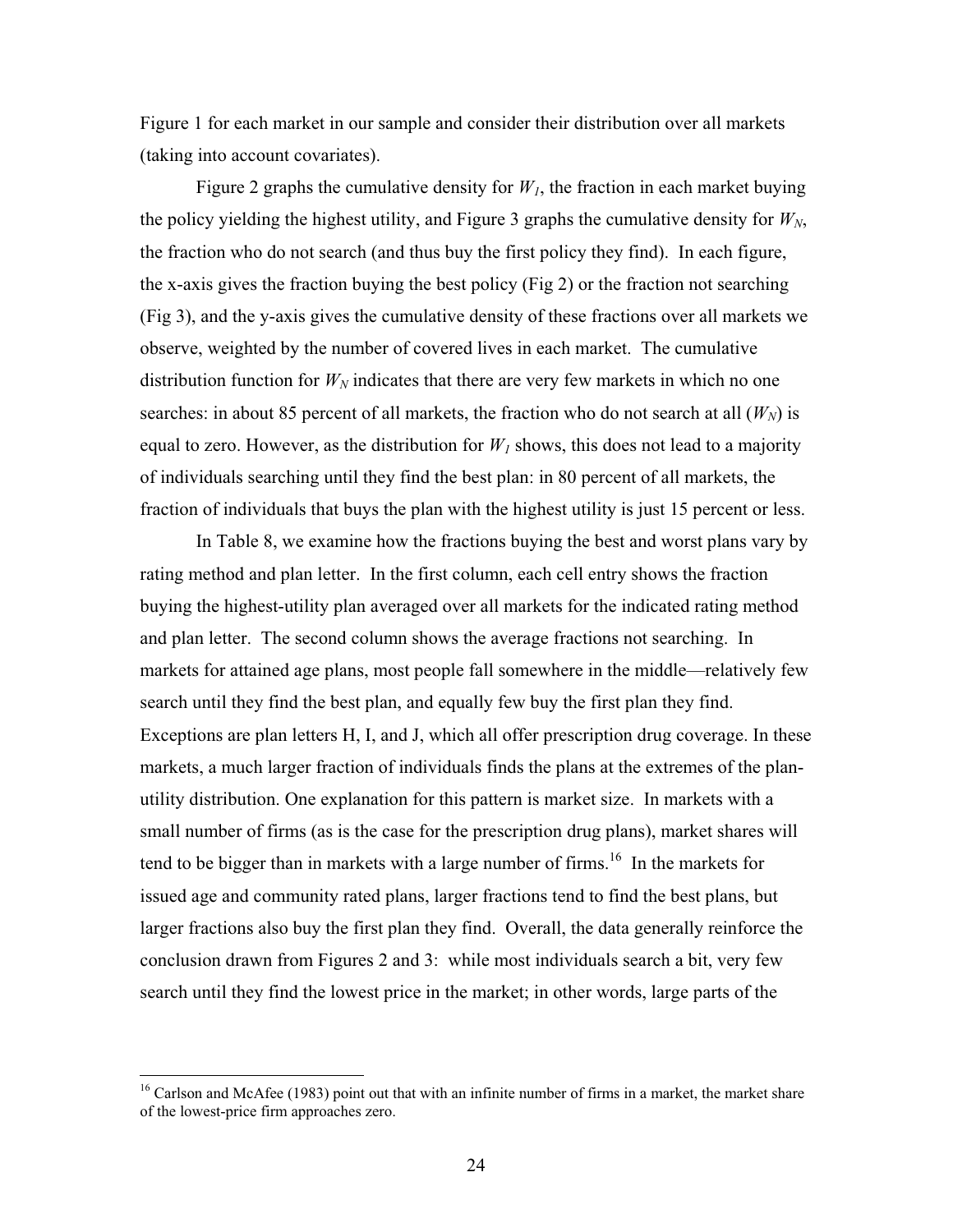Medigap population face search costs that are high enough to prevent them from searching until they find the plan yielding the highest utility.

Because most consumers pay more for their Medigap policies than need be, consumer welfare is lower than it would be if information were complete. We compute a "back-of-the-envelope" estimate of the implied welfare loss by using our model to simulate aggregate utility under the status quo and under an alternative scenario of complete information. In the complete information scenario, we assume all insurers reduce their premium offers to the lowest price in the status quo market, and that none exit. Under these assumptions, we find an aggregate welfare loss of \$798 million or \$484 per policyholder.

Compared to studies of other markets, our estimated search costs are high. For example, using a similarly specified model, Dahlby and West (1986) found average search costs to be between \$28 and \$125 in different segments of the market for auto insurance. Using a somewhat different approach, Hortaçsu and Syverson (2004) found that search costs ranged between \$5 and \$30 for every \$10,000 of assets invested in the mutual fund market. One important difference between their work and ours is that they relax the assumption that firms are found by consumers with equal probabilities; however, this is perhaps of greater necessity in their application than in ours since they do not have firm characteristics in their data. Our variables measuring market presence and financial stability, as well as our random firm effects, will capture differences in the probabilities of finding a given firm, to the extent they exist.

That search costs would be higher in the Medigap market than in other markets is not implausible, especially given the relatively advanced age of the consumer population buying Medigap plans, and the potential for age-related cognitive decline among many of them. Even in the absence of cognitive decline, the Medigap market is quite complicated, and its relationship with the equally complicated Medicare program could be challenging for some to understand. It could also be difficult to understand one's specific needs for supplemental insurance coverage without having had much practical experience with Medicare's coinsurance requirements. A complicating factor is that no individual has any familiarity with the Medigap market prior to turning age 65, and neither do one's adult children, should their assistance be sought. Individuals have a relatively short window of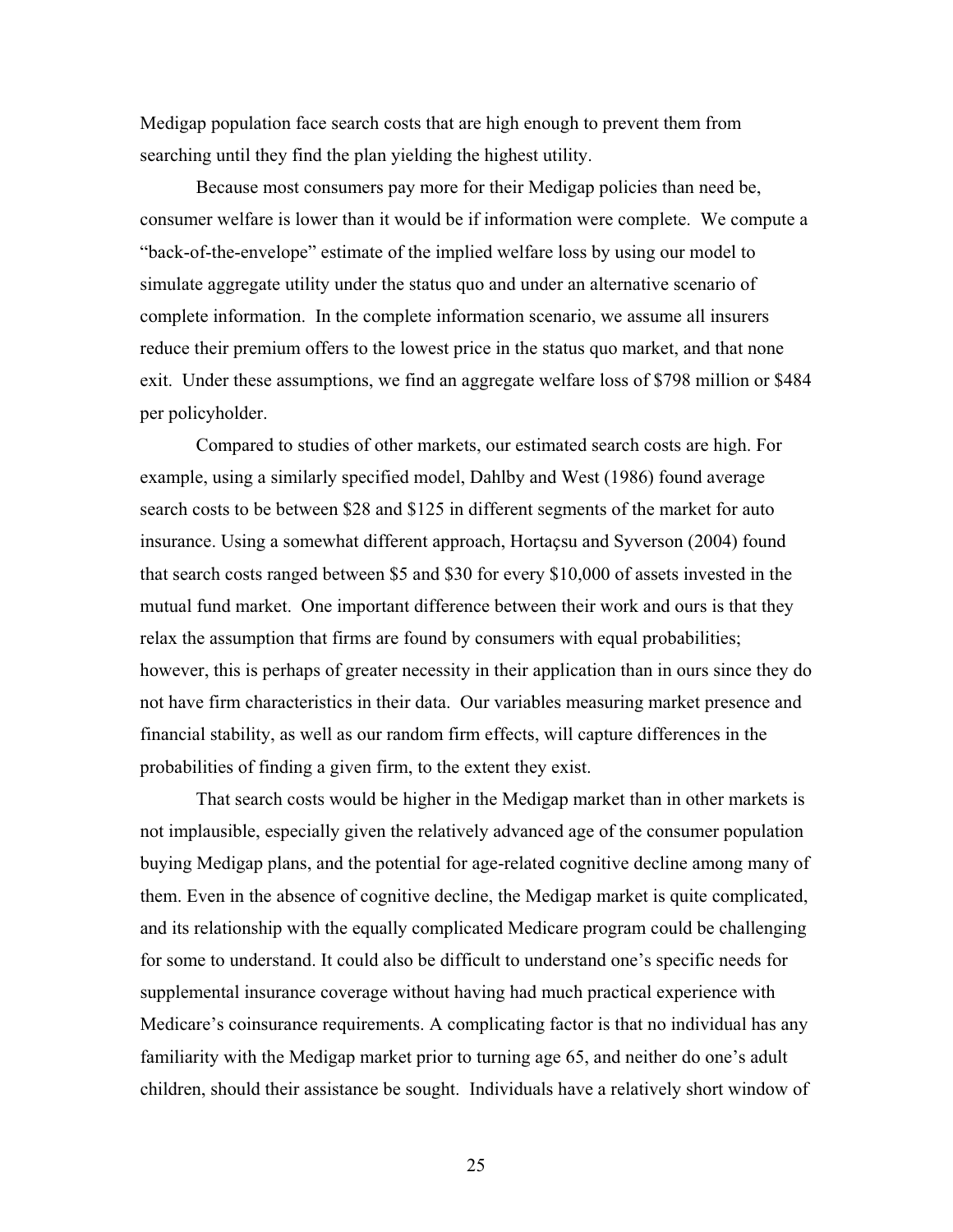time during which to search for and select a Medigap policy, and the one-shot nature of the market means that learning does not occur with successive purchases. An unfortunate consequences of the very regulations designed to protect consumers is that mistakes are not easily reversible. In this context, our results seem plausible given the complex nature of the market and its elderly consumer population.

#### **7. Conclusion**

In this paper we investigate why price variation is sustained in the Medigap market for supplemental health insurance, despite the fact that federal regulations passed in 1992 created standardized insurance products and prohibited insurers from underwriting on the basis of individual health status. Using price data from Weiss Ratings and demand data from the National Association of Insurance Commissioners, we analyze the Medigap market in 1998. We show that price variation is substantial, and exists in virtually all segments of the market nationwide. To guide our analysis, we use a theoretical model posed by Carlson and McAfee (1983), which we augment to account for firm and product differentiation. We conclude that firms in this market behave according to the assumptions of the Carlson-McAfee model: they are profit maximizers who have heterogeneous cost structures, which in turn contribute to price differences that are sustained by the presence of large consumer search costs. We estimate the average search cost to be about \$249. Our estimates imply that while relatively few individuals buy the highest priced policy, equally few find the policy with the lowest price. The welfare loss imposed by the market's information deficit is substantial—approximately \$798 million in aggregate or \$484 per policyholder. Our results suggest that consumer welfare could be substantially improved if individuals had complete knowledge of the price distribution in the market.

Although the degree of variation in Medigap prices has both risen and fallen since 1998 (Schroeder, 2006), price variation of the approximate magnitude documented here persists in the Medigap market as recently as 2005 (Weiss Ratings, 2005). Certainly more information is available on the Internet now than in 1998; but even now insurers do not typically post their rates online. While some state insurance department websites list the names and phone numbers of Medigap insurers, they do not typically also list prices.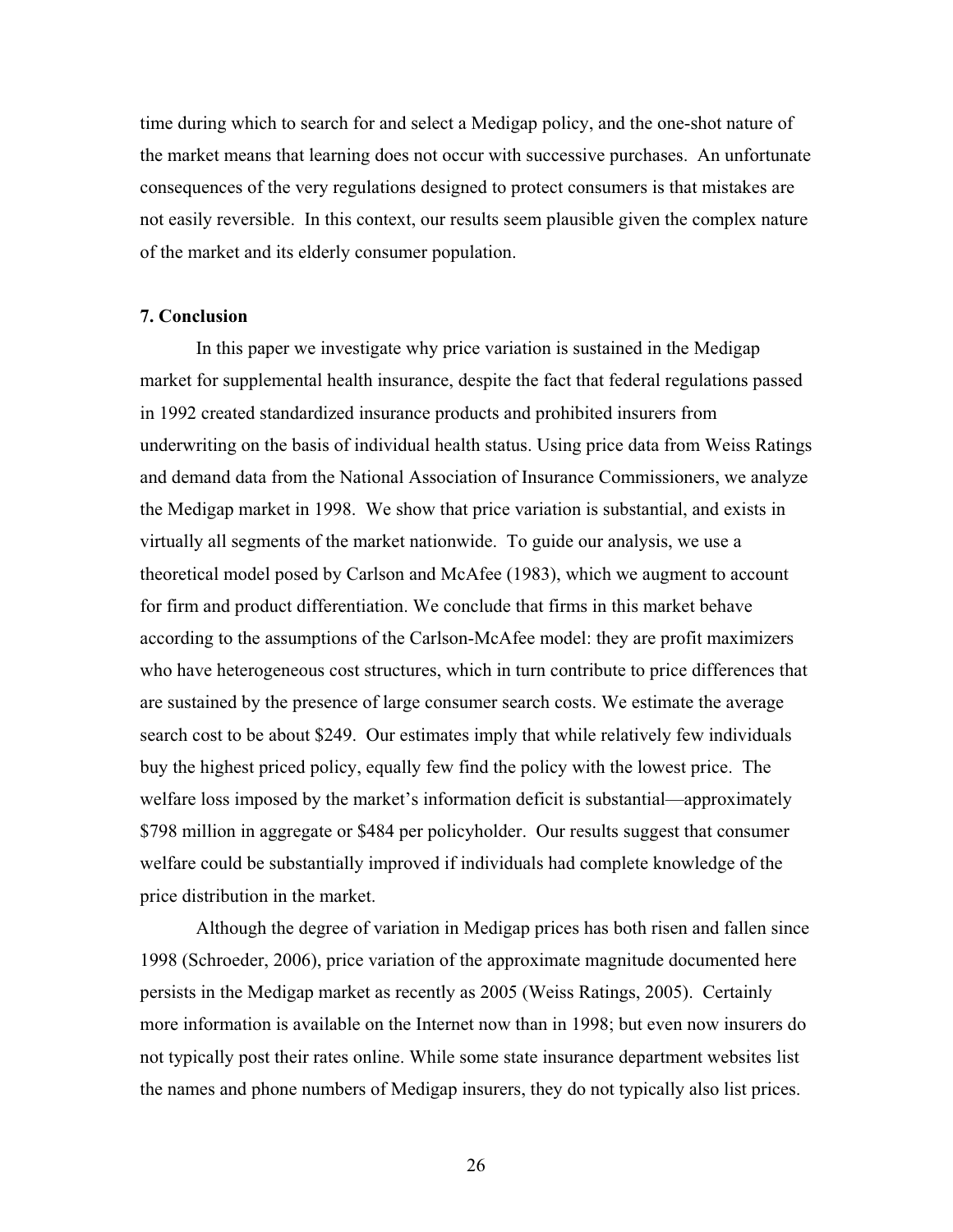Even if prices were posted online, it is not clear that this would solve the information problem, since just 34 percent of households age 65 and older had Internet access in 2003 (U.S. Census Bureau, 2005). In fact, for the last 10 years, Weiss Ratings has sold a customized report listing all Medigap policies offered in a consumer's zip code (given age and gender) by rating method and Weiss' financial safety rating. The report, known as the "Weiss Ratings Shopper's Guide to Medicare Supplemental Insurance," is marketed via the Internet and can be purchased for \$49. Compared to the average cost of search in the market, the Weiss report is a bargain. Nevertheless, our results suggest that relatively few consumers are aware of this resource.

Increasing consumer knowledge of the Weiss Guide or developing a similar free resource would increase consumer information and improve welfare. As policymakers continue to grant the elderly expanded insurer choice in other areas of the Medicare program, such as the new Medicare prescription drug program or the Medicare Advantage program, consumer information issues, cognition and the cost of search are especially salient in assessing consumer welfare under the new policies.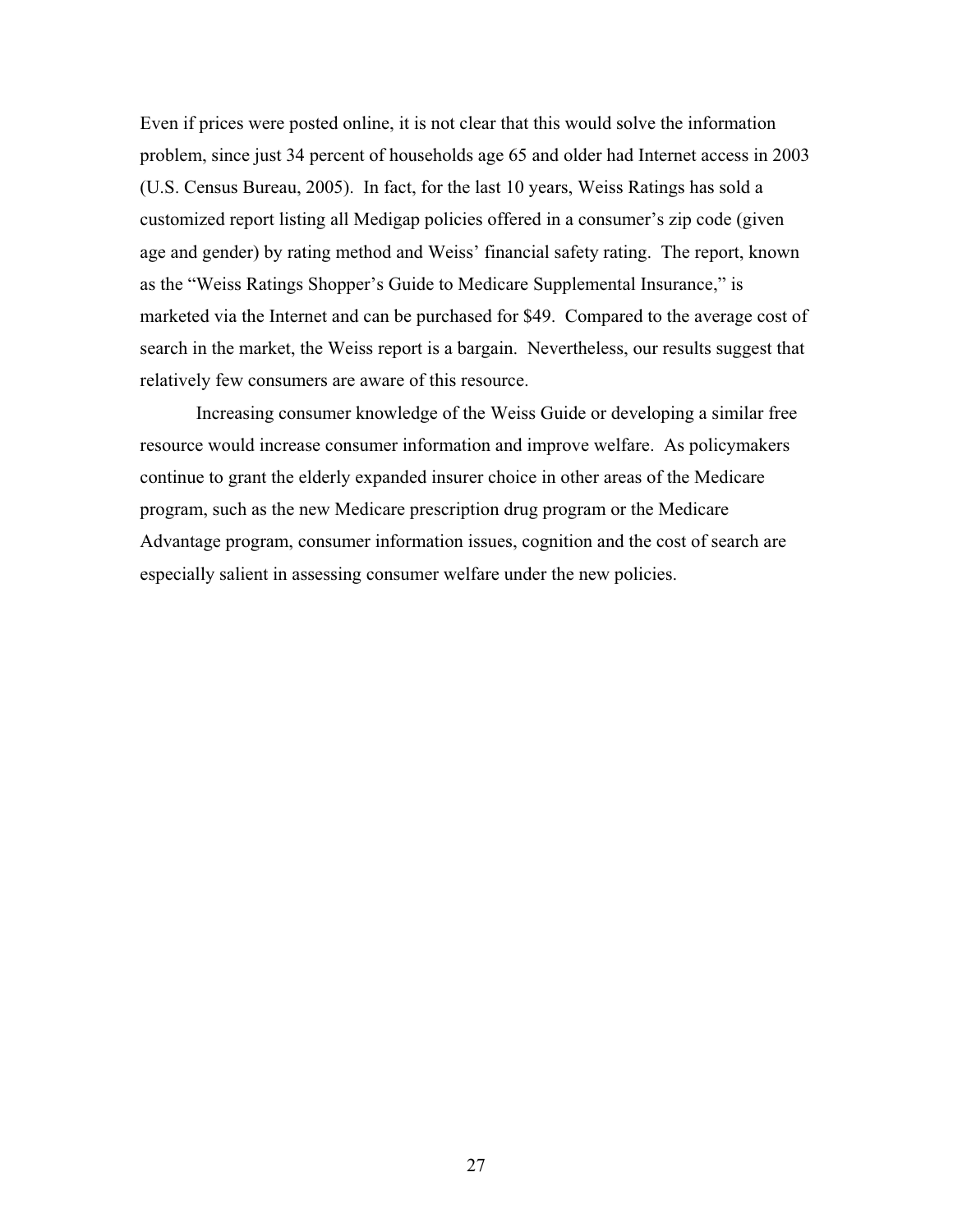## **References**

Arrow, Kenneth J. 1963. "Uncertainty and the Welfare Economics of Medical Care." *The American Economic Review*, Vol. 53, No 5, pp 941-973.

Burdett, Kenneth, and Kenneth L. Judd. 1983. "Equilibrium Price Dispersion." *Econometrica*, Vol. 51, No 4, pp 955-970.

Card, David, Carlos Dobkin and Nicole Maestas. 2004. "The Impact of Nearly Universal Insurance Coverage on Health Care Utilization and Health: Evidence from Medicare." NBER Working Paper 10365.

Centers for Medicare and Medicaid Services (CMS). 2006a. "2006 Choosing a Medigap Policy: A Guide to Health Insurance for People with Medicare."

Centers for Medicare and Medicaid Services (CMS). 2006b. "National Health Expenditure Web Tables, Table 12." Downloaded May 2006 at [http://www.cms.hhs.gov/NationalHealthExpendData/downloads/tables.pdf.](http://www.cms.hhs.gov/NationalHealthExpendData/downloads/tables.pdf)

Carlson, John A., and R. Preston McAfee. 1983. "Discrete Equilibrium Price Dispersion." *The Journal of Political Economy*, Vol. 91, No 3, pp 480-493.

Dahlby, Bev, and Douglas S. West. 1986. "Price Dispersion in an Automobile Insurance Market." *The Journal of Political Economy*, Vol. 94, No 2, pp 418-438.

Diamond, Peter A. 1971. "A Model of Price Adjustment." *Journal of Economic Theory*, Vol. 3, No 2, pp 156-168.

Finkelstein, Amy. 2004. "Minimum Standards, Insurance Regulation and Adverse Selection: Evidence from the Medigap Market." *Journal of Public Economics* v88, n12: 2515-47.

Finkelstein, Amy and Robin McKnight. 2005. "What Did Medicare Do (And Was It Worth It)?" NBER Working Paper No. 11609, September 2005.

Goldman, Dana and Nicole Maestas. 2005. "Medical Expenditure Risk and Household Portfolio Choice." NBER Working Paper No. W11818. Available at SSRN: <http://ssrn.com/abstract=875694>

Hortaçsu, Ali, and Chad Syverson. 2004. "Product Differentiation, Search Costs, and Competition in the Mutual Fund Industry: A Case Study of S&P 500 Index Funds." *The Quarterly Journal of Economics*, Vol. 119, No 2, pp 403-456.

Kaiser Family Foundation. 2005. "Medicare Chart Book." Section 3, pp. 19-30.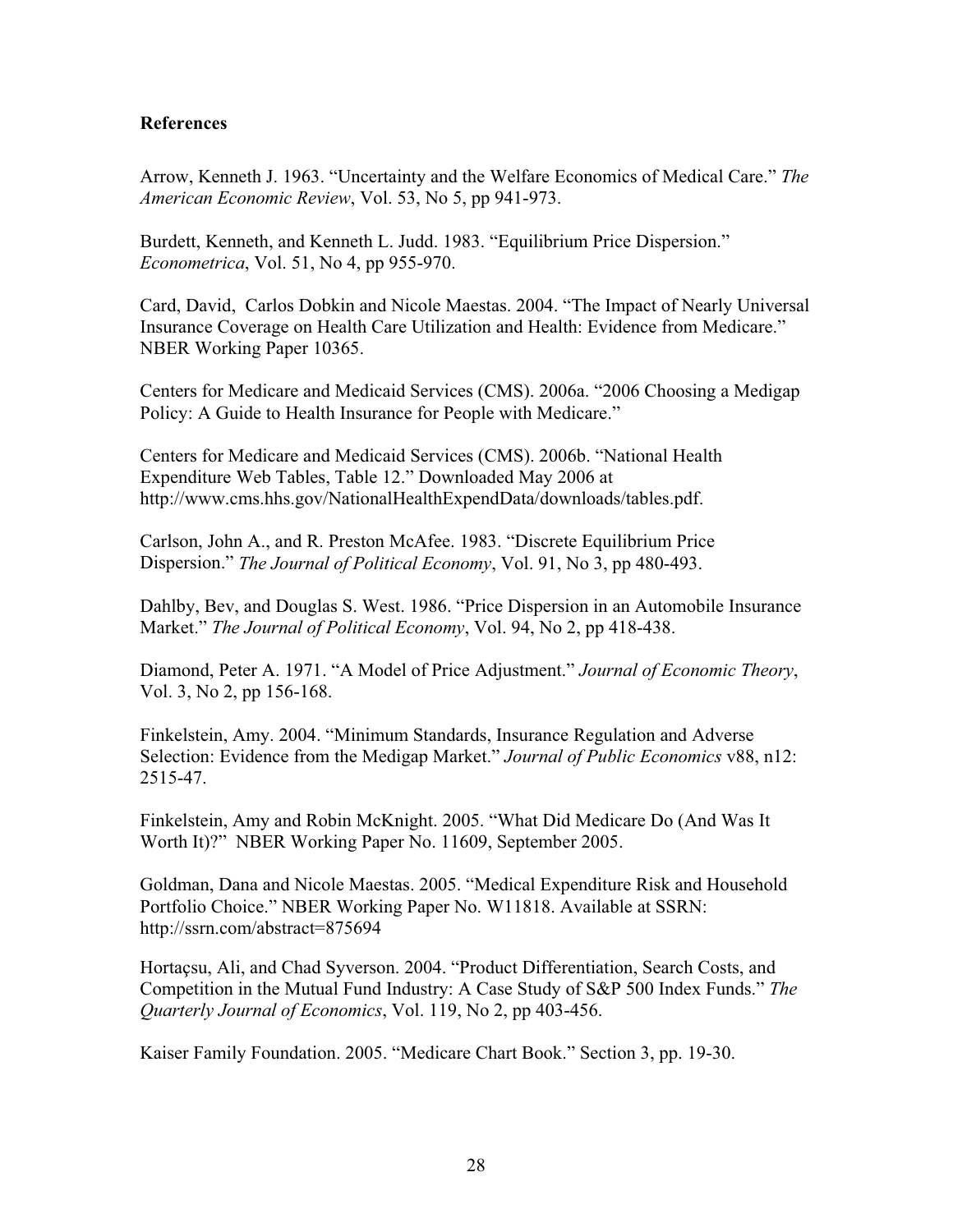Medicare Payment Advisory Commission (MedPac). 2003. "Report to Congress: Variation and Innovation in Medicare." Chapter 2, pp 19-38.

Medicare Payment Advisory Commission (MedPac). 2004. "Report to Congress: Market variation and Medicare Supplementation: Looking Ahead."

Schroeder, Mathis, Nicole Maestas and Dana Goldman. 2005. "Sources of Price Variation in the Medigap Market." Working paper.

Schroeder, Mathis. 2006. "Premium Variation in the Medigap Market." Cornell University.

Sorensen, Alan T. 2000. "Equilibrium Price Dispersion in Retail Markets for Prescription Drugs." *The Journal of Political Economy*, Vol. 108, No 4, pp 833-850.

Short, Pamela Farley, and Jessica Primoff Vistnes. 1992. "Multiple Sources of Medicare Supplementary Insurance." *Inquiry*, Vol. 29, pp 33-43.

Stiglitz, Joseph E. 1989. "Imperfect Information in the Product Market." In *Handbook of Industrial Organization*, Vol. 1, Schmalensee, R. and R.D. Willig, editors.

The Lewin Group. 2001. "Restricting Underwriting and Premium Rating Practices in the Medigap Market: The Experience of Three States." The Public Policy Institute, report No 2001-01. AARP, Washington, DC.

Poi, Brian P. 2004. "From the Help Desk: Some Bootstrapping Techniques." *The Stata Journal*, Vol. 4, No 3, pp. 312-328.

US Census Bureau, 2005. "Table 2B. Presence of a Computer and the Internet at Home for People 18 Years and Over, by Selected Characteristics: October 2003" Accessed June 2006 at [http://www.census.gov/population/socdemo/computer/2003/tab02B.xls.](http://www.census.gov/population/socdemo/computer/2003/tab02B.xls) 

US Congress, Select Committee on Aging, Subcommittee on Human Services. 1990. "Medigap Fraud and Abuse: How Can Communities Stop These Problems?" Briefing by the Subcommittee on Human Services. Washington, DC, US Government Printing Office.

US General Accounting Office. 1994. "Health Insurance for the Elderly. Owning Duplicate Policies is Costly and Unnecessary". GAO/HEHS-94-185.

US Department of Health and Human Services. 1995. "The Impact of OBRA 1990 on State Regulation of Medigap Insurance." OEI-09-93-00230.

Weiss Ratings Inc. 1997-2005. "Medigap Insurance News Releases." Accessed December 2005 at [http://www.weissratings.com/News/Ins\\_Medigap/](http://www.weissratings.com/News/Ins_Medigap).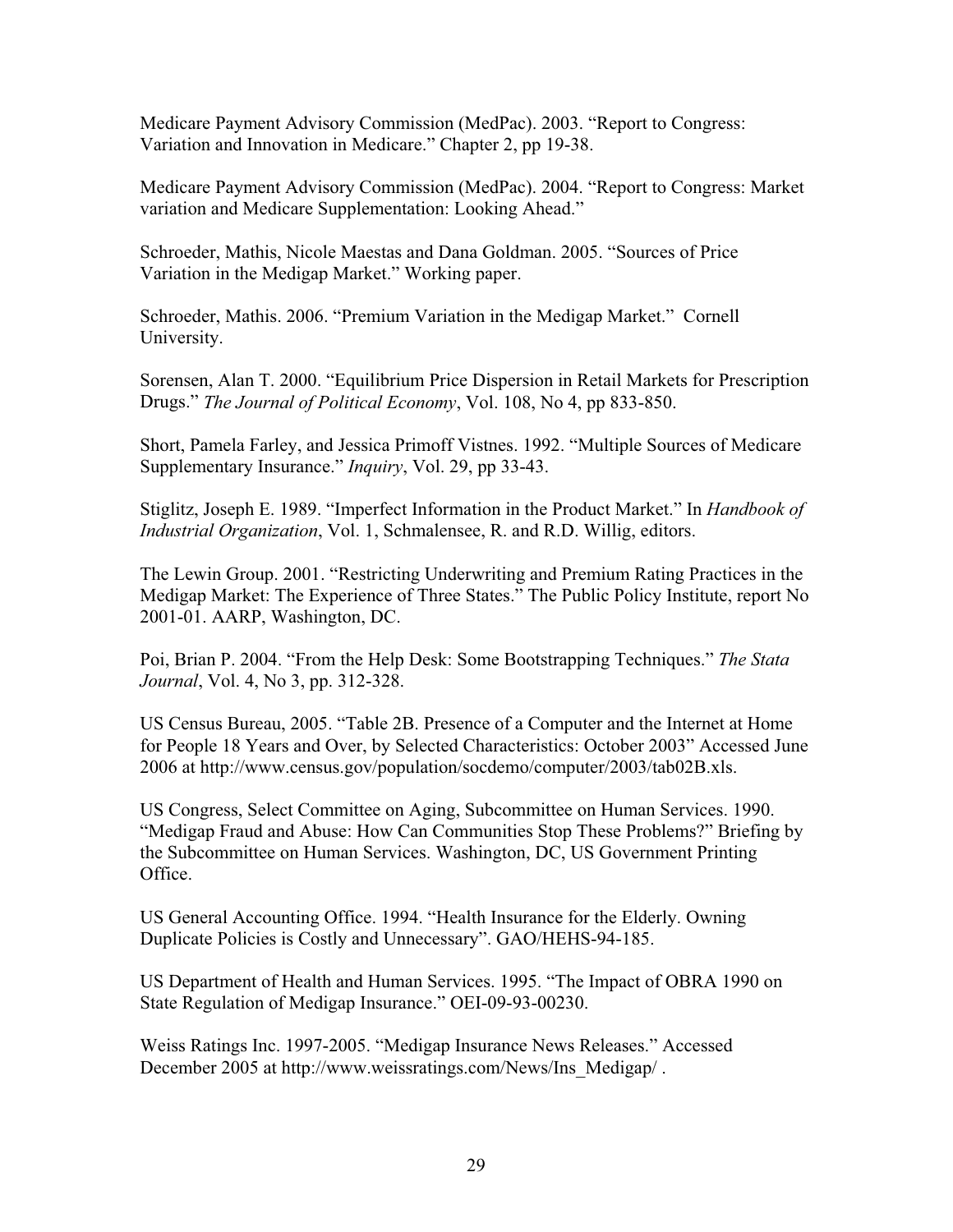# **Table 1:** Standardized Medigap Plan Benefits

|                                                   | <b>Plan Letter</b>     |   |              |              |             |              |                    |              |              |              |
|---------------------------------------------------|------------------------|---|--------------|--------------|-------------|--------------|--------------------|--------------|--------------|--------------|
|                                                   | A                      | B | $\mathbf C$  | D            | E           | F            | G                  | $\mathbf H$  |              |              |
| <b>Basic Benefits</b>                             |                        |   |              |              |             |              |                    |              |              |              |
| Medicare Part A Coinsurance and Hospital Benefits |                        |   |              |              |             |              |                    |              |              |              |
| Medicare Part B Coinsurance or Copayment          | (all plans must cover) |   |              |              |             |              |                    |              |              |              |
| Blood (three pints per year)                      |                        |   |              |              |             |              |                    |              |              |              |
| Extra Benefits                                    |                        |   |              |              |             |              |                    |              |              |              |
| <b>Skilled Nursing Facility Coinsurance</b>       |                        |   | $\mathbf{X}$ | $\mathbf{X}$ | X           | $\mathbf{X}$ | $\mathbf{X}$       | X            | $\mathbf X$  | $\mathbf{X}$ |
| Medicare Part A Deductible                        |                        | X | X            | X            | $\mathbf X$ | X            | X                  | X            | X            | $\mathbf X$  |
| Medicare Part B Deductible                        |                        |   | $\mathbf X$  |              |             | X            |                    |              |              | $\mathbf{X}$ |
| Medicare Part B Excess Charges                    |                        |   |              |              |             | X            | $\mathbf{X}^{(1)}$ |              | X            | $\mathbf{X}$ |
| Foreign Travel Emergency                          |                        |   | X            | X            | X           | $\mathbf{X}$ | X                  | X            | X            | $\mathbf{X}$ |
| At-Home Recovery                                  |                        |   |              | X            |             |              | X                  |              | X            | $\mathbf{X}$ |
| Prescription Drugs <sup>2)</sup>                  |                        |   |              |              |             |              |                    | $\mathbf{X}$ | $\mathbf{X}$ | $\mathbf{X}$ |
| Medicare-Covered Preventive Services              |                        |   |              |              | X           |              |                    |              |              | X            |

Notes:

We do not include two new plans introduced in 2005 (Plans K and L) since our analysis focuses on 1998.

1) With plan G, 20 percent of Excess Charges must be paid by the policyholder.

2) In 2006, Prescription Drug coverage was moved to the new Medicare prescription drug plans.

Source: Centers for Medicare and Medicaid Services, 2006a.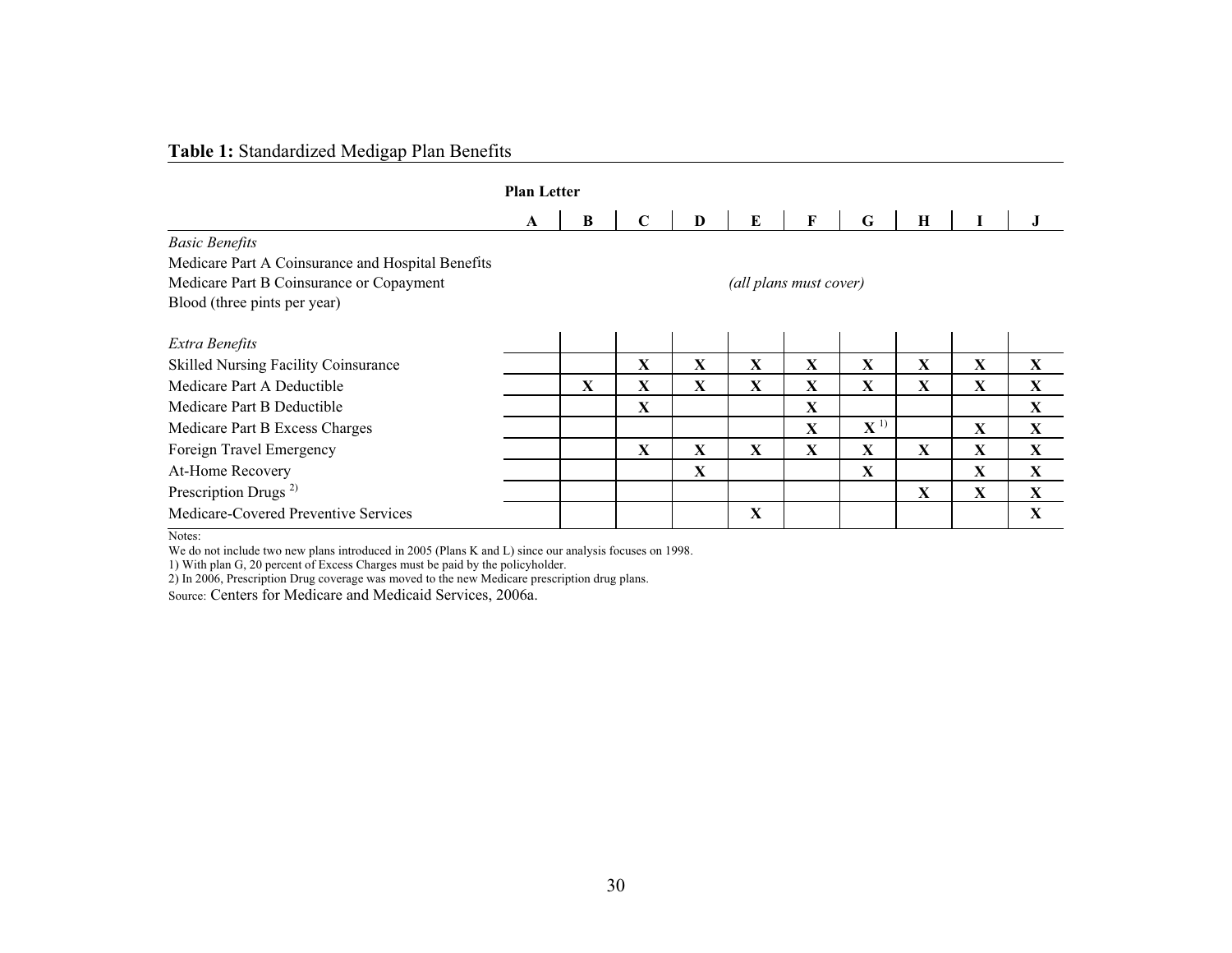# **Table 2:** Premiums for Policies Offered to 65 Year-Old Nonsmokers

|                         |         | Females |        |         | Males |        |
|-------------------------|---------|---------|--------|---------|-------|--------|
|                         | Mean    |         |        | Mean    |       |        |
| <b>Rating Method</b>    | Premium | CV      | Offers | Premium | CV    | Offers |
| Attained Age            | 1073    | 0.18    | 680    | 1077    | 0.18  | 680    |
| Issued Age              | 1271    | 0.19    | 436    | 1291    | 0.20  | 436    |
| <b>Community Rating</b> | 1310    | 0.17    | 126    | 1312    | 0.17  | 126    |

a) Plan F in All States by Sex and Rating Method

b) Plan F in Select States (Females, Attained Age Plans Only)

| <b>State</b> | Mean<br>Premium | <b>CV</b> | Minimum | Maximum | $90^{th}/10^{th}$ | Offers |
|--------------|-----------------|-----------|---------|---------|-------------------|--------|
| AZ           | 1229            | 0.14      | 917     | 1630    | 1.4               | 22     |
| <b>CA</b>    | 1317            | 0.19      | 929     | 1911    | 1.8               | 16     |
| IL           | 1048            | 0.13      | 774     | 1408    | 1.3               | 27     |
| KS           | 1068            | 0.14      | 789     | 1466    | 1.3               | 23     |
| <b>NH</b>    | 994             | 0.13      | 828     | 1323    | 1.4               | 10     |
| NJ           | 1035            | 0.11      | 845     | 1134    | 1.3               | 5      |
| <b>PA</b>    | 1005            | 0.04      | 977     | 1033    | 1.1               | 2      |
| TN           | 1058            | 0.16      | 784     | 1536    | 1.3               | 23     |
| TX           | 1119            | 0.10      | 874     | 1318    | 1.4               | 27     |
| WY           | 1055            | 0.20      | 876     | 1826    | 1.4               | 17     |

c) All Plan Letters in Illinois (Females, Attained Age Plans Only)

| Plan          | Mean<br>Premium | <b>CV</b> | Minimum | Maximum | $90^{th}/10^{th}$ | Offers |
|---------------|-----------------|-----------|---------|---------|-------------------|--------|
| $\mathbf{A}$  | 549             | 0.18      | 399     | 764     | 1.5               | 26     |
| B             | 811             | 0.12      | 642     | 982     | 1.3               | 18     |
| $\mathcal{C}$ | 953             | 0.15      | 701     | 1189    | 1.5               | 24     |
| D             | 819             | 0.12      | 632     | 934     | 1.4               | 12     |
| E             | 847             | 0.20      | 650     | 1164    | 1.8               | 8      |
| $\mathbf F$   | 1048            | 0.13      | 774     | 1408    | 1.3               | 27     |
| G             | 951             | 0.11      | 791     | 1140    | 1.3               | 10     |
| H             | 1332            | 0.09      | 1212    | 1464    | 1.2               | 3      |
| I             | 1541            | 0.13      | 1200    | 1744    | 1.5               | 6      |
|               | 2173            | 0.39      | 1365    | 3555    | 2.6               | 5      |

Notes:

Columns labeled " $90<sup>th</sup>/10<sup>th</sup>$ " give the ratio of the  $90<sup>th</sup>$  to the  $10<sup>th</sup>$  percentiles. Premiums in 1998 Dollars. Source: Authors' calculations using 1998 Weiss data.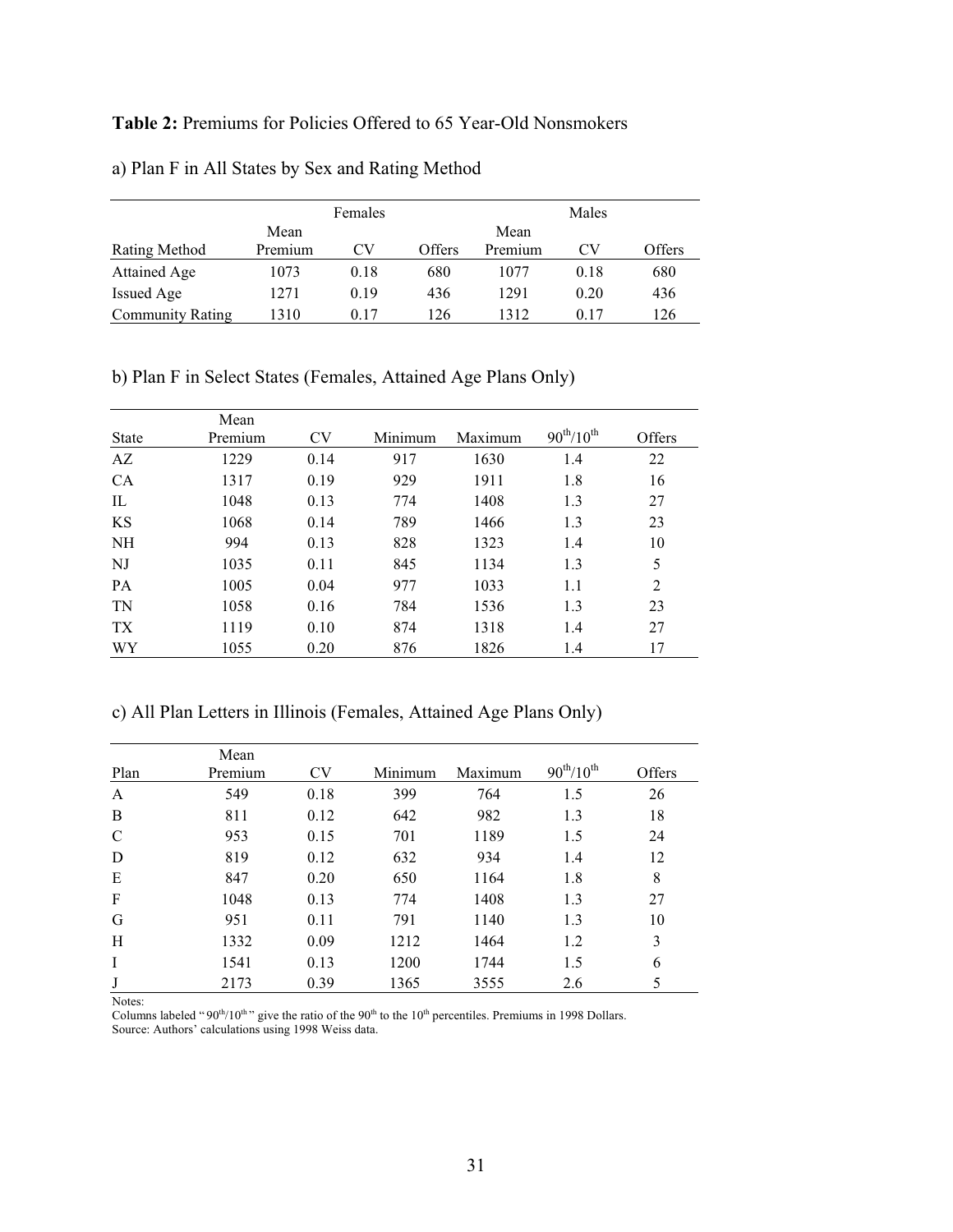|                                                                                | <b>Merged</b><br><b>Weiss-NAIC Sample</b> | <b>NAIC Universe</b> |
|--------------------------------------------------------------------------------|-------------------------------------------|----------------------|
| Firms                                                                          |                                           |                      |
| Number of Firms                                                                | 133                                       | 186                  |
| Median Total Covered Lives                                                     | 3,934                                     | 1,435                |
| <b>Median Total Premiums</b>                                                   | \$3,733,795                               | \$1,752,751          |
| Median Total Claims                                                            | \$2,605,330                               | \$1,236,181          |
| Operates in $\leq$ 19 States                                                   | 0.729                                     | 0.715                |
| Operates in 19 to 44 States                                                    | 0.240                                     | 0.199                |
| Operates in >44 States                                                         | 0.030                                     | 0.086                |
| Loss Ratio $> 1$                                                               | 0.038                                     | 0.108                |
| Weiss Rating A                                                                 | 0.120                                     |                      |
| Weiss Rating B                                                                 | 0.436                                     |                      |
| Weiss Rating C                                                                 | 0.165                                     |                      |
| Weiss Rating D                                                                 | 0.157                                     |                      |
| No Weiss Rating                                                                | 0.120                                     |                      |
| Policies                                                                       |                                           |                      |
| <b>Agent Solicited Policy</b>                                                  | 0.662                                     | 0.608                |
| Direct Solicited Policy                                                        | 0.346                                     | 0.328                |
| Average Months Policy on Market                                                | 66.6                                      | 66.7                 |
| Fraction Covered Lives in Plan A                                               | 0.048                                     | 0.049                |
| Fraction Covered Lives in Plan C                                               | 0.255                                     | 0.255                |
| Fraction Covered Lives in Plan F                                               | 0.423                                     | 0.422                |
| Fraction Covered Lives in All Other Plans                                      | 0.274                                     | 0.274                |
| Fraction Covered Lives in Attained Age Plan                                    | 0.440                                     |                      |
| Fraction Covered Lives in Issue Age Plan                                       | 0.303                                     |                      |
| Fraction Covered Lives in Comm. Rated Plan                                     | 0.257                                     |                      |
| Markets                                                                        |                                           |                      |
| Number of Markets                                                              | 1216                                      |                      |
| Number of Firms per Market: Mean (Max)                                         | 5.5(31.0)                                 |                      |
| Fraction of Markets with One Firm<br>Mean Number Plan Letters Offered by Firms | 0.385                                     |                      |
| in Market                                                                      | 6.6                                       |                      |

# **Table 3:** Summary Statistics for Merged Sample and NAIC Universe

Notes:

See Appendix 2 for merge details. Covered lives, premiums and claims are shown here as three-year totals over the period 1996-1998, as reported by NAIC.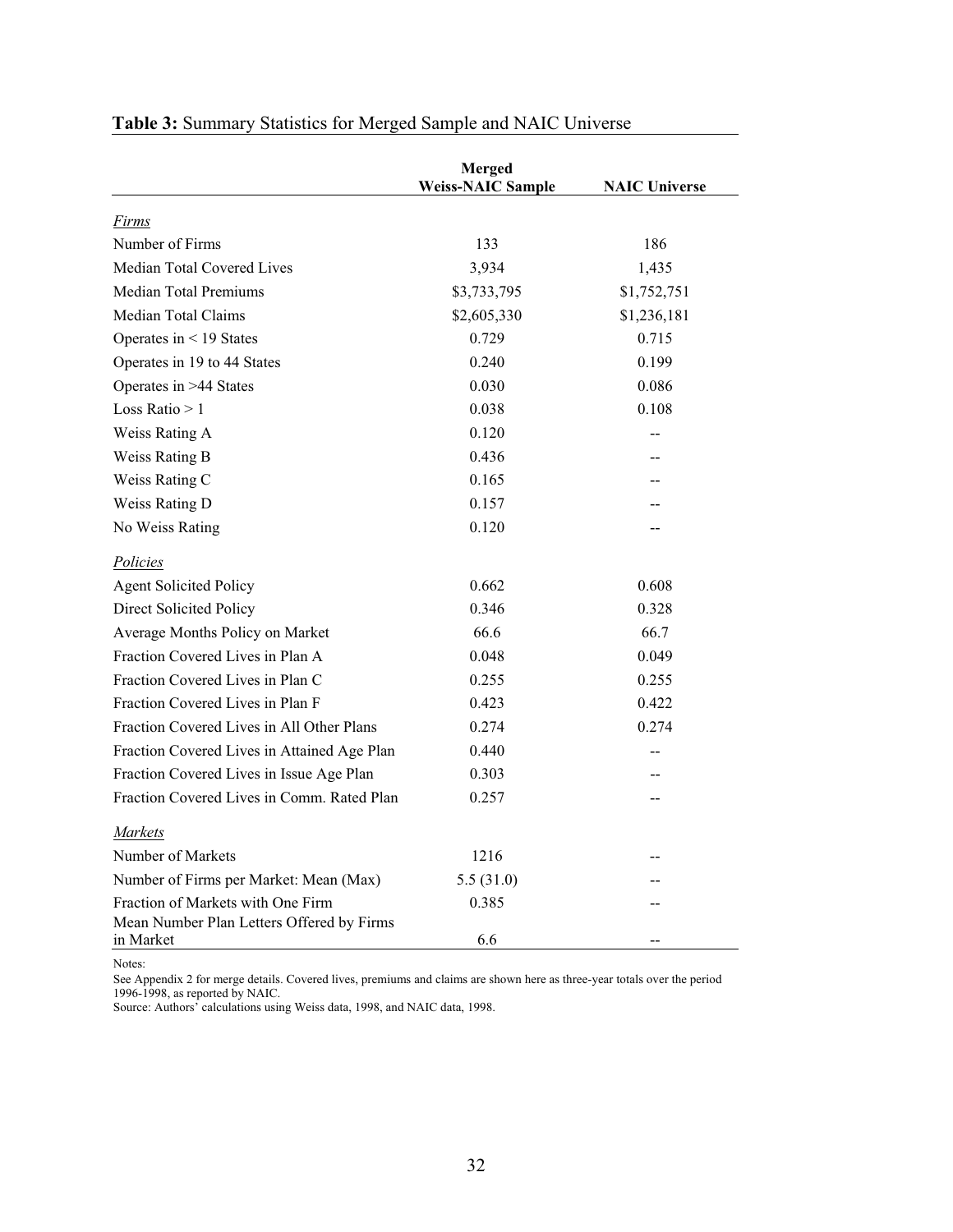|                           | (1)              | (2)              |
|---------------------------|------------------|------------------|
| Mean $(\alpha_i)$         | \$712            | \$663            |
| St. Dev $(\alpha_i)$      | \$245            | \$420            |
| percent of $\alpha_i > 0$ | 100              | 98.8             |
| β                         | 0.005<br>(0.007) | 0.006<br>(0.005) |
| Market FE $(\sigma_m)$    | no               | yes              |
| Observations              | 2357             | 2357             |
| R-squared                 | 0.963            | 0.987            |
|                           |                  |                  |

**Table 4:** Estimation of Cost Equation (7')

Notes:

Dependent variable is claims incurred by firm *j* operating in market *m*. Estimation sample excludes firm-market pairs with fewer than 30 covered lives. Robust standard errors (clustered by firm) in parentheses. The  $\alpha_j$  are the coefficients on covered lives and  $\beta$  is the coefficient on the square of covered lives. Source: Authors' calculations using Weiss Ratings data, 1998, and NAIC data, 1998.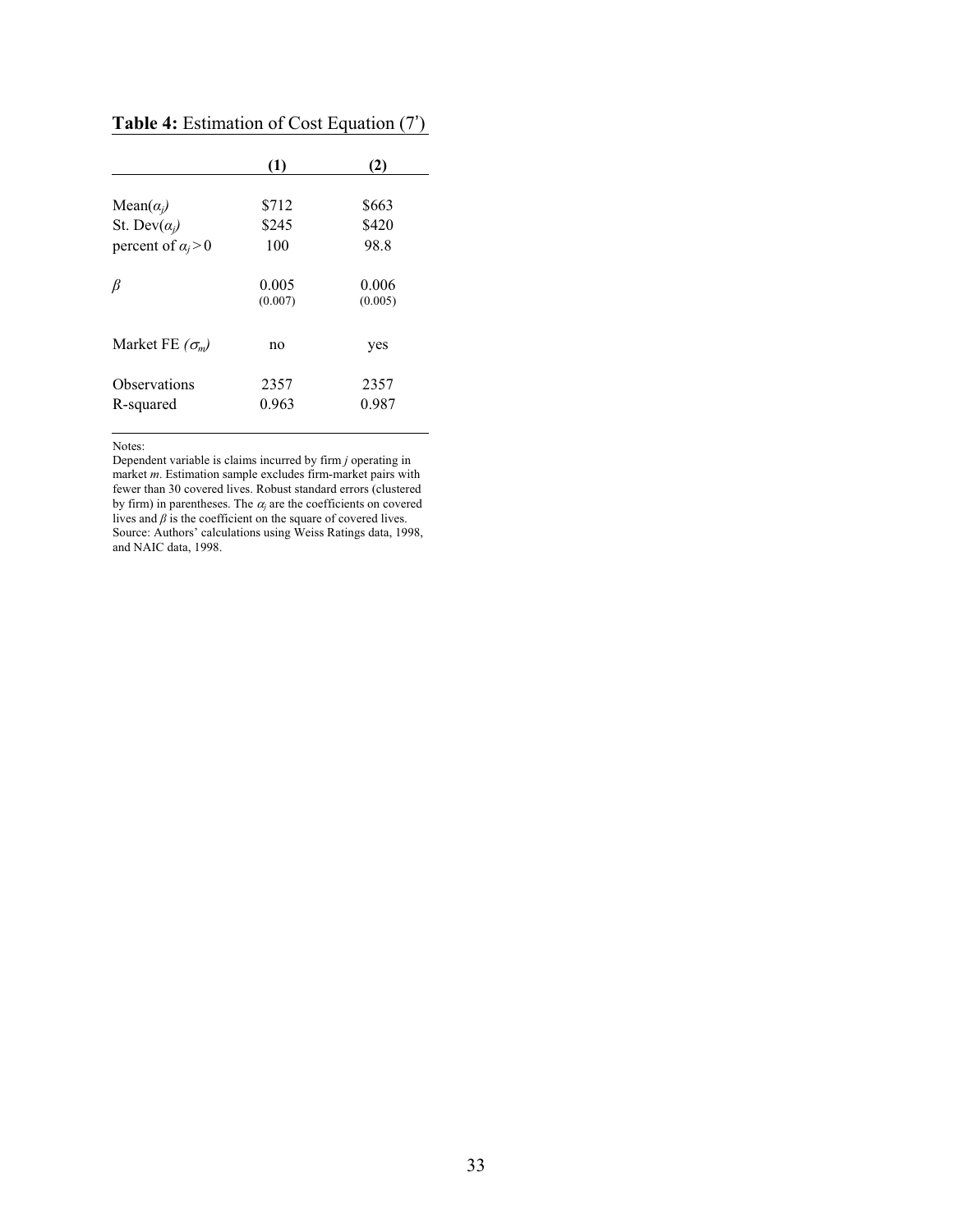|                                | <b>Price in Levels</b> |                    |                  | <b>Price Mean Deviated</b> |
|--------------------------------|------------------------|--------------------|------------------|----------------------------|
|                                | (1)                    | (2)                | (3)              | (4)                        |
| Firm Claims $(\kappa)$         | 0.139<br>(0.053)       | 0.138<br>(0.056)   | 0.139<br>(0.008) | 0.137<br>(0.008)           |
| Market Average Claims $(\phi)$ | 0.484<br>(0.075)       | 0.488<br>(0.074)   |                  |                            |
| Weiss Rating A                 |                        | 28.3<br>(73.2)     |                  | 26.2<br>(13.1)             |
| Weiss Rating B                 |                        | 31.9<br>(64.2)     |                  | 30.4<br>(10.3)             |
| Weiss Rating C                 |                        | 20.6<br>(64.1)     |                  | 20.0<br>(12.1)             |
| No Weiss Rating                |                        | $-56.2$<br>(71.7)  |                  | $-58.2$<br>(12.7)          |
| Operates in $\leq$ 19 States   |                        | $-110.4$<br>(51.6) |                  | $-108.2$<br>(11.7)         |
| Operates in 19 to 44 States    |                        | $-78.5$<br>(56.7)  |                  | $-78.5$<br>(9.9)           |
| Number Plan Letters Offered    |                        | 1.9<br>(7.9)       |                  | 1.7<br>(1.7)               |
| Loss Ratio >1                  |                        | $-61.5$<br>(54.4)  |                  | $-61.9$<br>(16.1)          |
| <b>Agent Solicited Policy</b>  |                        | 21.2<br>(40.4)     |                  | 16.3<br>(10.4)             |
| Direct Solicited Policy        |                        | $-13.5$<br>(49.9)  |                  | $-17.4$<br>(12.7)          |
| Months Policy on Market        |                        | 0.738<br>(0.424)   |                  | 0.745<br>(0.141)           |
| Constant $(b)$                 | 588<br>(45)            | 586<br>(41)        |                  |                            |
| Observations<br>R-squared      | 2357<br>0.392          | 2327<br>0.414      | 2357<br>0.106    | 2327<br>0.207              |

# **Table 5:** OLS Estimation of Price Equation (9')

Notes:

Specifications based on equation (9') in the text. Dependent variable is the premium charged to 65-year-old female nonsmokers, entered in levels in columns (1) and (2), and in deviations from the market mean premium in columns (3) and (4). All regressors entered as deviations from market mean, except in columns (1) and (2) where Firm Claims and Market Average Claims are entered separately. Sample includes firms that insure at least 30 individuals in any given market. Reference group for financial safety rating is "Weiss Rating D", and for states of operation, "Operates in > 44 States." Robust standard errors (clustered by firm) are in parentheses.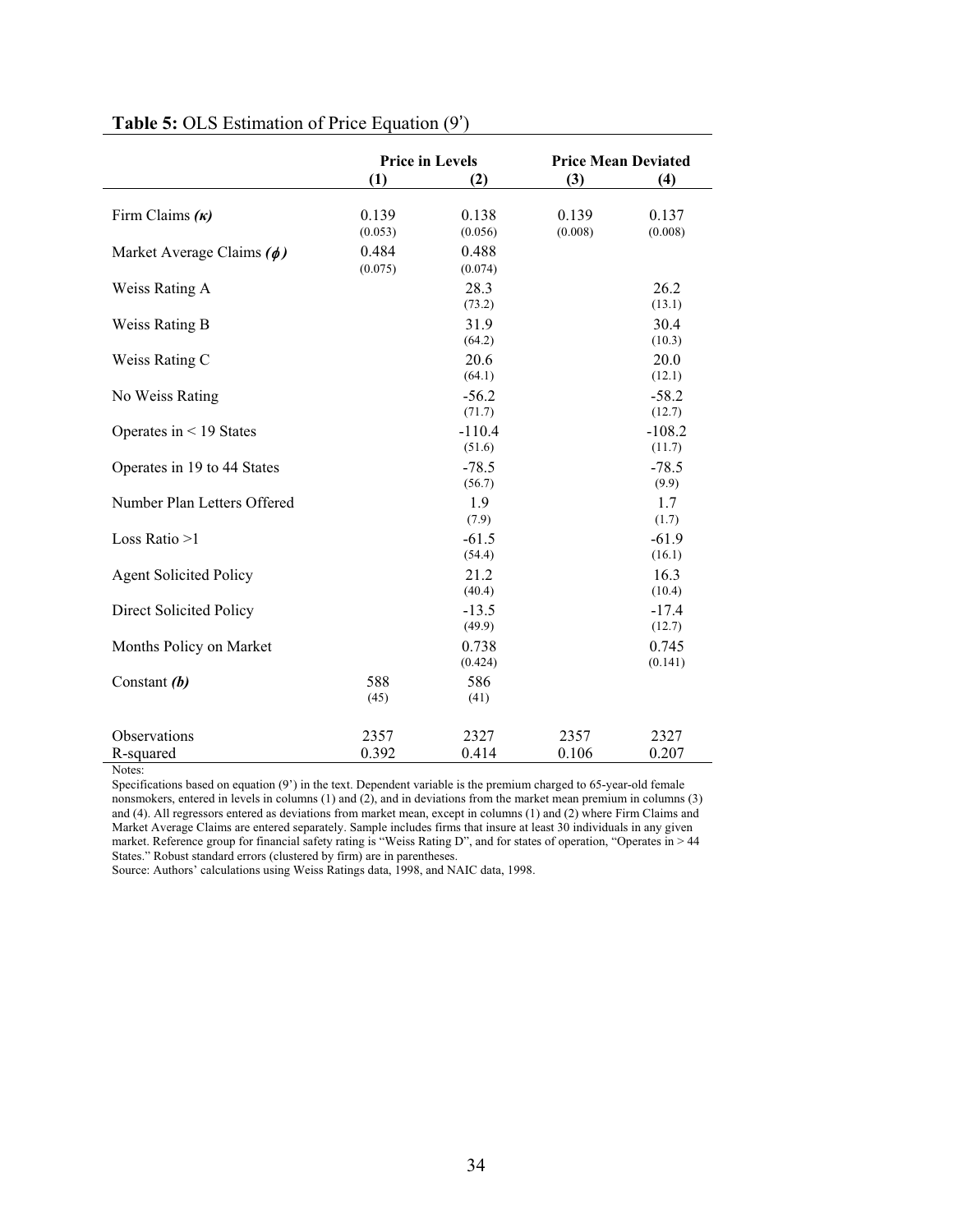|                                 | (1)          | (2)          | $(3)^1$    |
|---------------------------------|--------------|--------------|------------|
| Price                           | $-0.0022***$ | $-0.0020***$ | 498***     |
|                                 | (0.0001)     | (0.0001)     | (32)       |
| Weiss Rating A                  | $2.2510***$  | $2.1702***$  | 1080***    |
|                                 | (0.1241)     | (0.1131)     | (91)       |
| Weiss Rating B                  | $0.5123***$  | $1.0287***$  | 512***     |
|                                 | (0.0883)     | (0.0891)     | (54)       |
| Weiss Rating C                  | $0.7442***$  | $1.2896***$  | 642***     |
|                                 | (0.1054)     | (0.1004)     | (67)       |
| No Weiss Rating                 | $1.3613***$  | $2.7781***$  | 1382***    |
|                                 | (0.1166)     | (0.1231)     | (108)      |
| Operates in <19 States          | $-1.5261***$ | $-1.5006***$ | $-747***$  |
|                                 | (0.1232)     | (0.1735)     | (87)       |
| Operates in 19 to 44 States     | $-2.6510***$ | $-2.5486***$ | $-1268***$ |
|                                 | (0.0989)     | (0.0837)     | (90)       |
| Number Plan Letters Offered     | $-0.0731***$ | $0.0611***$  | $30***$    |
|                                 | (0.0144)     | (0.0150)     | (8)        |
| Loss Ratio $>1$                 | $2.4097***$  | $1.3082***$  | 651***     |
|                                 | (0.2114)     | (0.1807)     | (100)      |
| <b>Agent Solicited Policy</b>   | $0.9239***$  | $1.6690***$  | 831***     |
|                                 | (0.1084)     | (0.1314)     | (78)       |
| Direct Solicited Policy         | $0.5025***$  | $1.6814***$  | 837***     |
|                                 | (0.1217)     | (0.1503)     | (91)       |
| Months Policy on Market         | $0.0057***$  | $0.0086***$  | $4***$     |
|                                 | (0.0015)     | (0.0014)     | (1)        |
| Random Firm Effects             | no           | yes          |            |
| Observations                    | 6011         | 6011         | 6011       |
| Log Likelihood                  | $-10755$     | $-9778$      |            |
| $\rho$                          |              | 0.600        |            |
| LL Ratio to Constant-Only Model | 0.933        | 0.848        |            |

# **Table 6:** Tobit Estimation of Demand Equation (4')

Notes:

Tobit specification in column (1) and random effects Tobit specification in column (2). All regressors entered in deviations from market-level mean. Model also includes a constant. Reference group for financial rating is "Weiss Rating D", and for states of operation is "Operates in > 44 States."

1) Column (3) shows the implied estimates of *S* (row 1) and  $\lambda$  (all other rows) from equation (4'). The entry in row 1 is obtained by inverting the coefficient in column (2) and multiplying by –1. In all other rows, the entry is obtained by dividing the corresponding coefficient in column (2) by the coefficient on price in column (2) (i.e., *-1/S*). The standard errors in column 2 are obtained using the delta method.

Standard errors in parentheses.

\*, \*, \*\*\*: significant on a 10, 5, and 1 percent level, respectively.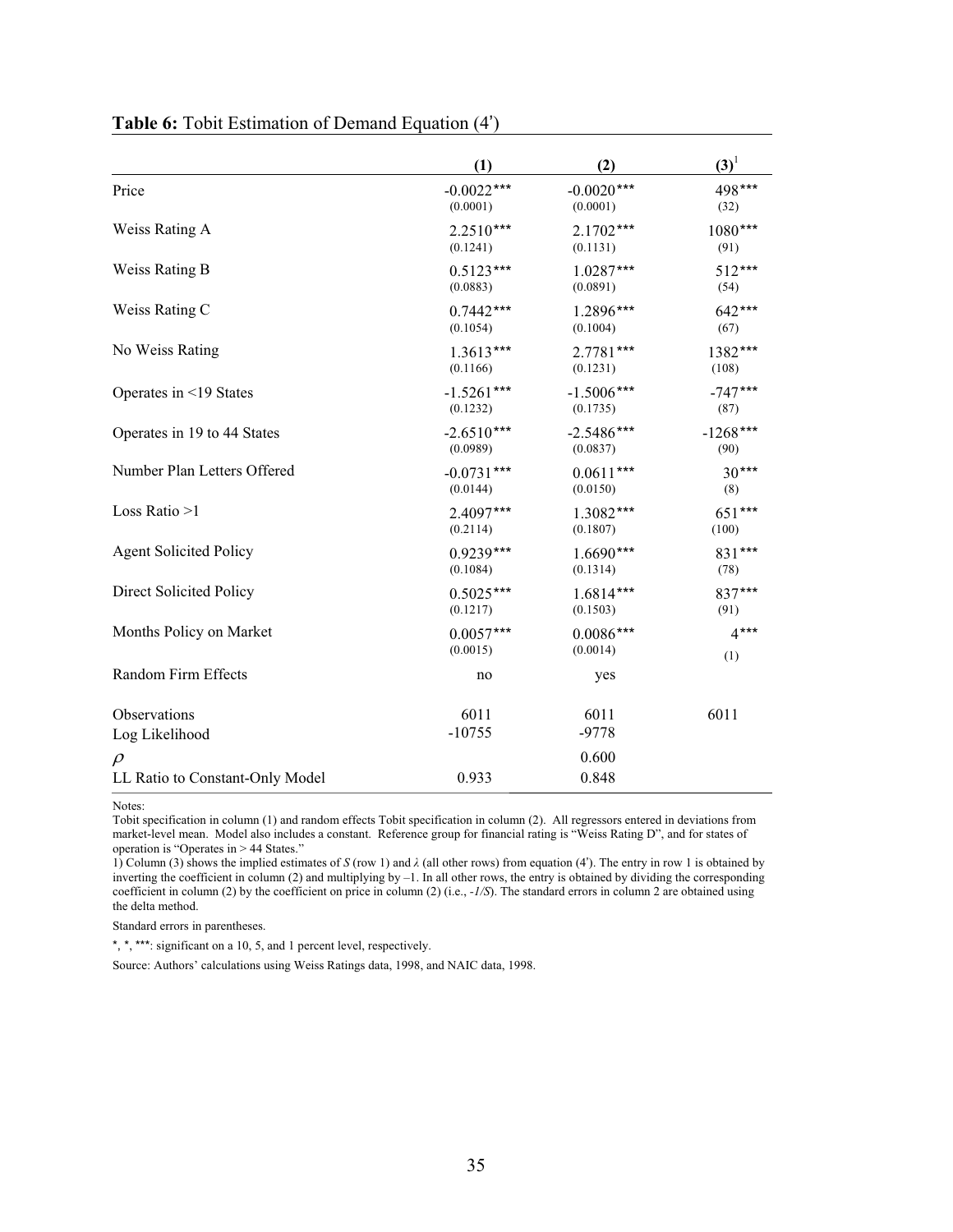|                         | <b>Estimated</b><br><b>Coefficient</b> on<br>Price | <b>Implied</b><br><b>Maximum Search</b><br><b>Costs</b> | ${\bf N}$ | <b>LL</b> Ratio to<br><b>Constant-Only</b><br>Model |
|-------------------------|----------------------------------------------------|---------------------------------------------------------|-----------|-----------------------------------------------------|
|                         |                                                    |                                                         |           |                                                     |
| Plan A                  | $-0.0018***$<br>(0.0005)                           | 556***<br>(160)                                         | 1167      | 0.837                                               |
| Plan B                  | $-0.0005$<br>(0.0005)                              | 1852<br>(1543)                                          | 789       | 0.808                                               |
| Plan C                  | $-0.0021$ ***<br>(0.0003)                          | 478***<br>(69)                                          | 1096      | 0.873                                               |
| Plan D                  | $-0.0042$<br>(0.0028)                              | 240<br>(160)                                            | 447       | 0.818                                               |
| Plan E                  | $-0.0038***$<br>(0.0010)                           | $267***$<br>(74)                                        | 223       | 0.817                                               |
| Plan F                  | $-0.0014***$<br>(0.0003)                           | $714***$<br>(133)                                       | 1174      | 0.824                                               |
| Plan G                  | $-0.0034***$<br>(0.0007)                           | 298***<br>(64)                                          | 521       | 0.796                                               |
| Plan H                  | $-0.0014***$<br>(0.0004)                           | 694***<br>(193)                                         | 113       | 0.812                                               |
| Plan I                  | $-0.0012***$<br>(0.0003)                           | $840***$<br>(212)                                       | 305       | 0.813                                               |
| Plan J                  | $-0.0007*$<br>(0.0004)                             | 1408*<br>(774)                                          | 176       | 0.818                                               |
| <b>Attained Age</b>     | $-0.0021$ ***<br>(0.0002)                          | 488***<br>(40)                                          | 3512      | 0.850                                               |
| <b>Issued Age</b>       | $-0.0013***$<br>(0.0002)                           | 763***<br>(128)                                         | 1980      | 0.794                                               |
| <b>Community Rating</b> | $-0.0009***$<br>(0.0003)                           | $1124***$<br>(404)                                      | 519       | 0.879                                               |
| All                     | $-0.0020***$<br>(0.0001)                           | 498***<br>(32)                                          | 6011      | 0.848                                               |

# **Table 7:** Implied Maximum Search Cost *S* by Plan and Rating Method

Notes:

Each row gives the price coefficient from a tobit model estimated on the indicated subsample, using the same specification as in Table 6. The implied maximum search cost figures are obtained by multiplying the inverse price coefficient by (-1), following equation (4'). The standard errors follow by the delta method. "LL Ratio" is the ratio of the log-likelihood of this tobit model and a model without any independent variables. Robust standard errors (on a firm level) are in parentheses. \*, \*\*, \*\*\*: significant on a 10, 5, and 1 percent level, respectively.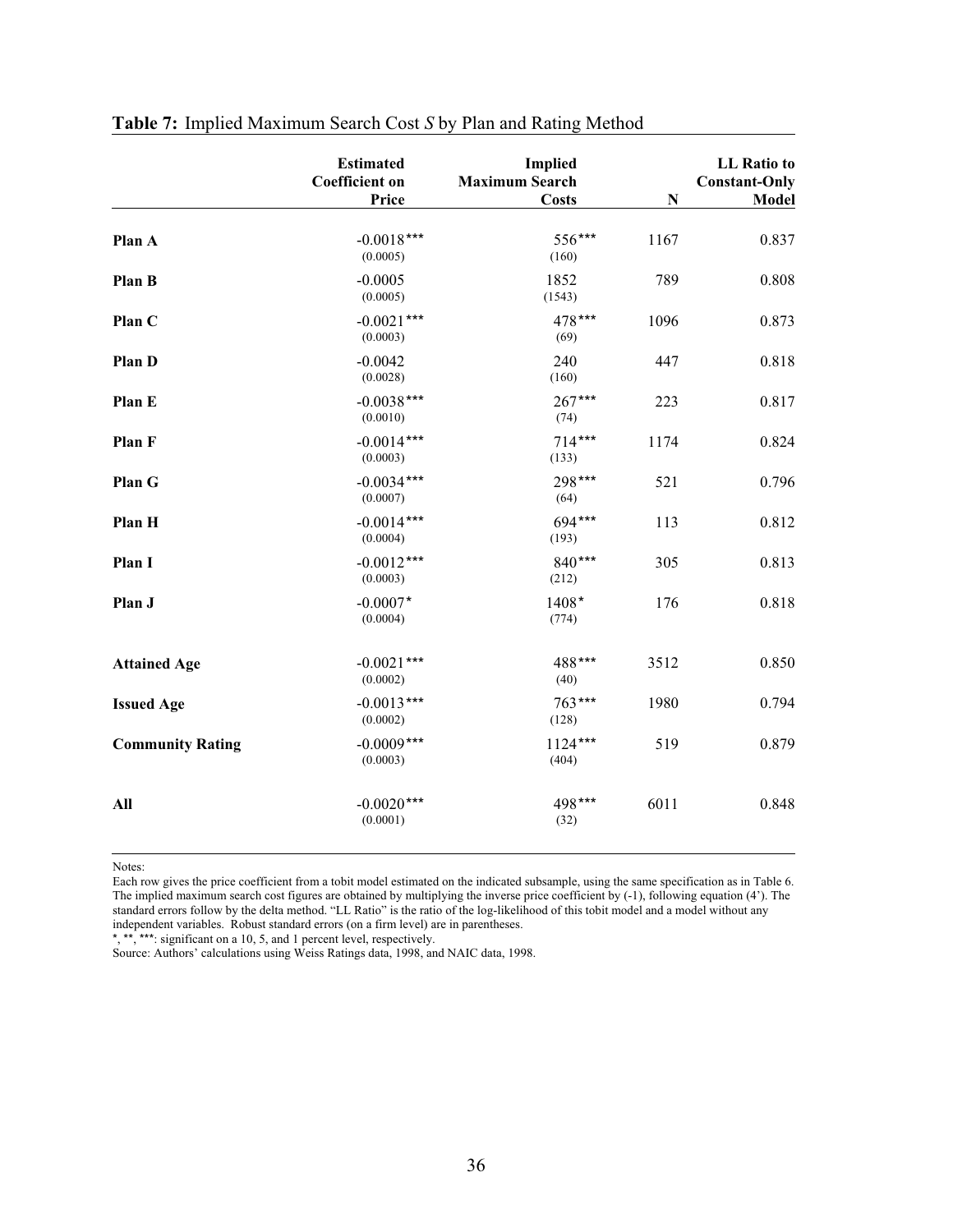|                            | Avg Frac                        | <b>Avg Frac</b>      |                          |              |
|----------------------------|---------------------------------|----------------------|--------------------------|--------------|
|                            | <b>Buying Best Plan</b>         | <b>Not Searching</b> | Avg # of Firms           | # of Markets |
|                            |                                 |                      |                          |              |
| A. Attained Age Plans      |                                 |                      |                          |              |
| $\boldsymbol{\rm A}$       | 0.057                           | 0.021                | 17                       | 35           |
| B                          | 0.070                           | 0.022                | 12                       | 34           |
| $\mathbf C$                | 0.029                           | 0.020                | 16                       | 33           |
| $\mathbf D$                | 0.095                           | 0.099                | $\,$ 8 $\,$              | 39           |
| E                          | 0.207                           | 0.163                | 5                        | 33           |
| $\mathbf F$                | 0.055                           | 0.040                | 18                       | 31           |
| $\mathbf G$                | 0.070                           | 0.055                | 9                        | 35           |
| $\bf H$                    | 0.294                           | 0.432                | $\mathfrak{Z}$           | 22           |
| I                          | 0.252                           | 0.119                | 5                        | 34           |
| ${\bf J}$                  | 0.266                           | 0.080                | $\overline{4}$           | 29           |
| <b>B.</b> Issued Age Plans |                                 |                      |                          |              |
| $\boldsymbol{\rm A}$       | 0.121                           | 0.089                | 11                       | 31           |
| B                          | 0.259                           | 0.108                | 7                        | 27           |
| $\mathbf C$                | 0.148                           | 0.000                | 10                       | 25           |
| D                          | 0.578                           | 0.219                | $\mathfrak{Z}$           | 31           |
| E                          | 0.557                           | 0.314                | $\mathfrak{Z}$           | 15           |
| F                          | 0.146                           | 0.069                | 11                       | 26           |
| $\mathbf G$                | 0.387                           | 0.038                | 5                        | 31           |
| $\bf H$                    | 0.626                           | 0.204                | $\mathfrak{Z}$           | 9            |
| I                          | 0.321                           | 0.115                | $\mathfrak{Z}$           | 29           |
| ${\bf J}$                  | 0.870                           | 0.029                | $\overline{\mathbf{3}}$  | 12           |
|                            | <b>C. Community Rated Plans</b> |                      |                          |              |
| $\boldsymbol{\rm A}$       | 0.256                           | 0.132                | $8\,$                    | 11           |
| B                          | 0.140                           | 0.214                | $\,8\,$                  | $8\,$        |
| $\mathbf C$                | 0.136                           | 0.167                | 10                       | $8\,$        |
| D                          | 0.117                           | 0.352                | 6                        | 8            |
| E                          | 0.282                           | 0.155                | $\sqrt{5}$               | 6            |
| F                          | 0.189                           | 0.197                | 11                       | $\sqrt{6}$   |
| G                          | 0.116                           | 0.324                | 6                        | 6            |
| $\bf H$                    | 0.232                           | 0.088                | $\overline{\mathcal{L}}$ | 7            |
| I                          | 0.421                           | 0.040                | 5                        | 6            |
| ${\bf J}$                  | 0.487                           | 0.317                | 3                        | $8\,$        |
|                            |                                 |                      |                          |              |

**Table 8.** Fractions Buying Best Plan and Not Searching by Plan Letter and Rating Method

Notes:

Cell entries in column 1 show the fraction buying the best plan averaged over all markets for the indicated plan letter and rating method. Column 2 shows the fraction not searching at all in the market. Column 3 refers to the average number of firms in the market, whereas column 4 shows how many of these markets with at least two firms exist. All results are derived from utility calculations based on the main specification in column 2 (3) of table 6.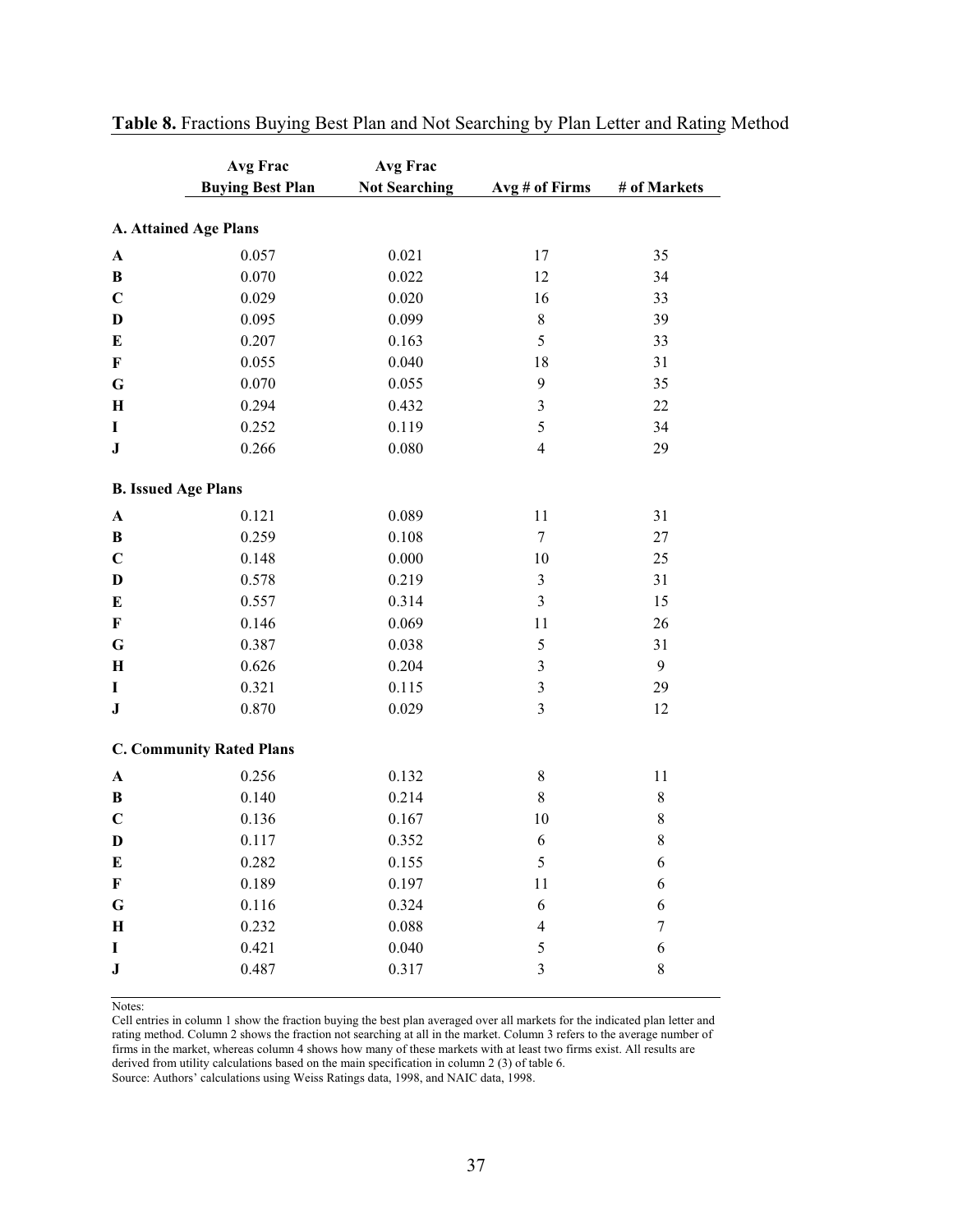

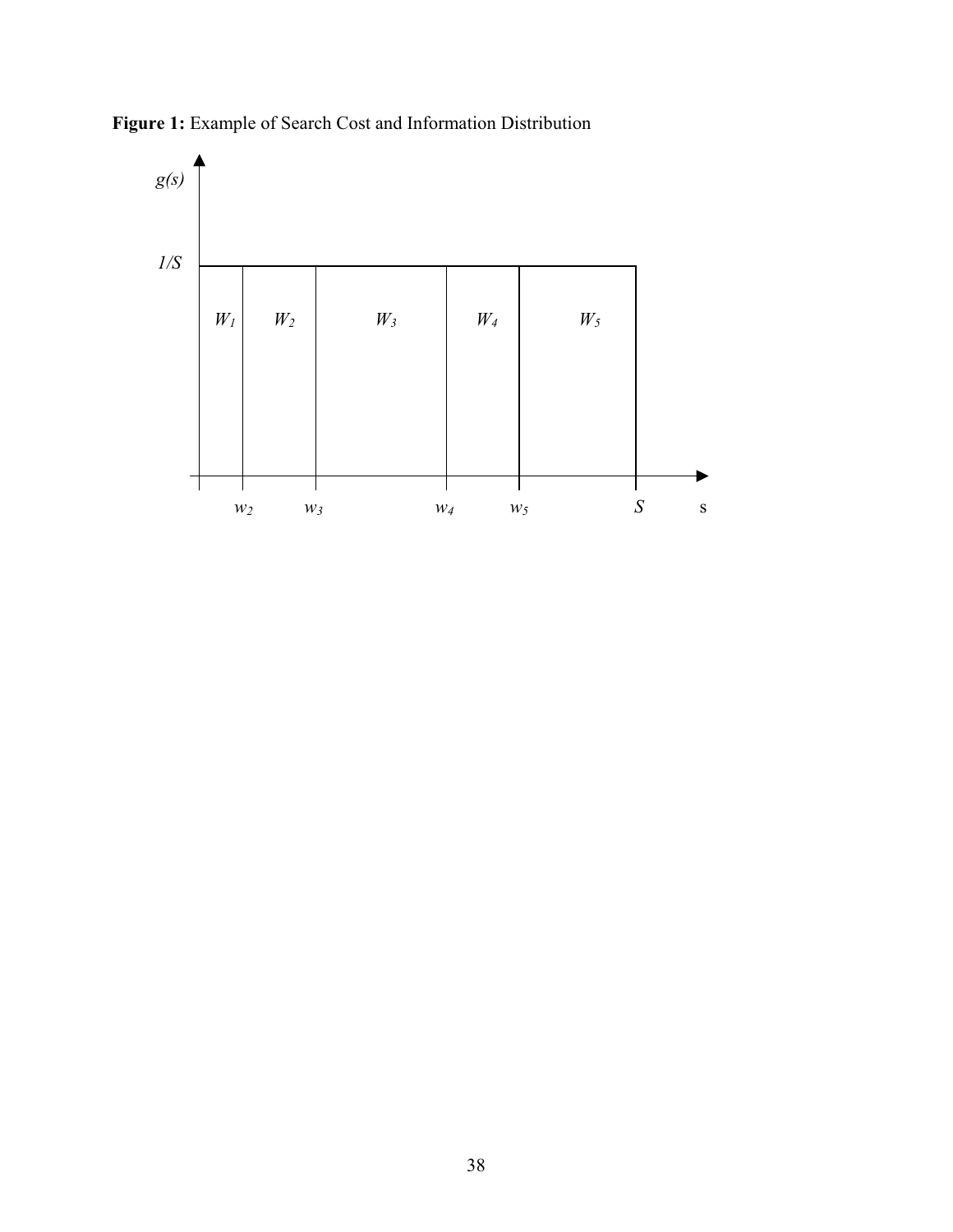

**Figure 2:** Cumulative Distribution of *W1* (Fraction Who Buy Best Plan) over all Markets

**Figure 3:** Cumulative Distribution of  $W_N$  (Fraction Who Do Not Search) over all Markets

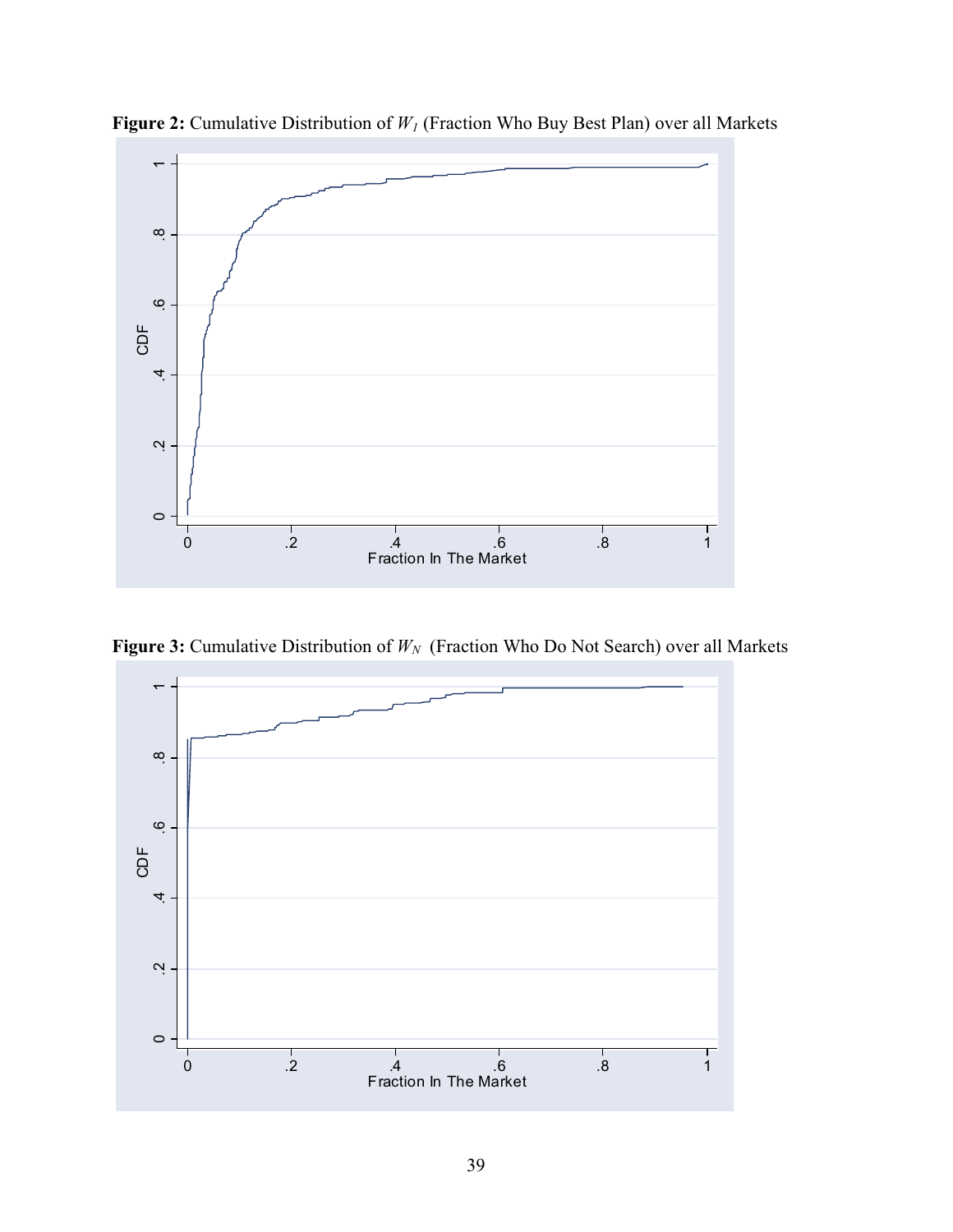# **Appendix 1:** Formulas

**A.1.a.** Demand Equation

$$
(4) \qquad q_j = \frac{Q}{N} \left[ 1 - \frac{1}{S} \left( \overline{u} - u_j \right) \right]
$$

First, we use equation (2),

(2) 
$$
w_k = \sum_{i=1}^{k-1} \frac{1}{N} (u_i - u_k) = \frac{1}{N} \sum_{i=1}^{k-1} u_i - \frac{k-1}{N} u_k
$$

and substitute the  $w_k$ 's in equation (3'):

(3') 
$$
q_{j} = \frac{Q}{N} - \frac{Q}{j} \frac{w_{j}}{S} + \sum_{k=j+1}^{N} \left[ \frac{Q}{k(k-1)} \frac{w_{k}}{S} \right]
$$

Then the following terms within this equation are obtained:

(10) 
$$
\frac{Q}{j} \frac{w_j}{S} = \frac{Q}{jS} \left[ \frac{1}{N} \sum_{i=1}^{j-1} u_i - \frac{j-1}{N} u_j \right] = \frac{1}{S} \frac{Q}{N} \left[ \frac{1}{j} \sum_{i=1}^{j-1} u_i - \frac{j-1}{j} u_j \right]
$$

and

$$
(11) \qquad \sum_{k=j+1}^{N} \left[ \frac{Q}{k(k-1)} \frac{w_k}{S} \right] = \frac{1}{S} \sum_{k=j+1}^{N} \left[ \frac{Q}{k(k-1)} \left( \frac{1}{N} \sum_{i=1}^{k-1} u_i - \frac{k-1}{N} u_k \right) \right]
$$

$$
= \frac{1}{S} \frac{Q}{N} \sum_{k=j+1}^{N} \left[ \frac{1}{k(k-1)} \left( \sum_{i=1}^{k-1} u_i - (k-1) u_k \right) \right]
$$

To obtain equation (4), we use (10) and (11) and evaluate for each  $q_j$ , starting with  $q_N$ :

(12) 
$$
q_N = \frac{Q}{N} \frac{1}{S} \left[ S - \left( \frac{1}{N} (u_1 + u_2 + \dots + u_{N-1}) - \frac{(N-1)}{N} u_N \right) + 0 \right]
$$

$$
= \frac{Q}{N} \frac{1}{S} \left[ S - \left( \frac{1}{N} \left( \sum_{i=1}^N u_i - u_N \right) - \frac{(N-1)}{N} u_N \right) \right]
$$

$$
= \frac{Q}{N} \frac{1}{S} \left[ S - (\overline{u}_N - u_N) \right] = \frac{Q}{N} \left[ 1 - \frac{1}{S} (\overline{u} - u_N) \right]
$$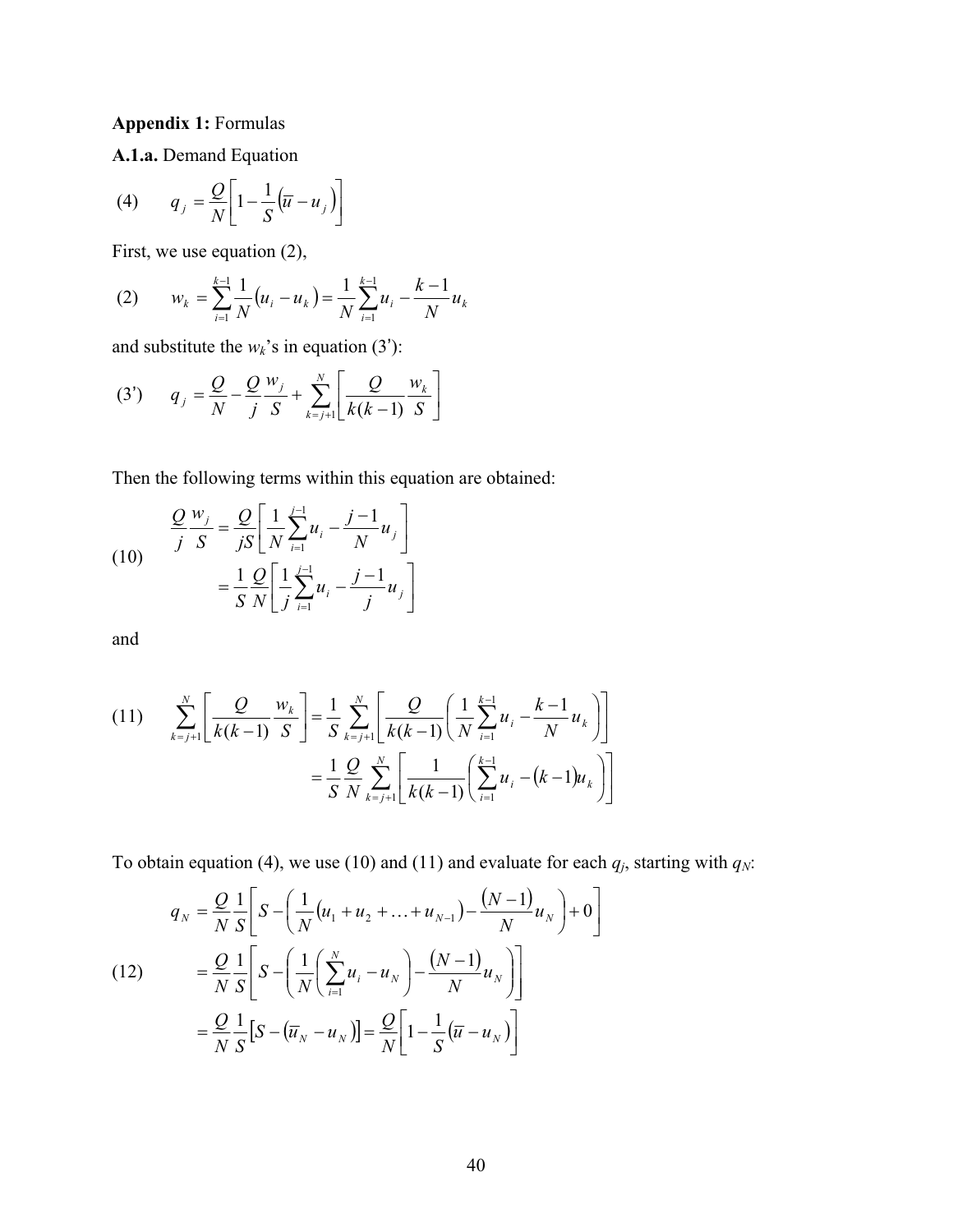For *qN-1* we get:

$$
q_{N-1} = \frac{Q}{N} \frac{1}{S} \left[ S - \left( \frac{1}{N-1} (u_1 + \dots + u_{N-2}) - \frac{N-2}{N-1} u_{N-1} \right) \right]
$$
  
+ 
$$
\left( \frac{1}{N(N-1)} \right) \left[ (u_1 + \dots + u_{N-1}) - (N-1) u_N \right]
$$
  
= 
$$
\frac{Q}{N} \frac{1}{S} \left[ S - \left( \frac{1}{N-1} \left( \sum_{i=1}^N u_i - u_{N-1} - u_N \right) - \frac{N-2}{N-1} u_{N-1} \right) \right]
$$
  
+ 
$$
\left( \frac{1}{N(N-1)} \right) \left[ \sum_{i=1}^N u_i - u_N - (N-1) u_N \right]
$$
  
= 
$$
\frac{Q}{N} \frac{1}{S} \left[ S - \frac{1}{N-1} \left( \sum_{i=1}^N u_i - u_{N-1} - u_N - (N-2) u_{N-1} - \frac{1}{N} \sum_{i=1}^N u_i + \frac{1}{N} u_N + \frac{N-1}{N} u_N \right) \right]
$$
  
= 
$$
\frac{Q}{N} \frac{1}{S} \left[ S - \frac{1}{N-1} (N \overline{u} - \overline{u} - (N-1) u_{N-1} - u_N + u_N) \right]
$$
  
= 
$$
\frac{Q}{N} \frac{1}{S} \left[ S - (\overline{u} - u_{N-1}) \right] = \frac{Q}{N} \left[ 1 - \frac{1}{S} (\overline{u} - u_{N-1}) \right]
$$

Repeating this process for each firm j leads to the demand equation (4).

# **A.1.b.** Price Equation

The price equation (9) follows from maximizing equation (8)

$$
(8) \qquad \Pi_j = p_j q_j - c_j (q_j)
$$

with respect to price, after substituting in the cost equation, (7):

$$
(7) \t c_j(q_j) = \alpha_j q_j + \beta q_j^2 = \alpha_j \left\{ \frac{Q}{N} \left[ 1 - \frac{1}{S} (\overline{u} - u_j) \right] \right\} + \beta \left\{ \frac{Q}{N} \left[ 1 - \frac{1}{S} (\overline{u} - u_j) \right] \right\}^2
$$

Note that from equation (4) and equation (1),

$$
(13) \qquad \frac{\partial q_j}{\partial p_j} = -\frac{Q(N-1)}{SN^2}
$$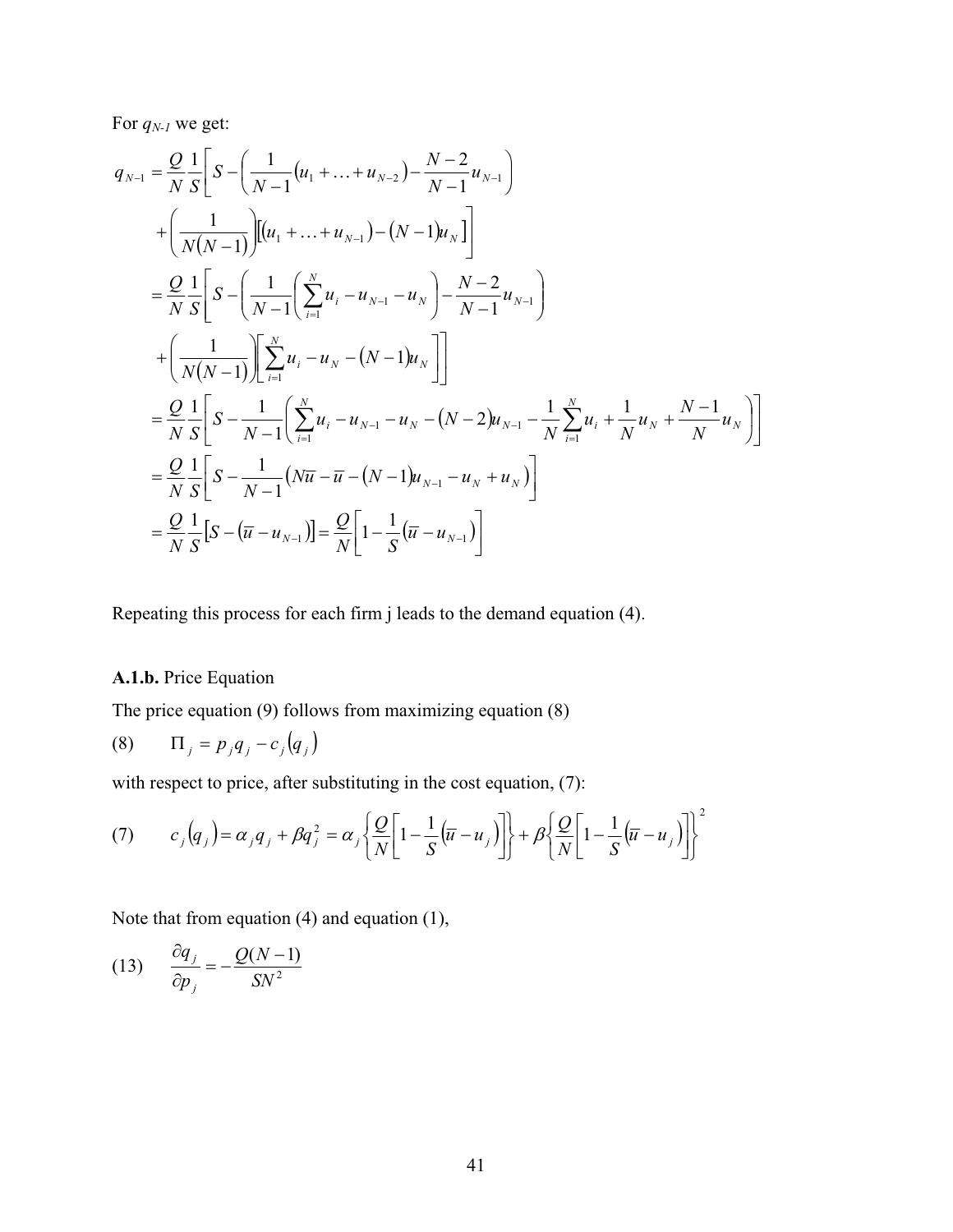Then we obtain the following derivative with respect to (the firm's own) price:

$$
\frac{\partial \Pi_{j}}{\partial p_{j}} = q_{j} + p_{j} \frac{\partial q_{j}}{\partial p_{j}} - \alpha_{j} \frac{\partial q_{j}}{\partial p_{j}} - 2\beta q_{j} \frac{\partial q_{j}}{\partial p_{j}} \n= \frac{Q}{N} + \frac{2\beta Q}{N} \frac{Q(N-1)}{SN^{2}} + \alpha_{j} \frac{Q(N-1)}{SN^{2}} + \frac{Q}{SN^{2}} \sum_{i \neq j} p_{i} + \frac{2\beta Q}{SN^{2}} \frac{Q(N-1)}{SN^{2}} \sum_{i \neq j} p_{i} \n- \frac{Q}{SN} \lambda (X_{j} - \overline{X}) - \frac{2\beta Q}{SN} \frac{Q(N-1)}{SN^{2}} \lambda (X_{j} - \overline{X}) \n- \frac{Q}{SN} p_{j} + \frac{Q}{SN^{2}} p_{j} - \frac{Q(N-1)}{SN^{2}} p_{j} - \frac{2\beta Q}{SN^{2}} \frac{Q(N-1)}{SN^{2}} p_{j} + \frac{2\beta Q}{SN^{2}} \frac{Q(N-1)}{SN^{2}} p_{j} = 0
$$

This can be simplified into the following expression:

(15) 
$$
p_j[(2+\gamma)(N-1)] = (1+\gamma)N[S-\lambda(X_j-\overline{X})] + \alpha_j(N-1) + (1+\gamma)\sum_{i \neq j} p_i
$$
 or

(16) 
$$
p_j = \frac{1+\gamma}{2+\gamma} \frac{1}{N-1} \sum_{i \neq j} p_i + \frac{1}{2+\gamma} \alpha_j + \frac{1+\gamma}{2+\gamma} \frac{N}{N-1} S - \frac{1+\gamma}{2+\gamma} \frac{N}{N-1} \lambda (\overline{X} - X_j) \text{ , where}
$$

$$
\gamma = \frac{2\beta Q(N-1)}{SN^2}
$$

Since the solution is algebraically complicated, we now show with an example of three firms, that the solution presented in equation (9) is correct. For  $N=3$ , there are three equations (16) in three unknowns, which can be solved by substituting in.

$$
(16_1) \qquad p_1 = \frac{1+\gamma}{2+\gamma} \frac{1}{N-1} (p_2 + p_3) + \frac{1}{2+\gamma} \alpha_1 + \frac{1+\gamma}{2+\gamma} \frac{N}{N-1} S - \frac{1+\gamma}{2+\gamma} \frac{N}{N-1} \lambda (\overline{X} - X_1)
$$

$$
(16_2) \qquad p_2 = \frac{1+\gamma}{2+\gamma} \frac{1}{N-1} (p_1 + p_3) + \frac{1}{2+\gamma} \alpha_2 + \frac{1+\gamma}{2+\gamma} \frac{N}{N-1} S - \frac{1+\gamma}{2+\gamma} \frac{N}{N-1} \lambda (\overline{X} - X_2)
$$

$$
(16_3) \qquad p_3 = \frac{1+\gamma}{2+\gamma} \frac{1}{N-1} (p_1 + p_2) + \frac{1}{2+\gamma} \alpha_3 + \frac{1+\gamma}{2+\gamma} \frac{N}{N-1} S - \frac{1+\gamma}{2+\gamma} \frac{N}{N-1} \lambda (\overline{X} - X_3)
$$

Substituting (16<sub>3</sub>) into (16<sub>2</sub>) and solving for  $p_2$  yields a function in terms of  $p_1$ :

$$
(16_2') \quad P_2 = \frac{(1+\gamma)}{(3+\gamma)} p_1 + \frac{(1+\gamma)}{(3+\gamma)} 3S - \frac{(1+\gamma)(2+\gamma)}{(5+3\gamma)(3+\gamma)} 6(\overline{X} - X_2) - \frac{(1+\gamma)^2}{(5+3\gamma)(3+\gamma)} 3(\overline{X} - X_3) + \frac{4\alpha_2(2+\gamma)}{(5+3\gamma)(3+\gamma)} + \frac{2\alpha_3(1+\gamma)}{(5+3\gamma)(3+\gamma)}
$$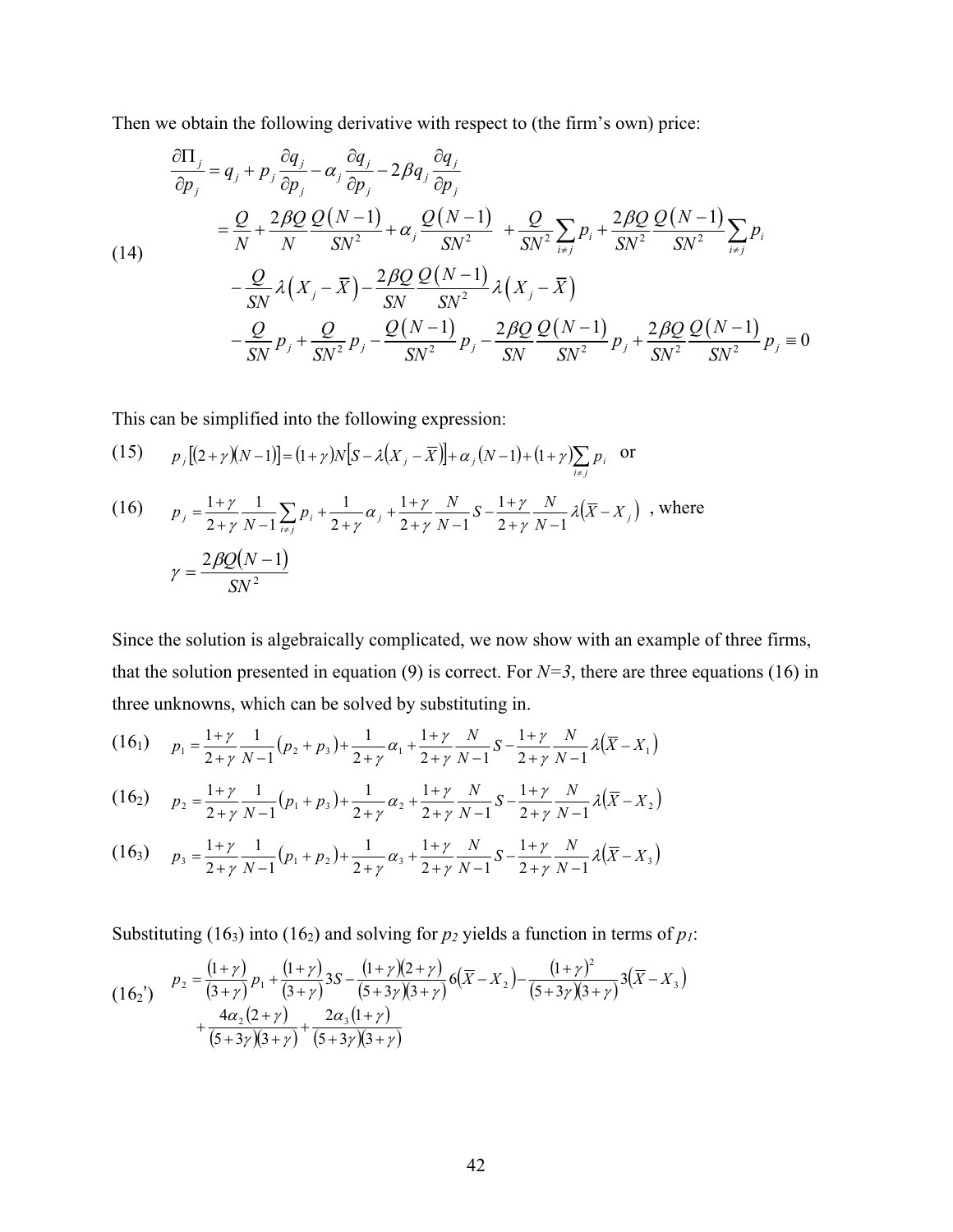Plugging  $(16<sub>2</sub>)$  back into  $(16<sub>3</sub>)$  yields a similar formula for  $p<sub>3</sub>$ :

$$
(163') \quad p_3 = \frac{(1+\gamma)}{(3+\gamma)} p_1 + \frac{(1+\gamma)}{(3+\gamma)} 3S - \frac{(1+\gamma)(2+\gamma)}{(5+3\gamma)(3+\gamma)} 6(\overline{X} - X_3) - \frac{(1+\gamma)^2}{(5+3\gamma)(3+\gamma)} 3(\overline{X} - X_2) + \frac{4\alpha_3(2+\gamma)}{(5+3\gamma)(3+\gamma)} + \frac{2\alpha_2(1+\gamma)}{(5+3\gamma)(3+\gamma)}
$$

Then, using  $(16<sub>2</sub>)$  and  $(16<sub>3</sub>)$  in  $(16<sub>1</sub>)$ , we obtain the formula for  $p<sub>1</sub>$ :  $(16<sub>1</sub>)'$  $(1 + \gamma)(5 + 3\gamma)$  $(5+3\gamma)$  $\alpha_1 = \frac{3}{2} \frac{(1+\gamma)(5+3\gamma)}{(5+3\gamma)} S + \frac{1}{2} \frac{(2+2\gamma)}{(5+3\gamma)} (\alpha_1 + \alpha_2 + \alpha_3) + \frac{1}{2} \frac{2\alpha_1}{(5+3\gamma)}$  $\frac{3(1+\gamma)^2}{(5+3\gamma)}\big[\lambda(3\overline{X}-X_1-X_2-X_3)\big] -\frac{1}{2}\frac{6(1+\gamma)}{(5+3\gamma)}\lambda(\overline{X}-X_1)$ 2  $5 + 3$ 6(1 2  $\left[3\overline{X} - X_1 - X_2 - X_3\right] - \frac{1}{2}$  $5 + 3$  $3(1)$ 2  $-\frac{1}{2}\frac{3(1+\gamma)^2}{(5+3\gamma)}\Big[\lambda(3\overline{X}-X_1-X_2-X_3)\Big]-\frac{1}{2}\frac{6(1+\gamma)}{(5+3\gamma)}\lambda(\overline{X}-X_3)$ 2 2 1  $5 + 3$  $2 + 2$ 2 1  $5 + 3$  $(1 + \gamma)(5 + 3)$ 2  $p_1 = \frac{3}{2} \frac{(1+\gamma)(5+3\gamma)}{(5-3\gamma)} S$  $\ddot{}$  $+\alpha_2+\alpha_3$ )+  $^{+}$  $+\frac{1}{2}\frac{(2+1)}{(5+1)}$  $\ddot{}$  $=\frac{3}{2}\frac{(1+\gamma)(5+3\gamma)}{(5+3\gamma)}S+\frac{1}{2}\frac{(2+2\gamma)}{(5+3\gamma)}(\alpha_1+\alpha_2+\alpha_3)+\frac{1}{2}\frac{2\alpha_1}{(5+3\gamma)}$ Y  $\left[\lambda(3\overline{X}-X_1-X_2-X_3)\right]-\frac{1}{2}\frac{6(1+\gamma)}{2}$ Y γ  $(\alpha_1 + \alpha_2 + \alpha_3) + \frac{1}{\alpha_1} + \frac{2\alpha_2}{\alpha_2}$ Y 'Y iy  $\gamma$  J  $\rightarrow$   $\rightarrow$   $\gamma$ 

Note that  $(3\overline{X} - X_1 - X_2 - X_3) = 0$ ; then after some rearranging of the  $a_1$  terms, (16<sub>1</sub>') simplifies to:

$$
(16_1'') \quad p_1 = \alpha_1 + \frac{3}{2}(1+\gamma)S + \frac{(1+\gamma)}{(5+3\gamma)}3(\overline{\alpha}-\alpha_1) - \frac{(1+\gamma)}{(5+3\gamma)}3\lambda(\overline{X}-X_1) \enspace ,
$$

which is exactly what was proposed in equation (9) if *N=3*.

## **A.1.c.** Profit Maximization

For firms to be profit maximizing, the second derivative has to be negative:

$$
\frac{\partial^2 \Pi_j}{\partial p_j^2} = -\frac{Q}{SN} + \frac{Q}{SN^2} - \frac{Q(N-1)}{SN^2} - \frac{2\beta Q}{SN} \frac{Q(N-1)}{SN^2} + \frac{2\beta Q}{SN^2} \frac{Q(N-1)}{SN^2}
$$

(17)

$$
=-\frac{2Q(N-1)}{SN^2}\bigg[1+\frac{\beta Q(N-1)}{SN^2}\bigg]
$$

Note that (17) is only less than zero if

$$
1 + \frac{\beta Q(N-1)}{SN^2} > 0 \Rightarrow \beta > -\frac{SN^2}{Q(N-1)}
$$

Hence  $\beta$  is bounded from below, where  $\beta \ge 0$  will lead to the profit maximizing condition in any case.

## **Appendix 2:** Data

Our first dataset is a snapshot of Medigap premiums in effect on January 1, 1998 by zip code from Weiss Ratings, Inc. It contains the premium charged for any plan letter offered by a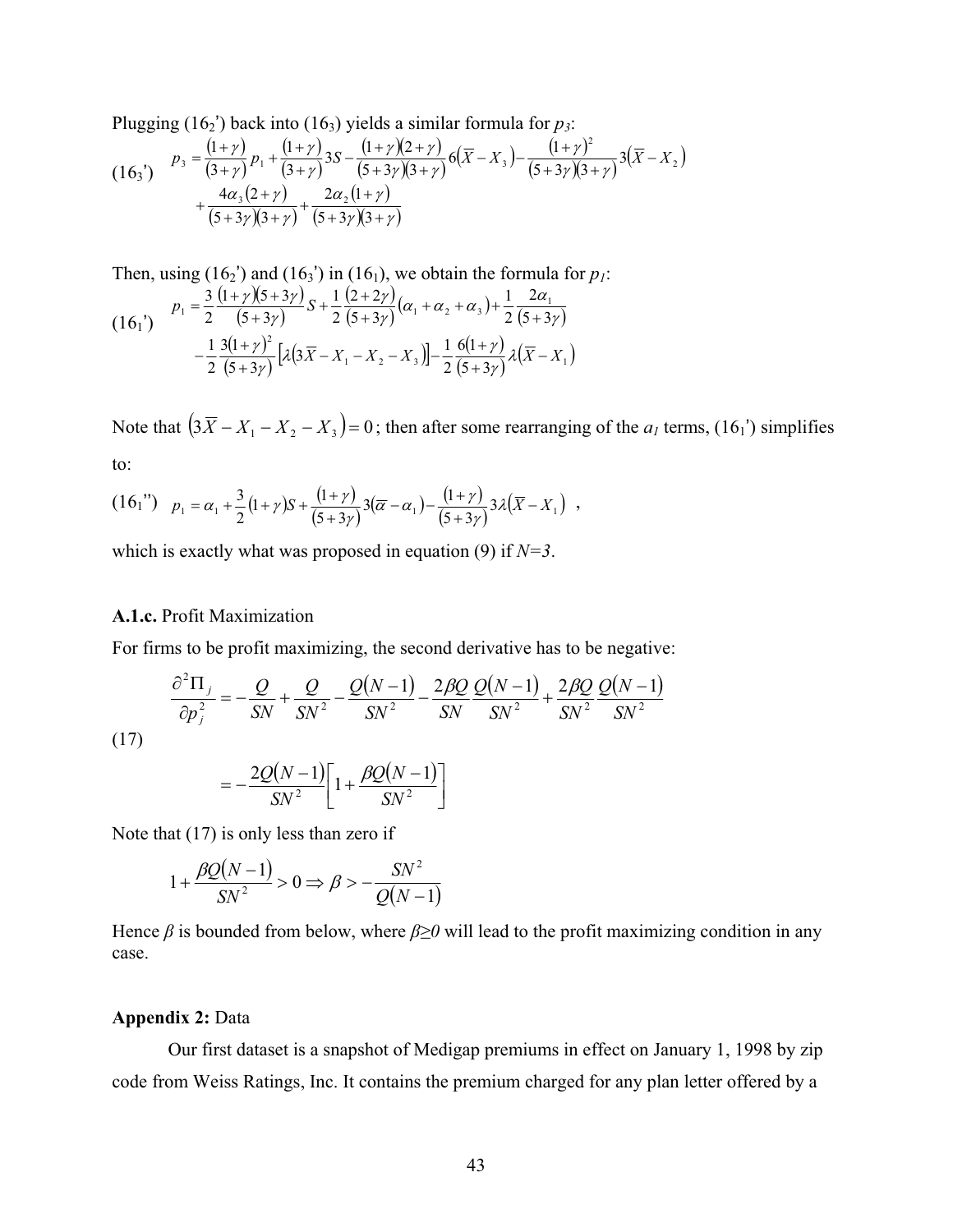firm, by age, plan type (i.e. standard, select, or smoker), rating method, and gender. We use the following algorithm to aggregate the data to the state level.

Within any zip code, no firm offers more than one plan within an age-plan letter-plan type-rating method cell. We restrict the data to standard plans (of all letters) for 65 year-olds only, hence we reduce the dimensionality to plan letter-rating method cells within every zip code. For each firm in each cell, we then average premiums over zip codes in the state. Appendix Table 4 reports the average within-firm coefficient of variation by state and plan letter. The values are virtually zero in all states and plan letters, except for California and Florida, where the CVs reach 0.05 and 0.09, respectively, for some plan letters. As noted above, just two percent of all plans offered have a parallel offer by the same firm with a different rating, meaning that in the same state-plan-age cell, the firm is offering the same plan letter using two different rating methods. We drop these plans from the analysis.

Our second dataset, from NAIC, contains data for all Medigap policies issued by insurance companies in a given state during the years 1996-1998. We only keep observations on individual standard Medigap policies offered after OBRA-90 within the continental United States (except Massachusetts, Minnesota, and Wisconsin which have different standardization schemes). Some plan letters are offered more than once by the same firm in the same state. These are likely to be plans that differ across counties, as observed in the Weiss data. Since we have no means of identifying these local differences, we combine these plans (about 22 percent), summing up covered lives, premiums and claims, such that each firm only offers one policy in each state-plan letter cell. To the extent we are combining policies with different rating methods, these cases will not be present in our merged sample since we exclude the two percent of policies in the Weiss data where firms use more than one rating method in a given market.

Both the Weiss data and the NAIC data have the company name of the firms offering a Medigap policy. After some minor adjustments, we can merge the two datasets based on the company name, the US state of operation and the plan letter. (Note that the NAIC data do not have any information on the age of the people covered under the policy.) To analyze how well the two datasets merge, we focus on the number of covered lives represented by firms in the NAIC data that we successfully merge to firms in the Weiss data. For example, the NAIC data contain firms representing 1,814,515 covered lives between 1996 and 1998. Firms representing 151,053 of these covered lives are not found in the Weiss data; thus our merged sample captures 91.6 percent of the Medigap market nationwide. Column 1 of Appendix Table 2 shows the total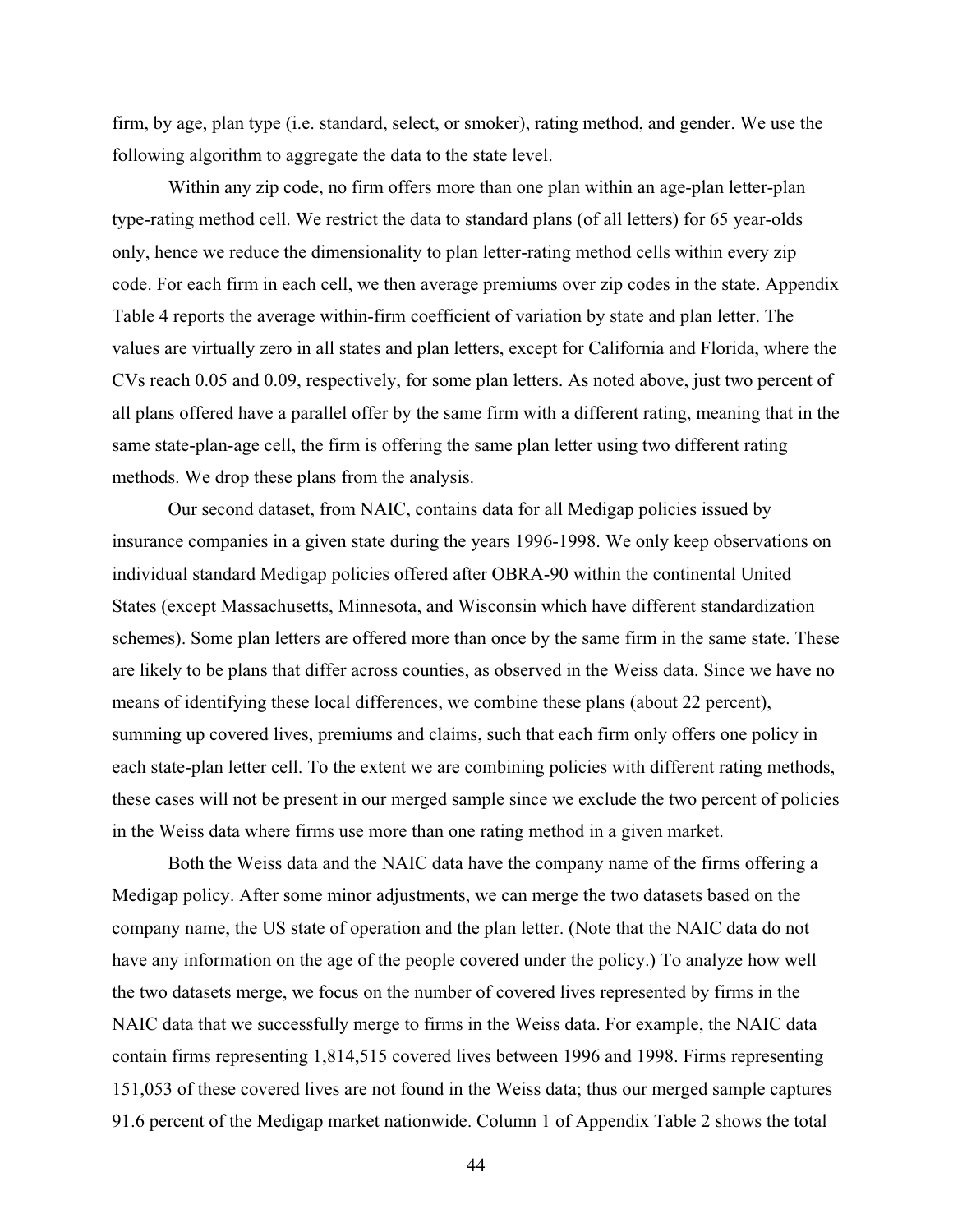number of covered lives accounted for by firms in the NAIC data, by plan letter, and Column 2 shows the number of covered lives not matched to the Weiss data. Appendix Table 3 shows the fraction of NAIC covered lives not matched by state and plan letter. In most state-plan letter combinations, the fraction not matched is very low; however in order to guarantee that we observe "most" of any given market, we drop those state-plan letter cells where the fraction not matched exceeds 50 percent. Overall, we drop cells representing just 5,618 covered lives, or 0.3 percent of total covered lives (App. Table 2, col. 3). Column 4 of Appendix Table 2 reports the fraction of total covered lives either not matched or omitted to be just 8.6 percent.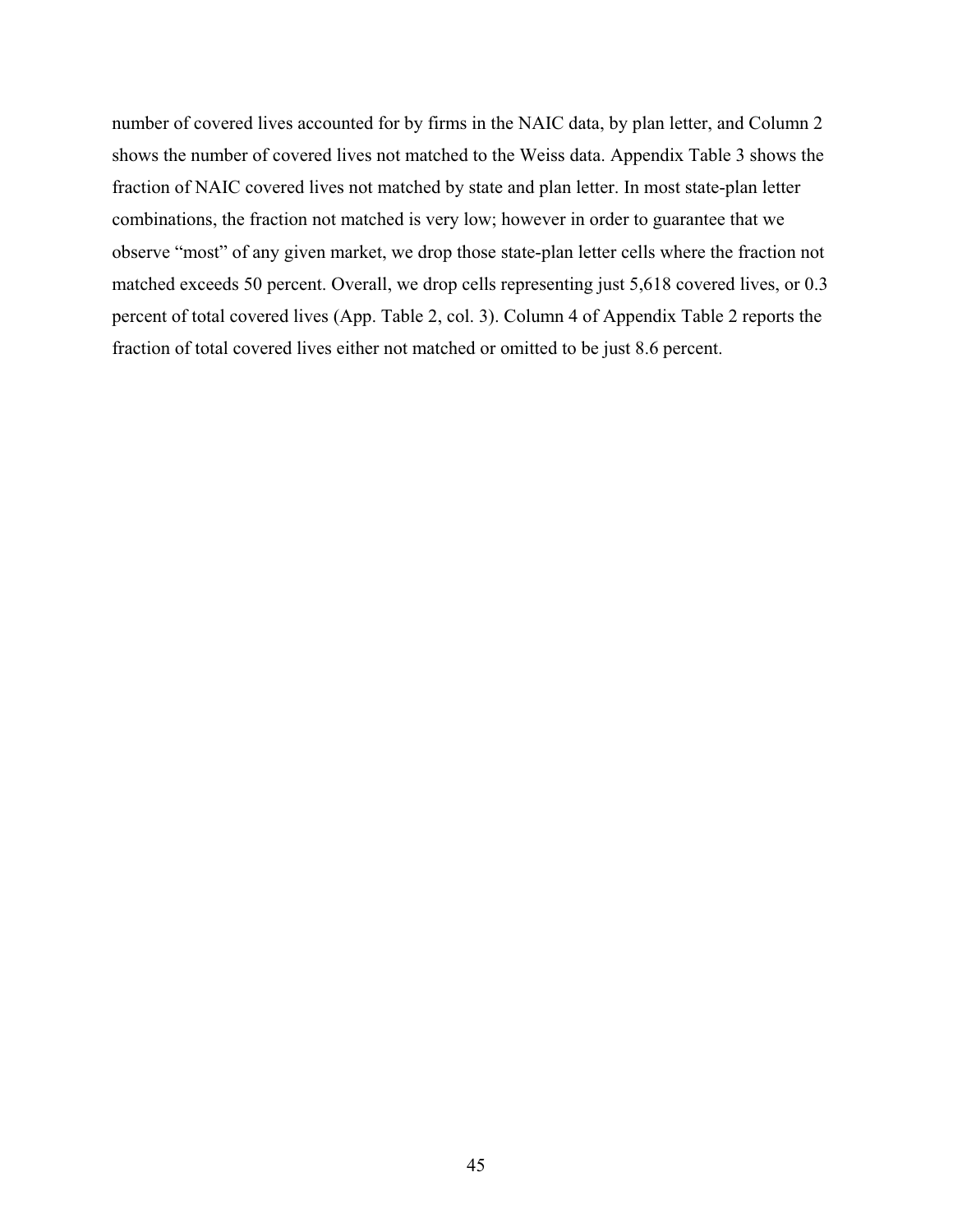| Plan                   |          | $\mathbf A$ |          | B        |          | $\mathbf C$ |            | D        |          | E        |
|------------------------|----------|-------------|----------|----------|----------|-------------|------------|----------|----------|----------|
|                        | CV       | (Offers)    | CV       | (Offers) | CV       | (Offers)    | CV         | (Offers) | CV       | (Offers) |
| AК                     | 0.13     | (22)        | 0.19     | (13)     | 0.14     | (17)        | 0.11       | (10)     | 0.11     | (6)      |
| AL                     | 0.20     | (33)        | 0.17     | (23)     | 0.19     | (28)        | 0.18       | (12)     | 0.20     | (8)      |
| AR                     | 0.20     | (42)        | 0.22     | (28)     | 0.20     | (37)        | 0.22       | (18)     | 0.22     | (11)     |
| $\mathbf{A}\mathbf{Z}$ | 0.22     | (48)        | 0.16     | (29)     | 0.18     | (42)        | 0.14       | (18)     | 0.12     | (12)     |
| CA                     | 0.26     | (37)        | 0.22     | (20)     | 0.28     | (31)        | 0.14       | (15)     | 0.14     | (10)     |
| $\bf{CO}$              | 0.22     | (45)        | 0.17     | (31)     | 0.19     | (41)        | 0.20       | (20)     | 0.23     | (13)     |
| CT                     | 0.27     | (17)        | 0.07     | (11)     | 0.16     | (13)        | 0.12       | (11)     | 0.08     | (6)      |
| DC                     | 0.11     | (15)        | 0.08     | (11)     | 0.09     | (12)        | 0.05       | (7)      | 0.06     | (6)      |
| DE                     | 0.16     | (24)        | 0.15     | (19)     | 0.09     | (5)         | 0.15       | (14)     | 0.16     | (9)      |
| FL                     | 0.20     | (34)        | 0.14     | (22)     | 0.14     | (28)        | 0.07       | (16)     | 0.20     | (11)     |
| <b>GA</b>              | 0.16     | (40)        | 0.15     | (30)     | 0.16     | (36)        | 0.16       | (19)     | 0.16     | (14)     |
| Ш                      | 0.21     | (20)        | 0.17     | (13)     | 0.14     | (17)        | 0.16       | (8)      | 0.09     | (6)      |
| IA                     | 0.23     | (46)        | 0.23     | (31)     | 0.20     | (43)        | 0.15       | (19)     | 0.18     | (12)     |
| ID                     | 0.25     | (45)        | 0.21     | (29)     | 0.27     | (41)        | 0.25       | (18)     | 0.21     | (13)     |
| П                      | 0.20     | (55)        | 0.17     | (37)     | 0.19     | (47)        | 0.17       | (23)     | 0.22     | (19)     |
| IN                     | 0.16     | (48)        | 0.17     | (32)     | 0.16     | (41)        | 0.15       | (21)     | 0.16     | (13)     |
| KS                     | 0.20     | (44)        | 0.16     | (27)     | 0.18     | (39)        | 0.15       | (15)     | 0.14     | (9)      |
| KY                     | 0.16     | (39)        | 0.15     | (28)     | 0.17     | (35)        | 0.11       | (16)     | 0.13     | (10)     |
| LA                     | 0.18     | (39)        | 0.15     | (28)     | 0.15     | (34)        | 0.14       | (17)     | 0.10     | (8)      |
| MD                     | 0.21     | (29)        | 0.20     | (21)     | 0.19     | (22)        | 0.24       | (12)     | 0.24     | (11)     |
| ME                     | 0.19     | (14)        | 0.20     | (10)     | 0.19     | (12)        | 0.17       | (7)      | 0.15     | (5)      |
| МI                     | 0.22     | (38)        | 0.17     | (24)     | 0.21     | (37)        | 0.19       | (16)     | 0.20     | (11)     |
| MO                     | 0.16     | (50)        | 0.13     | (30)     | 0.15     | (44)        | 0.12       | (22)     | 0.17     | (10)     |
| MS                     | 0.21     | (43)        | 0.19     | (34)     | 0.19     | (39)        | 0.11       | (20)     | 0.11     | (11)     |
| МT                     | 0.16     | (37)        | 0.13     | (22)     | 0.14     | (35)        | 0.15       | (16)     | 0.11     | (8)      |
| NC                     | 0.23     | (42)        | 0.21     | (31)     | 0.25     | (36)        | 0.16       | (16)     | 0.17     | (10)     |
| ND                     | 0.16     | (39)        | 0.12     | (24)     | 0.13     | (36)        | 0.15       | (18)     | 0.12     | (11)     |
| NE                     | 0.20     | (53)        | 0.19     | (35)     | 0.17     | (46)        | 0.18       | (24)     | 0.18     | (14)     |
| NH                     | 0.14     | (19)        | 0.11     | (13)     | 0.13     | (18)        | 0.11       | (11)     | 0.08     | (6)      |
| NJ                     | 0.18     | (5)         | 0.14     | (3)      | 0.13     | (5)         | 0.08       | (2)      | 0.00     | (1)      |
| <b>NM</b>              | 0.19     | (41)        | 0.14     | (31)     | 0.14     | (35)        | 0.14       | (19)     | 0.06     | (10)     |
| NV                     | 0.22     | (42)        | 0.18     | (28)     | 0.18     | (38)        | 0.15       | (18)     | 0.16     | (11)     |
| NY                     | 0.12     | (14)        | 0.13     | (14)     | 0.11     | (11)        | 0.06       | (4)      | 0.14     | (4)      |
| OН                     | 0.21     | (54)        | 0.17     | (37)     | 0.17     | (49)        | 0.14       | (24)     | 0.16     | (16)     |
| OK                     | 0.24     | (51)        | 0.18     | (36)     | 0.19     | (46)        | 0.19       | (24)     | 0.20     | (16)     |
| OR                     | 0.25     | (40)        | 0.17     | (25)     | 0.19     | (33)        | $0.17\,$   | (16)     | 0.18     | (12)     |
| PA                     | 0.19     | (35)        | 0.16     | (35)     | 0.13     | (32)        | 0.11       | (14)     | 0.19     | (10)     |
| RI                     | 0.23     | (17)        | 0.21     | (13)     | 0.21     | (16)        | $\rm 0.08$ | (9)      | 0.09     | (6)      |
| ${\bf SC}$             | 0.17     | (42)        | 0.19     | (33)     | 0.21     | (36)        | 0.16       | (20)     | $0.18\,$ | (11)     |
| SD                     | $0.20\,$ | (41)        | 0.14     | (23)     | 0.17     | (35)        | 0.17       | (15)     | 0.21     | (12)     |
| TN                     | $0.20\,$ | (52)        | 0.21     | (37)     | $0.21\,$ | (48)        | 0.19       | (23)     | 0.20     | (15)     |
| TX                     | $0.20\,$ | (61)        | $0.18\,$ | (43)     | 0.17     | (54)        | 0.17       | (25)     | 0.17     | (13)     |
| UT                     | $0.18\,$ | (39)        | 0.16     | (28)     | $0.18\,$ | (35)        | 0.16       | (18)     | $0.18\,$ | (10)     |
| VA                     | 0.16     | (46)        | 0.16     | (31)     | 0.16     | (39)        | 0.13       | (19)     | 0.16     | (12)     |
| <b>VT</b>              | 0.13     | (14)        | 0.11     | (10)     | $0.07\,$ | (13)        | 0.11       | (9)      | 0.03     | (4)      |
| <b>WA</b>              | 0.19     | (26)        | $0.20\,$ | (10)     | 0.15     | (22)        | 0.09       | (5)      | 0.19     | (7)      |
| WV                     | 0.22     | (35)        | 0.22     | (22)     | $0.18\,$ | (31)        | 0.19       | (14)     | 0.22     | (8)      |
| WY                     | 0.25     | (33)        | 0.23     | (24)     | 0.20     | (33)        | 0.21       | (15)     | 0.23     | (10)     |

**Appendix Table 1:** Coefficient of Variation and Number of Offers by State and Plan

(continued next page)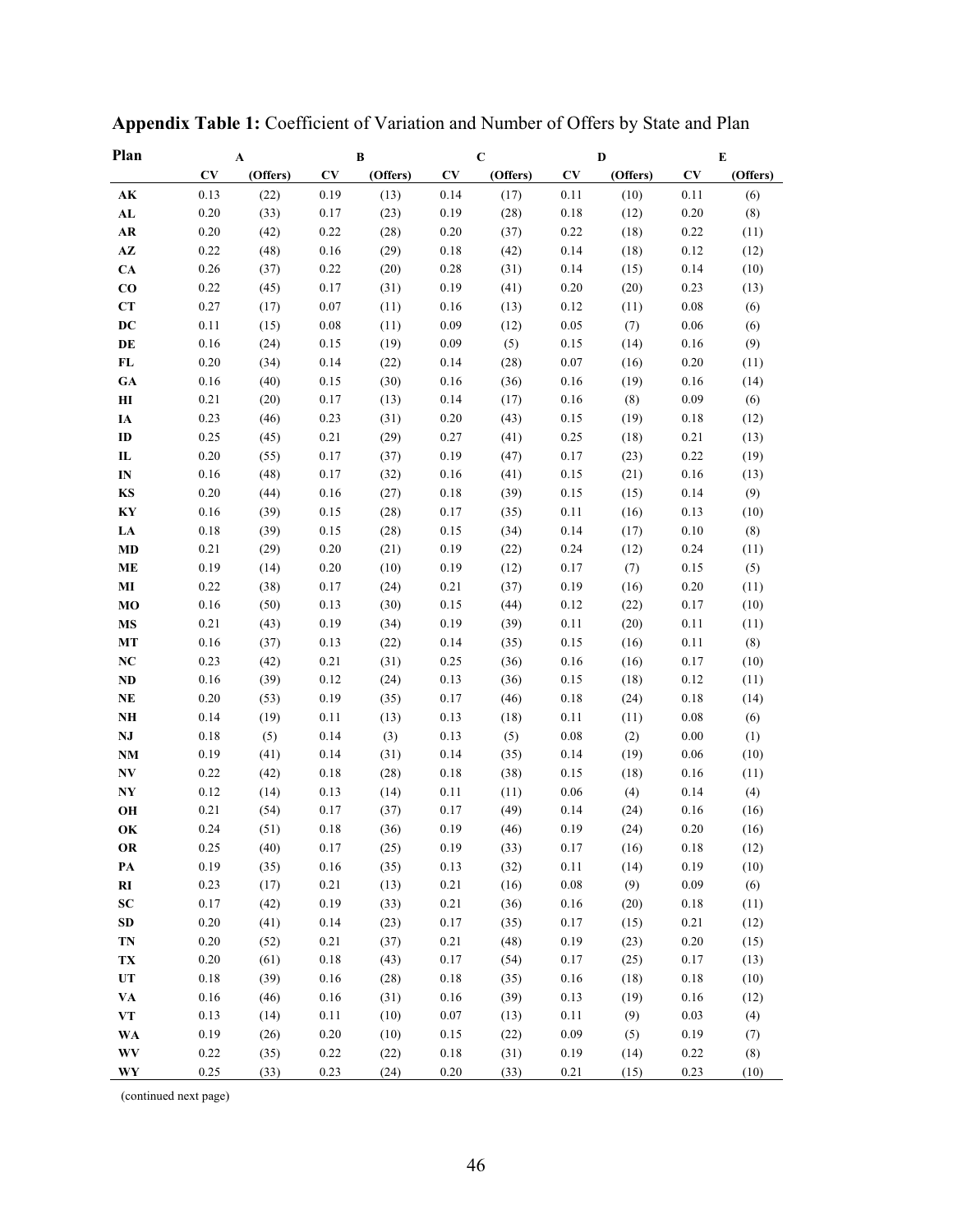|  |  |  | <b>Appendix Table 1 (continued)</b> |
|--|--|--|-------------------------------------|
|--|--|--|-------------------------------------|

| Plan                   | $\mathbf F$ |          | G        |          | Н    |          | I        |          | ${\bf J}$ |          |
|------------------------|-------------|----------|----------|----------|------|----------|----------|----------|-----------|----------|
|                        | CV          | (Offers) | CV       | (Offers) | CV   | (Offers) | CV       | (Offers) | CV        | (Offers) |
| $\mathbf{AK}$          | 0.14        | (20)     | 0.15     | (14)     | 0.16 | (4)      | 0.19     | (10)     | 0.20      | (4)      |
| AL                     | 0.15        | (28)     | 0.16     | (17)     | 0.29 | (7)      | $0.18\,$ | (10)     | 0.28      | (8)      |
| AR                     | 0.17        | (37)     | 0.18     | (18)     | 0.31 | (8)      | 0.26     | (12)     | 0.30      | (8)      |
| $\mathbf{A}\mathbf{Z}$ | 0.16        | (44)     | 0.19     | (19)     | 0.19 | (9)      | 0.16     | (14)     | 0.23      | (11)     |
| CA                     | 0.19        | (34)     | 0.17     | (17)     | 0.10 | (8)      | 0.14     | (12)     | 0.28      | (9)      |
| $\bf{CO}$              | 0.17        | (44)     | 0.16     | (21)     | 0.30 | (10)     | 0.32     | (15)     | 0.29      | (10)     |
| CT                     | 0.13        | (15)     | 0.09     | (7)      | 0.51 | (5)      | 0.55     | (4)      | 0.22      | (4)      |
| DC                     | 0.10        | (14)     | 0.12     | (8)      | 0.10 | (4)      | 0.07     | (5)      | 0.12      | (5)      |
| DE                     | 0.10        | (8)      | 0.00     | (1)      | 0.00 | (1)      | 0.13     | (9)      | 0.12      | (6)      |
| FL                     | 0.15        | (32)     | 0.15     | (17)     | 0.09 | (6)      | 0.28     | (10)     | 0.13      | (7)      |
| <b>GA</b>              | 0.15        | (38)     | 0.14     | (17)     | 0.31 | (8)      | 0.23     | (10)     | 0.31      | (10)     |
| H I                    | 0.17        | (18)     | 0.17     | (11)     | 0.00 | (3)      | 0.18     | (7)      | 0.15      | (4)      |
| IA                     | 0.20        | (42)     | 0.22     | (18)     | 0.11 | (8)      | 0.19     | (13)     | 0.26      | (11)     |
| ID                     | 0.20        | (41)     | 0.18     | (21)     | 0.37 | (10)     | 0.33     | (14)     | 0.22      | (13)     |
| IL                     | 0.16        | (47)     | 0.14     | (18)     | 0.29 | (9)      | 0.19     | (16)     | 0.32      | (12)     |
| $\mathbf{IN}$          | 0.13        | (43)     | 0.17     | (21)     | 0.28 | (9)      | 0.14     | (10)     | 0.28      | (8)      |
| KS                     | 0.15        | (40)     | 0.14     | (16)     | 0.20 | (6)      | 0.15     | (11)     | 0.20      | (8)      |
| KY                     | 0.14        | (36)     | 0.18     | (17)     | 0.26 | (7)      | 0.31     | (8)      | 0.14      | (7)      |
| LA                     | 0.11        | (35)     | 0.13     | (18)     | 0.15 | (7)      | 0.13     | (9)      | 0.18      | (8)      |
| MD                     | 0.17        | (25)     | 0.13     | (14)     | 0.32 | (9)      | 0.25     | (13)     | 0.32      | (8)      |
| <b>ME</b>              | 0.19        | (14)     | 0.18     | (7)      | 0.86 | (3)      | 0.69     | (6)      | 0.19      | (2)      |
| $\bf MI$               | 0.15        | (30)     | 0.13     | (15)     | 0.35 | (9)      | 0.39     | (12)     | 0.21      | (8)      |
| MO                     | 0.12        | (46)     | 0.14     | (21)     | 0.25 | (10)     | 0.13     | (12)     | 0.19      | (11)     |
| <b>MS</b>              | 0.16        | (42)     | 0.20     | (19)     | 0.17 | (9)      | 0.21     | (12)     | 0.22      | (10)     |
| MT                     | 0.14        | (33)     | 0.14     | (16)     | 0.11 | (7)      | 0.15     | (9)      | 0.27      | (11)     |
| NC                     | 0.24        | (37)     | 0.18     | (18)     | 0.31 | (6)      | 0.21     | (12)     | 0.32      | (6)      |
| $\bf ND$               | 0.15        | (35)     | 0.16     | (18)     | 0.13 | (7)      | 0.17     | (12)     | 0.21      | (8)      |
| $\bf NE$               | 0.12        | (45)     | 0.13     | (18)     | 0.25 | (9)      | 0.14     | (12)     | 0.18      | (10)     |
| NH                     | 0.13        | (19)     | 0.11     | (10)     | 0.08 | (6)      | 0.18     | (6)      | 0.24      | (8)      |
| NJ                     | 0.10        | (5)      | 0.09     | (2)      |      |          | 0.04     | (2)      |           |          |
| NM                     | 0.11        | (38)     | 0.16     | (21)     | 0.12 | (7)      | 0.14     | (12)     | 0.19      | (10)     |
| NV                     | 0.17        | (38)     | 0.18     | (19)     | 0.20 | (7)      | 0.14     | (13)     | 0.19      | (10)     |
| $\mathbf{N}\mathbf{Y}$ | 0.14        | (8)      | 0.12     | (4)      | 0.21 | (6)      | 0.02     | (3)      | 0.18      | (2)      |
| OH                     | 0.17        | (51)     | 0.16     | (24)     | 0.17 | (10)     | 0.20     | (13)     | 0.22      | (11)     |
| OK                     | 0.20        | (47)     | 0.18     | (24)     | 0.25 | (11)     | 0.16     | (16)     | 0.29      | (12)     |
| <b>OR</b>              | $0.18\,$    | (36)     | $0.20\,$ | (18)     | 0.24 | (9)      | 0.25     | (15)     | 0.23      | (11)     |
| PA                     | $0.08\,$    | (4)      | $0.00\,$ | (3)      | 0.14 | (11)     | 0.00     | (1)      | 0.29      | (5)      |
| RI                     | 0.21        | (16)     | 0.24     | (11)     | 0.13 | (5)      | $0.18\,$ | (9)      | 0.17      | (5)      |
| ${\bf SC}$             | 0.15        | (38)     | 0.15     | (18)     | 0.22 | (9)      | 0.17     | (13)     | 0.22      | (9)      |
| ${\bf SD}$             | 0.15        | (38)     | 0.13     | (20)     | 0.25 | (7)      | 0.19     | (12)     | 0.17      | (8)      |
| TN                     | 0.17        | (48)     | 0.16     | (22)     | 0.33 | (10)     | 0.23     | (14)     | 0.27      | (11)     |
| TX                     | 0.14        | (55)     | $0.14\,$ | (23)     | 0.23 | (11)     | $0.18\,$ | (16)     | 0.24      | (12)     |
| ${\bf UT}$             | 0.15        | (35)     | 0.17     | (20)     | 0.19 | (10)     | 0.15     | (13)     | 0.23      | (11)     |
| VA                     | 0.21        | (42)     | 0.13     | (20)     | 0.17 | (7)      | 0.23     | (13)     | 0.21      | (10)     |
| $\mathbf{VT}$          | $0.00\,$    | (1)      |          |          | 0.03 | (3)      |          |          | $0.04\,$  | (2)      |
| <b>WA</b>              | 0.21        | (22)     | 0.20     | (6)      | 0.27 | (5)      | 0.49     | (9)      | 0.16      | (6)      |
| <b>WV</b>              | 0.18        | (33)     | 0.16     | (16)     | 0.32 | (4)      | $0.20\,$ | (11)     | 0.21      | (5)      |
| WY                     | $0.20\,$    | (33)     | 0.24     | (17)     | 0.23 | (9)      | 0.23     | (14)     | 0.25      | (10)     |

Notes: All numbers are based on premiums for 65 year-old female nonsmokers in 1998. We account for the different rating methods by first computing the CV within each rating method, then we average the CVs across the three rating methods. Cells without values have no offers. Source: Authors' calculations using Weiss Ratings data, 1998.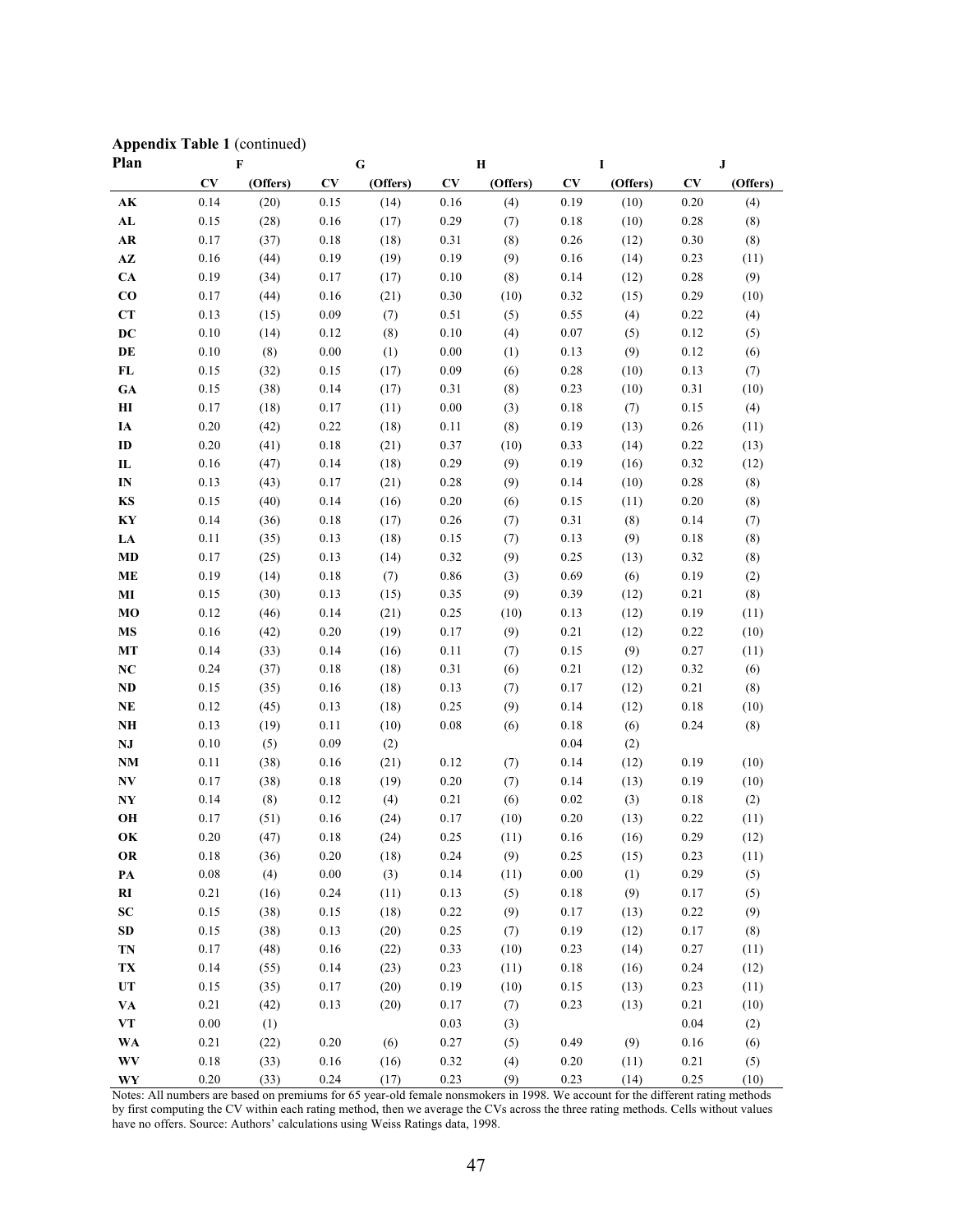|                    | (1)                                       | (2)<br><b>Covered Lives</b>                | (3)                                          | $\left(4\right)$                                        |  |  |
|--------------------|-------------------------------------------|--------------------------------------------|----------------------------------------------|---------------------------------------------------------|--|--|
| <b>Plan Letter</b> | <b>Total NAIC</b><br><b>Covered Lives</b> | <b>Not Matched to</b><br><b>Weiss Data</b> | <b>Covered Lives</b><br>Dropped <sup>1</sup> | <b>Fraction Dropped</b><br>or Not Matched <sup>2)</sup> |  |  |
| A                  | 88151                                     | 7780                                       | 467                                          | 0.09                                                    |  |  |
| B                  | 129499                                    | 6786                                       | $\theta$                                     | 0.05                                                    |  |  |
| C                  | 468767                                    | 40683                                      | 82                                           | 0.09                                                    |  |  |
| D                  | 143838                                    | 10208                                      | 826                                          | 0.08                                                    |  |  |
| E                  | 29298                                     | 104                                        | $\overline{0}$                               | 0.00                                                    |  |  |
| F                  | 762457                                    | 64531                                      | $\theta$                                     | 0.08                                                    |  |  |
| G                  | 54672                                     | 3437                                       | 46                                           | 0.06                                                    |  |  |
| H                  | 31044                                     | 15664                                      | 3851                                         | 0.63                                                    |  |  |
| I                  | 44274                                     | 1258                                       | 323                                          | 0.04                                                    |  |  |
| J                  | 62515                                     | 602                                        | 23                                           | 0.01                                                    |  |  |
| <b>Total</b>       | 1814515                                   | 151053                                     | 5618                                         | 0.09                                                    |  |  |

# **Appendix Table 2:** Statistics from Merging Weiss and NAIC Data

Notes:

A "matched" record refers to a successful merge of a firm-state-plan letter combination in the Weiss and NAIC data.

1) Number of covered lives in state-plan letter cells that were dropped because fewer than 50 percent of covered lives were matched. See Appendix Table 3 for match rates by state and plan letter.

2)  $(4) = [(2) + (3)] / (1)$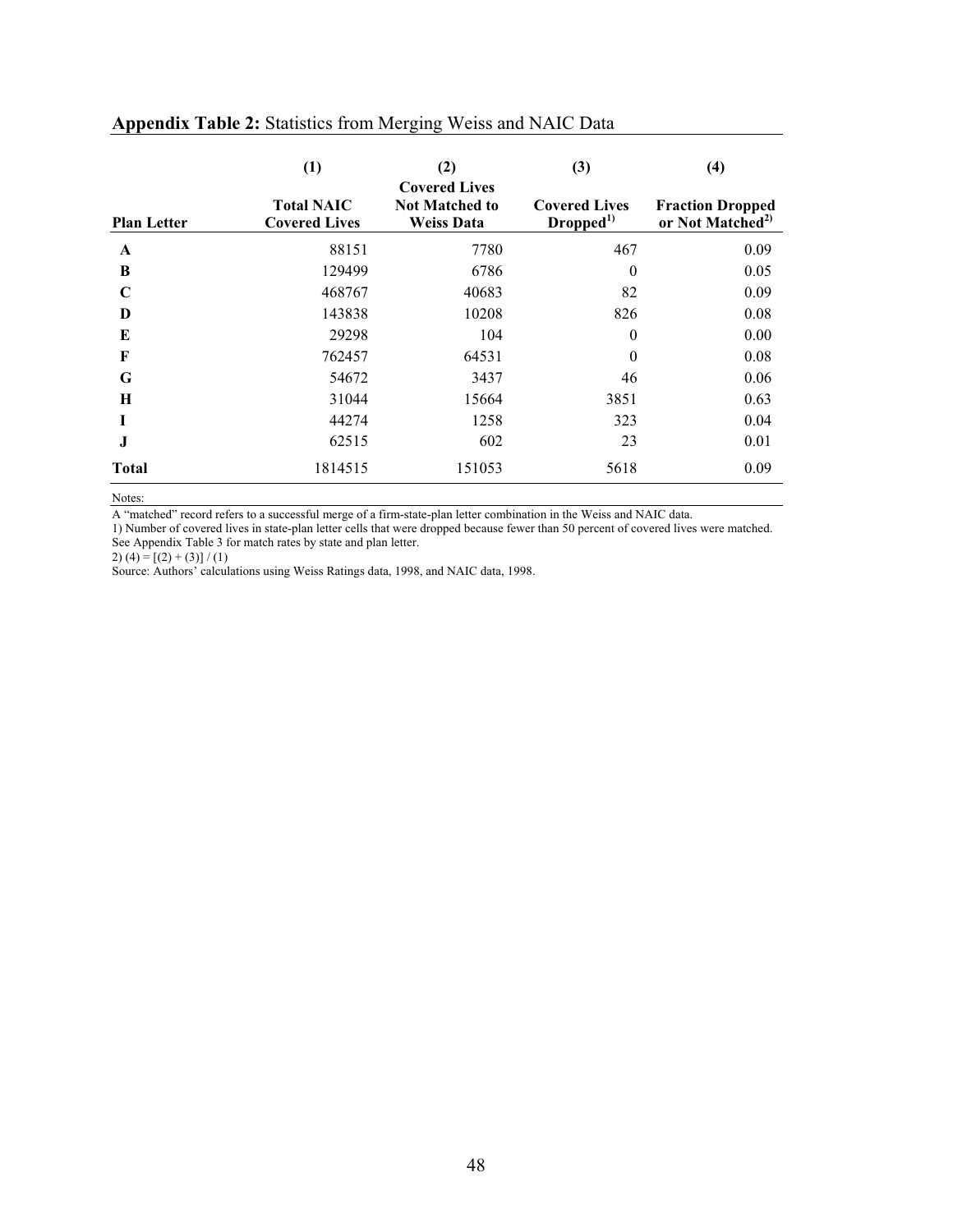**Appendix Table 3:** Fraction of NAIC Covered Lives Not Matched in Weiss Data by State and Plan

|                        | <b>PLAN</b> |          |             |          |          |          |           |          |          |          |
|------------------------|-------------|----------|-------------|----------|----------|----------|-----------|----------|----------|----------|
| <b>STATE</b>           | A           | В        | $\mathbf C$ | D        | E        | F        | ${\bf G}$ | Н        | 1        | J        |
| АK                     | 0.02        | 0.03     | 0.01        | 0.08     | 0.00     | 0.05     | 0.01      | 0.00     | 0.00     |          |
| AL                     | 0.33        | 0.27     | 0.34        | 0.13     | 0.00     | 0.35     | 0.43      | 0.00     | 0.00     |          |
| AR                     | 0.03        | 0.07     | 0.04        | 0.02     | 0.00     | 0.08     | 0.01      | 0.02     | 0.00     | 0.00     |
| $\mathbf{A}\mathbf{Z}$ | 0.19        | 0.06     | 0.14        | 0.00     | 0.11     | 0.10     | 0.05      | 0.00     | 0.05     | 0.00     |
| CA                     | 0.02        | 0.03     | 0.02        | 0.00     | 0.06     | 0.02     | $0.00\,$  | 0.00     | 0.14     |          |
| $\bf{CO}$              | 0.05        | 0.26     | 0.01        | 0.00     | 0.25     | 0.01     | 0.20      | 0.08     | 0.02     | 0.06     |
| CT                     | 0.01        | 0.04     | 0.02        | 0.08     | 0.00     | 0.01     | 0.08      | 0.01     | 0.94     | 0.00     |
| DC                     | 0.04        | 0.00     | 0.02        | 0.08     | 0.00     | 0.05     | 0.01      | 0.00     | 0.00     |          |
| DE                     | 0.01        | 0.00     | 0.57        | 0.18     | 0.00     | 0.03     |           |          | 0.00     |          |
| FL                     | 0.04        | 0.02     | 0.01        | 0.09     | 0.00     | 0.09     | 0.06      | 0.15     | 0.01     | 0.00     |
| <b>GA</b>              | 0.07        | 0.04     | 0.02        | 0.04     | 0.00     | 0.05     | 0.06      | 0.00     | 0.00     |          |
| $\mathbf{H}$           | 0.06        | 0.00     | 0.00        | 0.00     |          | 0.00     | 1.00      |          |          |          |
| IA                     | 0.18        | 0.13     | 0.01        | 0.00     | 0.00     | 0.02     | 0.00      | 0.00     | 0.01     | 0.00     |
| ID                     | 0.00        | 0.00     | 0.00        | 0.00     | 0.40     | 0.00     | 0.00      |          | 0.00     |          |
| $\mathbf{L}$           | 0.07        | 0.04     | 0.02        | 0.02     | 0.00     | 0.04     | 0.10      | 0.00     | 0.01     | 0.00     |
| IN                     | 0.04        | 0.01     | 0.05        | 0.00     | 0.00     | 0.04     | 0.08      | 0.05     | 0.19     | 0.56     |
| KS                     | 0.03        | 0.03     | 0.01        | $0.02\,$ | 0.00     | 0.01     | 0.04      | 0.05     | 0.14     | $0.00\,$ |
| KY                     | 0.15        | 0.18     | 0.15        | 0.01     | 0.01     | 0.08     | 0.01      | 0.90     | 0.00     | $0.00\,$ |
| LA                     | 0.04        | 0.03     | 0.04        | 0.07     | 0.00     | 0.13     | 0.05      | 0.00     | 0.00     |          |
| MD                     | 0.02        | 0.00     | 0.01        | 0.08     | 0.00     | 0.03     | 0.04      |          | 0.00     | 0.00     |
| <b>ME</b>              | 0.03        | 0.00     | 0.00        | 0.01     | 0.00     | 0.03     | 0.02      | 0.02     | 0.00     | $0.00\,$ |
| MI                     | 0.11        | 0.18     | 0.20        | 0.05     | 0.00     | 0.32     | 0.00      |          | 0.01     |          |
| МO                     | 0.00        | 0.01     | 0.02        | 0.02     | 0.05     | 0.03     | 0.08      | 0.48     | 0.57     | 0.00     |
| <b>MS</b>              | 0.14        | 0.31     | 0.21        | 0.83     | 0.01     | 0.44     | 0.14      | 0.00     | 0.22     | $0.01\,$ |
| МT                     | 0.08        | 0.01     | 0.00        | 0.00     | 0.00     | 0.02     | 0.00      | 0.00     | 0.12     | 0.00     |
| NC                     | 0.09        | 0.03     | 0.15        | 0.08     | 0.01     | 0.06     | 0.02      | 0.02     | 0.01     | $0.00\,$ |
| $\bf ND$               | 0.03        | 0.00     | 0.01        | 0.00     | 0.00     | 0.01     | 0.00      | 0.00     | 0.04     | 0.13     |
| NE                     | 0.12        | 0.07     | 0.05        | 0.04     | 0.00     | 0.09     | 0.10      | 0.01     | 0.01     | 0.07     |
| NH                     | 0.05        | 0.00     | 0.01        | 0.00     | 0.00     | 0.05     | $0.00\,$  | 0.50     | 0.00     |          |
| NJ                     | 0.10        | 0.47     | 0.12        | 0.29     | 0.33     | 0.05     | 0.78      | 1.00     | 0.04     | 1.00     |
| NM                     | 0.19        | 0.11     | 0.07        | 0.00     |          | 0.08     | 0.04      |          | 0.00     | 0.00     |
| NV                     | 0.08        | 0.02     | 0.05        | 0.05     | 0.00     | 0.08     | 0.03      | 0.00     | 0.00     | $0.01\,$ |
| NY                     | 0.00        | 0.00     | 0.00        | 0.03     |          | 0.01     | 0.00      | 0.07     | 0.65     |          |
| OH                     | 0.09        | 0.08     | 0.14        | 0.00     | 0.00     | 0.18     | 0.00      | 0.02     | 0.43     | 0.40     |
| OK                     | 0.19        | 0.09     | 0.05        | 0.03     | 0.00     | 0.18     | 0.00      | 0.00     | 0.00     |          |
| <b>OR</b>              | $0.06\,$    | 0.00     | 0.00        | $0.01\,$ | 0.04     | 0.06     | 0.02      | $0.01\,$ | $0.00\,$ |          |
| РA                     | 0.00        | 0.00     | 0.29        | 0.01     | 0.02     | 0.02     | 0.00      | 0.78     | 1.00     | 0.00     |
| RI                     | 0.06        | 0.03     | 0.01        | 0.16     |          | 0.07     | 0.05      | 0.05     | 0.00     |          |
| <b>SC</b>              | $0.05\,$    | 0.03     | 0.04        | 0.02     | 0.00     | 0.02     | 0.00      | 0.00     | $0.01\,$ |          |
| <b>SD</b>              | $0.08\,$    | 0.02     | $0.02\,$    | $0.00\,$ | $0.00\,$ | $0.08\,$ | $0.01\,$  | $0.00\,$ | $0.00\,$ | 0.00     |
| TN                     | 0.39        | $0.10\,$ | $0.10\,$    | $0.00\,$ | 0.00     | 0.16     | 0.17      | 0.00     | 0.02     |          |
| TX                     | 0.47        | 0.28     | 0.25        | 0.38     | 0.00     | 0.28     | 0.11      | 0.00     | 0.02     | 0.18     |
| UT                     | 0.78        | 0.00     | 0.02        | 0.00     |          | 0.03     | 0.01      | 0.00     | 0.01     |          |
| VA                     | 0.01        | 0.02     | 0.02        | 0.06     | 0.00     | 0.01     | 0.00      | 0.00     | $0.00\,$ | 0.00     |
| VT                     | 0.03        | 0.00     | 0.00        | 0.00     | 0.00     | 1.00     |           | 0.63     | 1.00     | 0.00     |
| WA                     | 0.03        | 0.15     | 0.12        | 0.15     | $0.01\,$ | 0.06     | 0.16      | 0.00     | 0.01     | $0.01\,$ |
| <b>WV</b>              | $0.02\,$    | 0.03     | 0.02        | 0.01     | $0.00\,$ | 0.01     | $0.01\,$  | $0.02\,$ | $0.00\,$ | $0.00\,$ |
| WY                     | 0.07        | 0.00     | $0.01\,$    | 0.05     | 0.00     | 0.05     | 0.06      | 0.00     | 0.00     | 0.00     |

Notes: Cell entries give the fraction of total NAIC covered lives not matched to the Weiss data. State-plan letter cells with a fraction larger than 0.50 are dropped from the analysis.